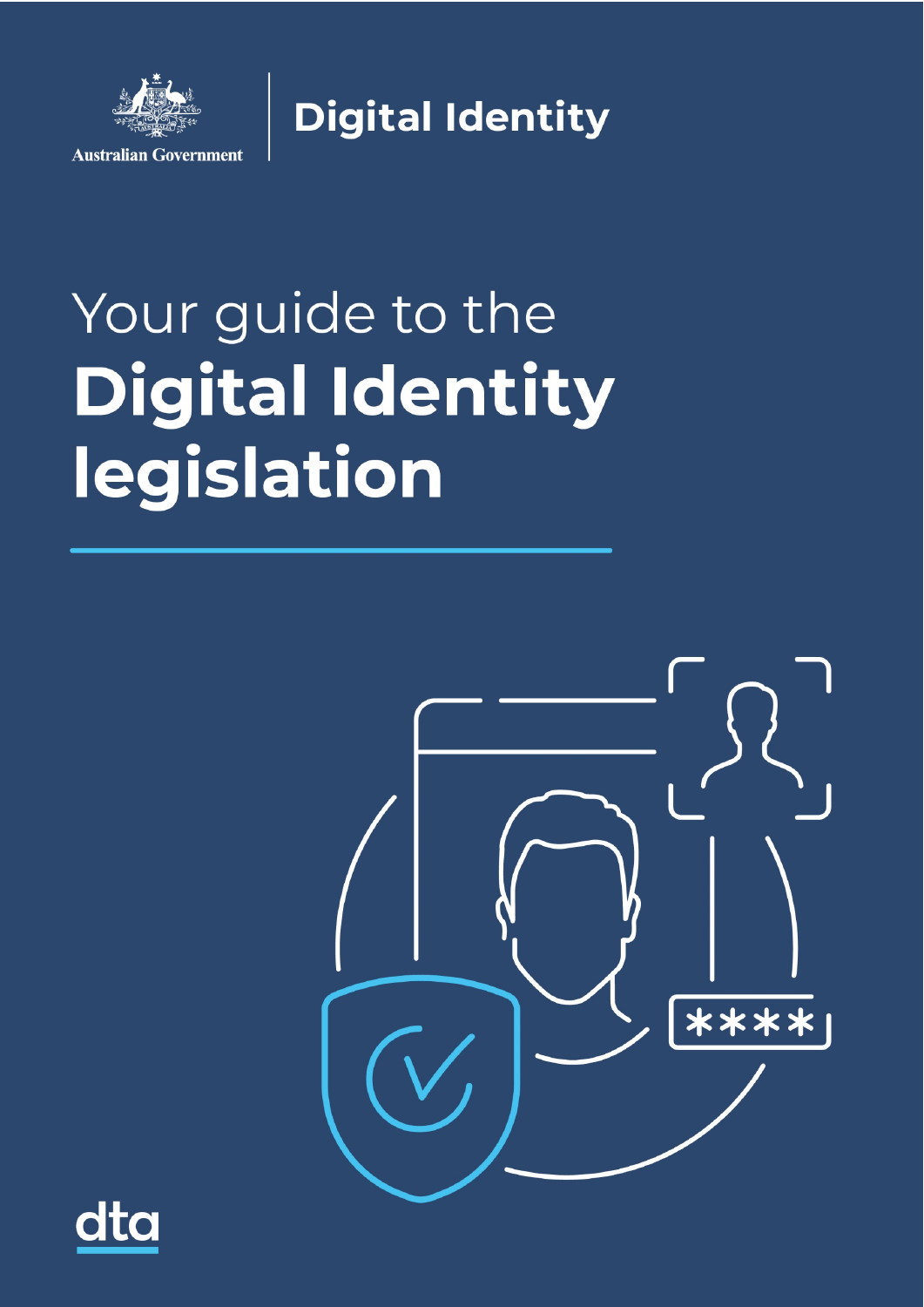#### **Digital Transformation Agency**



With the exception of the Commonwealth Coat of Arms and where otherwise noted, this product is provided under a Creative Commons Attribution 4.0 International Licence. [\(http://creativecommons.org/licenses/by/4.0/legalcode\)](http://creativecommons.org/licenses/by/4.0/legalcode)

The Digital Transformation Agency has tried to make the information in this product as accurate as possible. However, it does not guarantee that the information is totally accurate or complete. Therefore, you should not solely rely on this information when making a commercial decision.

Digital Transformation Agency is committed to providing web accessible content wherever possible. If you are having difficulties with accessing this document, please contact the Communications team, Digital Identity and myGov at [digitalidentity@dta.gov.au.](mailto:mailtodigitalidentity@dta.gov.au)

Version: 1801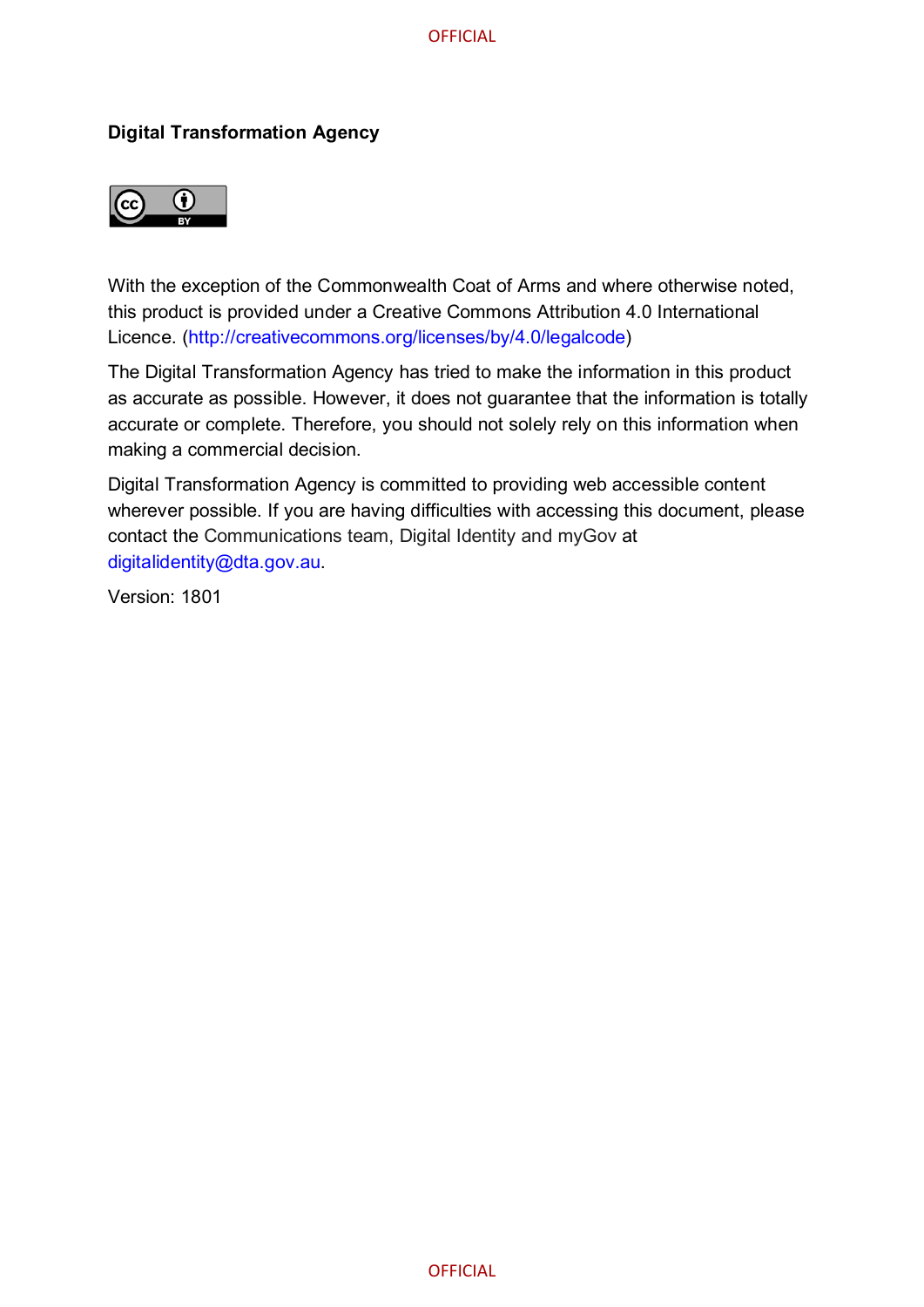# **Contents**

| $\mathbf 1$ . |                |                                                                          |  |
|---------------|----------------|--------------------------------------------------------------------------|--|
| 2.            |                |                                                                          |  |
| 3.            |                |                                                                          |  |
|               | 3.1.           |                                                                          |  |
| 4.            |                |                                                                          |  |
|               | 4.1.           |                                                                          |  |
|               | 4.2.           |                                                                          |  |
| 5.            |                |                                                                          |  |
|               | 5.1.           |                                                                          |  |
|               | 5.2.           |                                                                          |  |
|               | 5.3.           |                                                                          |  |
| 6.            |                |                                                                          |  |
| 7.            |                |                                                                          |  |
|               | 7.1.           |                                                                          |  |
|               | 7.2.           |                                                                          |  |
|               | 7.3.<br>7.4.   |                                                                          |  |
|               | 7.5.           |                                                                          |  |
|               | 7.6.           |                                                                          |  |
| 8.            |                |                                                                          |  |
|               | 8.1.           |                                                                          |  |
|               | 8.2.           |                                                                          |  |
|               | 8.3.           |                                                                          |  |
| 9.            |                |                                                                          |  |
|               | 9.1.           |                                                                          |  |
|               | 9.2.           |                                                                          |  |
|               | 9.3.           |                                                                          |  |
|               | 9.4.           | Storage and handling of digital identity information outside Australia40 |  |
|               | 9.5.           |                                                                          |  |
| 10.           |                |                                                                          |  |
|               | 10.1.<br>10.2. |                                                                          |  |
|               | 10.3.          |                                                                          |  |
| 11.           |                |                                                                          |  |
|               | 11.1.          |                                                                          |  |
|               | 11.2.          |                                                                          |  |
|               | 11.3.          |                                                                          |  |
|               |                |                                                                          |  |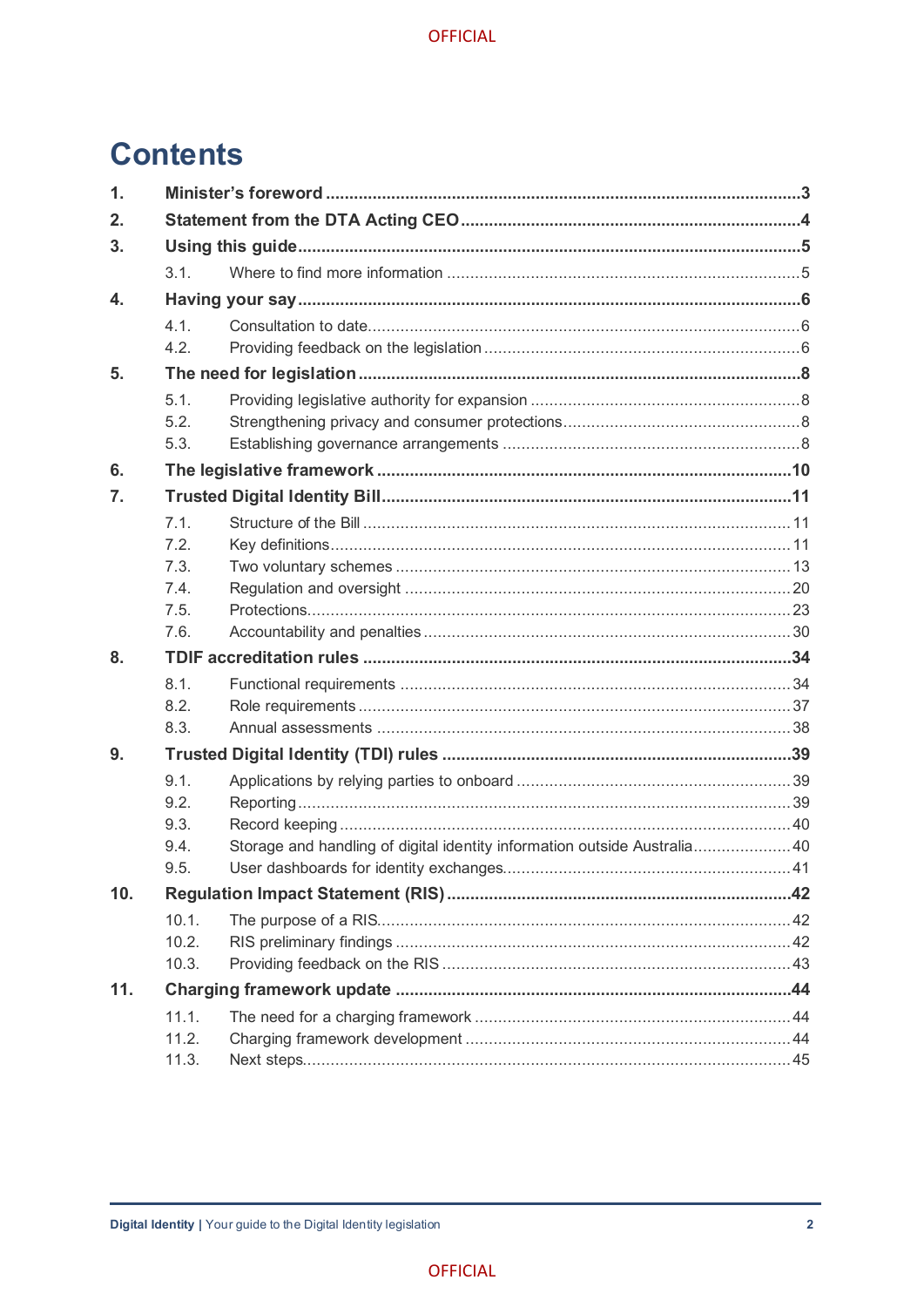## <span id="page-3-0"></span>**1. Minister's foreword**



As we have seen during recent years, Australians are keen and willing to adapt to challenges. In recent years, our nation has transformed the way we go about our daily lives – and it all revolves around digital. From shopping to banking to accessing government services, Australia has turned to digital in droves.

With this comes great benefits – a thriving digital economy drives growth by enabling businesses to prosper, providing more job opportunities for Australians, and connecting us with emerging industries and technologies across the world. However, Australians and Australian businesses must have trust and confidence that the system and their personal information is safe and secure.

A safe, thriving digital economy is the best way we can grow the Australian economy.

A safe, thriving digital economy is not possible without digital identity – that is, a safe, secure and convenient way for Australians to prove their identity online.

This is the focus of the proposed Digital Identity legislation. The Trusted Digital Identity Bill, once passed by Parliament, will establish permanent oversight and governance structures for the Australian Government Digital Identity System, and enshrine in law important privacy and consumer protections. It builds on strong safeguards already in place, providing the authority for a consistent set of rules that will protect Australians and Australian businesses. The work achieved in this space, and the future opportunities that legislation will enable, are critical parts of the Morrison Government's ambition for our nation to be a leading digital economy and society by 2030.

The release of this exposure draft of the Bill and supporting materials is the next step in a multi-year journey of consultation to ensure the legislation is robust, fit-forpurpose, and meets public expectations. My sincere thanks to those who have contributed their views to date. I encourage you all to review the materials and provide your feedback to help us ensure this important work is done right.

#### **The Hon. Stuart Robert MP**

**Minister for Employment, Workforce, Skills, Small and Family Business**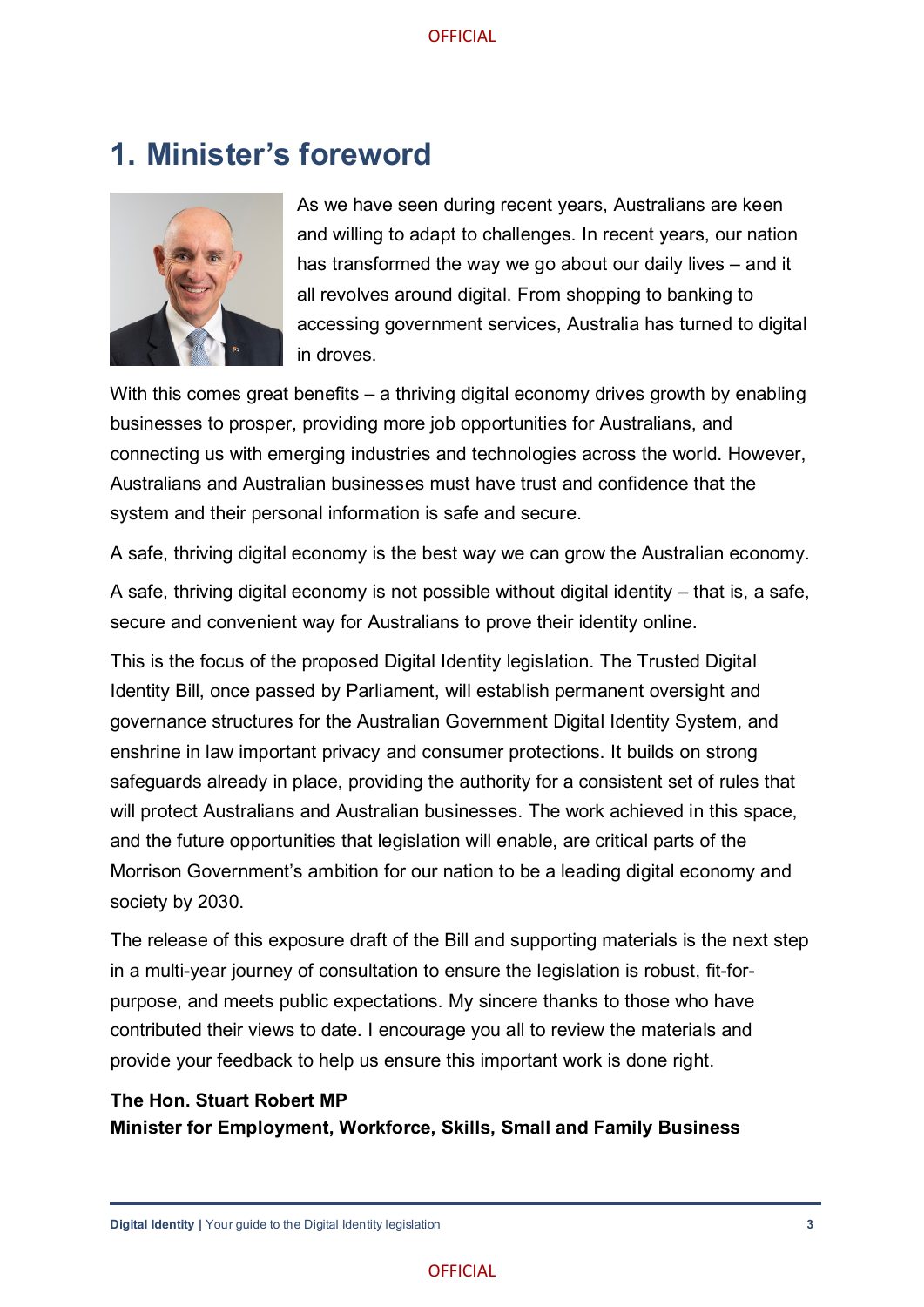# <span id="page-4-0"></span>**2. Statement from the DTA Acting CEO**



The Digital Transformation Agency (DTA), in collaboration with other Commonwealth government agencies, is leading the development of the Australian Government Digital Identity System.

Australians are already experiencing the benefits of a world class Digital Identity system, with privacy and consent built in.

Over 4 million people and more than 1.2 million businesses using Digital Identity to access 80 government services. This ability to connect people with the government support they need, in a safe, secure and efficient manner, has been critical to the Australian Government's response to the COVID-19 pandemic and recent natural disasters.

The vision for the Australian Government Digital Identity System is a whole-ofeconomy solution that connects local, state, territory, and private sector services, making a range of activities easier for individuals and businesses. Expanding the System beyond Australian Government services will increase the benefits across the entire digital economy, providing significant economic opportunities and supporting national recovery into the future.

As we increasingly move our lives and businesses online, trust in our digital systems is critical. This is one of the key reasons that the Digital Identity legislation is so important. For the continued safety and security of online digital services, digital infrastructure must be accompanied by legislative safeguards enshrining key governance, privacy, security and integrity principles.

We have undertaken extensive consultation already and have listened to your feedback. We've used your feedback to ensure the draft legislation reflects community expectations and the important principles that will enhance trust in the System.

The release of this exposure draft of the *Trusted Digital Identity Bill* and supporting materials provides another opportunity for you to have your say. We welcome and appreciate your views.

#### **Peter Alexander Acting Chief Executive Officer, Digital Transformation Agency**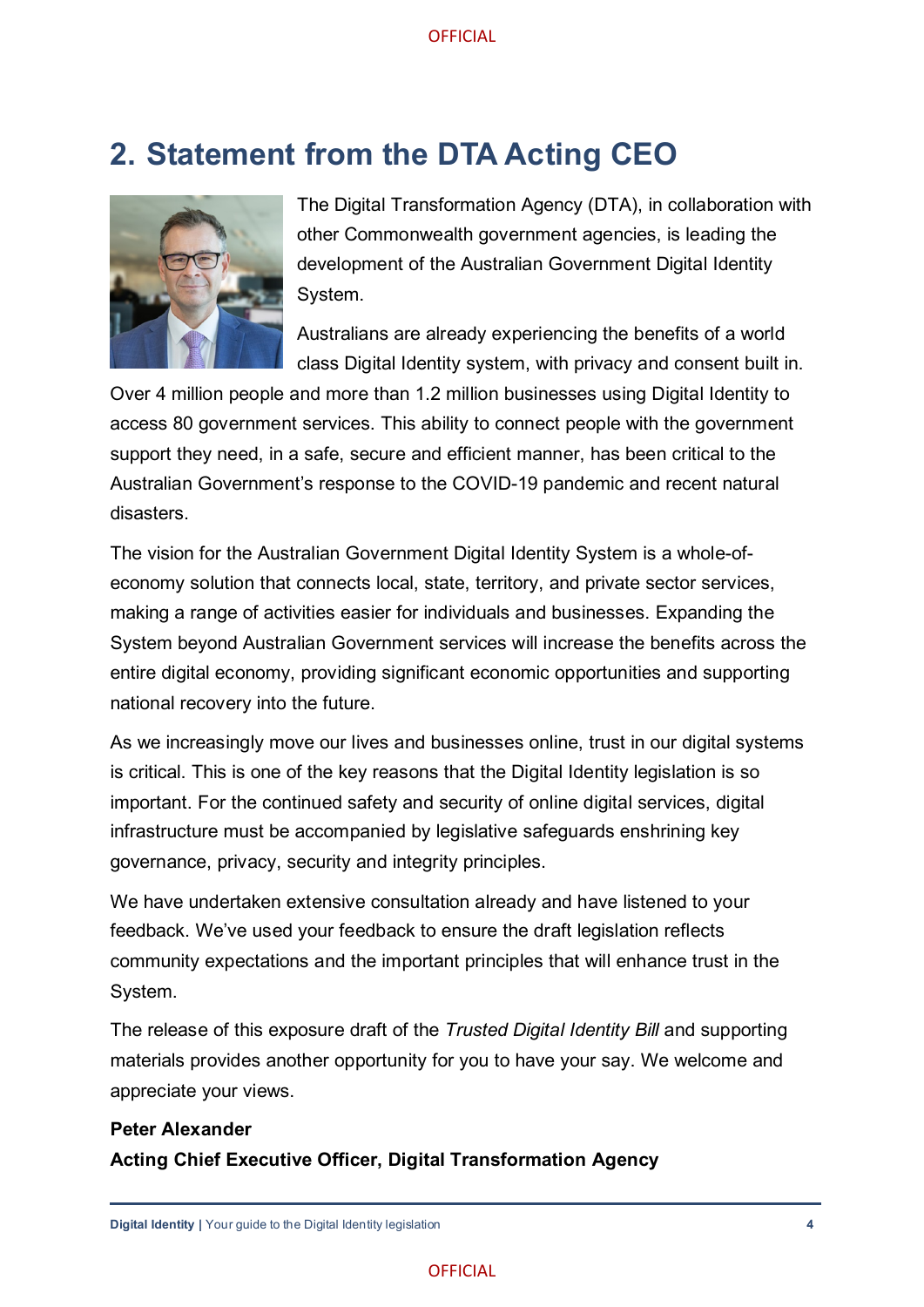# <span id="page-5-0"></span>**3. Using this guide**

This guide provides an overview of the materials released for public consultation. It is intended to help you understand and navigate the following documents in the exposure draft package:

| <b>Document</b>                                               | <b>Section of this guide</b> |
|---------------------------------------------------------------|------------------------------|
| Trusted Digital Identity Bill (or Bill)                       | 7                            |
| Trusted Digital Identity Framework (TDIF) accreditation rules | 8                            |
| Trusted Digital Identity (TDI) rules                          | 9                            |
| Regulation Impact Statement (RIS)                             | 10                           |

The guide also provides an update on the development of the charging framework under the proposed legislation [\(chapter](bookmark://Charging/) 11).

This guide is not intended to be an exhaustive description of the content of the exposure draft package, as details have been necessarily simplified or omitted. We recommend you read it alongside the source documents themselves, which remain the authoritative description on the proposed laws.

### <span id="page-5-1"></span>**3.1. Where to find more information**

To help you understand more about the Australian Government Digital Identity System we recommend reading the following resources that can be found on the [Digital Identity](https://www.digitalidentity.gov.au/) website:

- [Background paper:](https://www.digitalidentity.gov.au/have-your-say/phase-1-digital-identity-legislation/digital-identity-legislation-background-paper) for general information about the System
- [Position paper:](https://www.digitalidentity.gov.au/have-your-say/phase-2-digital-identity-legislation/digital-identity-legislation-position-paper) for information on the policies behind the legislation
- [Digital Identity website:](https://www.digitalidentity.gov.au/) for information about the existing System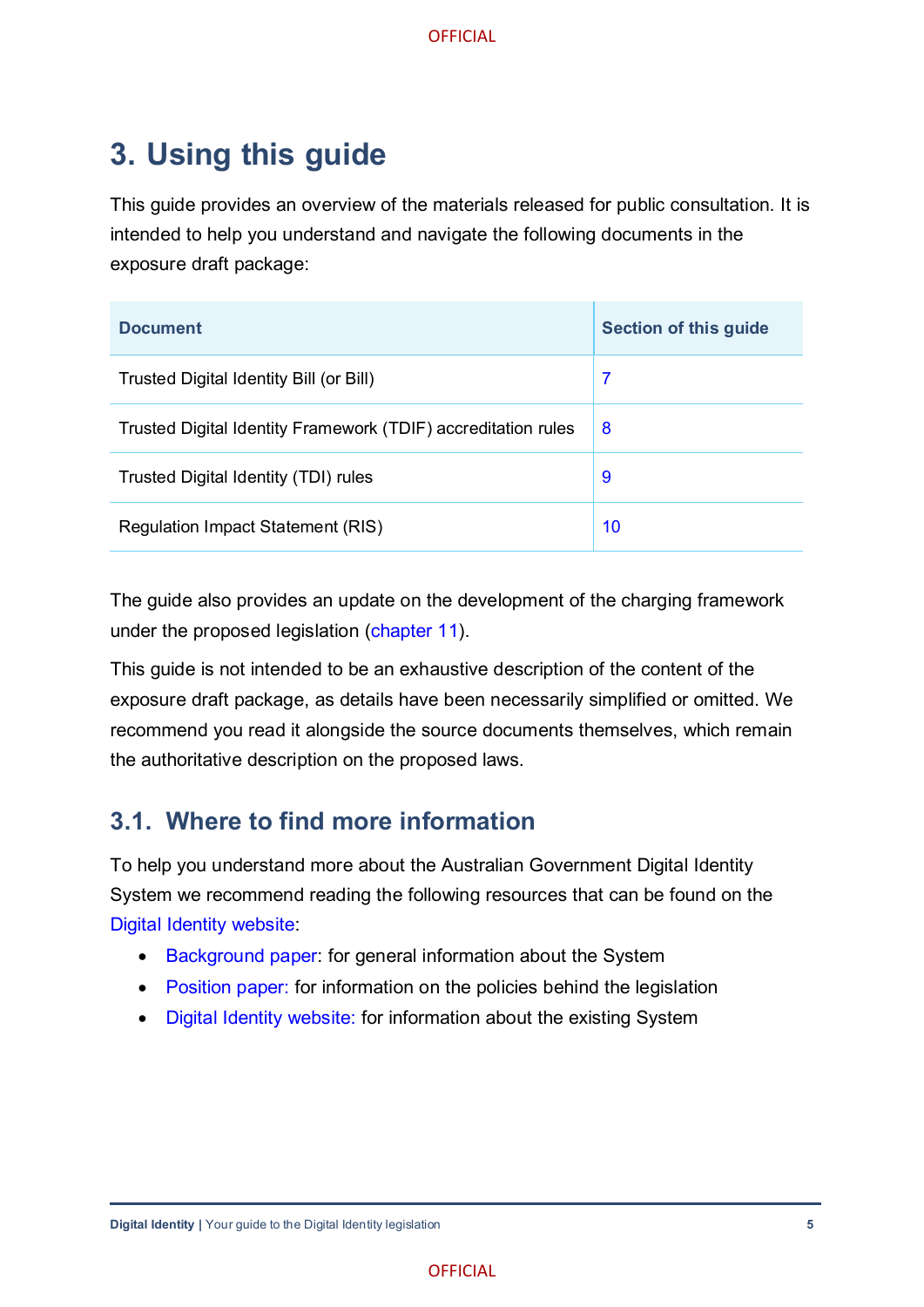# <span id="page-6-0"></span>**4.Having your say**

#### <span id="page-6-1"></span>**4.1. Consultation to date**

This exposure draft package is the result of more than six years of work and consultation to ensure that the Australian Government Digital Identity System's design, operation, governance and now legislation meets the expectations of Australians and businesses. This includes extensive consultation with the community and industry on the Australian Government's existing Trusted Digital Identity Framework (TDIF) accreditation scheme (which provided the privacy and technology policy basis for the legislation), and a year of specific consultation on the legislation itself.

This exposure draft package release is Phase 3 of our legislation-specific consultation. In Phase 1, we released a [consultation paper](https://www.digitalidentity.gov.au/have-your-say/phase-1-digital-identity-legislation/digital-identity-legislation-consultation-paper) seeking views on the legislation's possible scope and content. The responses we received were summarised in a [synthesis report,](https://www.digitalidentity.gov.au/have-your-say/phase-1-digital-identity-legislation/digital-identity-legislation-synthesis-report) and broadly reflected support for System expansion and for certain elements, particularly consumer protections, to be enshrined in law. In Phase 2, we sought feedback on a [position paper](https://www.digitalidentity.gov.au/have-your-say/phase-2-digital-identity-legislation/digital-identity-legislation-position-paper) that outlined key areas of the legislation, including scope, governance, liability and charging. Feedback provided in this second phase has also helped us draft the Bill and supporting materials.

Thank you to everyone who provided feedback throughout the consultation process. There was a range of views expressed and, while not all of them will be reflected in this exposure draft package, we have sought to achieve a reasonable balance between diverse perspectives and the objectives of Digital Identity legislation.

### <span id="page-6-2"></span>**4.2. Providing feedback on the legislation**

We want to hear your views on the *Trusted Digital Identity Bill*, the TDIF accreditation rules, the TDI rules and the RIS. These documents are all available on the [Digital](https://www.digitalidentity.gov.au/have-your-say)  [Identity website.](https://www.digitalidentity.gov.au/have-your-say)

Our consultation period runs until 5:00 pm AEST Wednesday 27 October 2021. Details on how to provide your feedback is available on the [Digital Identity website.](https://www.digitalidentity.gov.au/have-your-say/phase-3)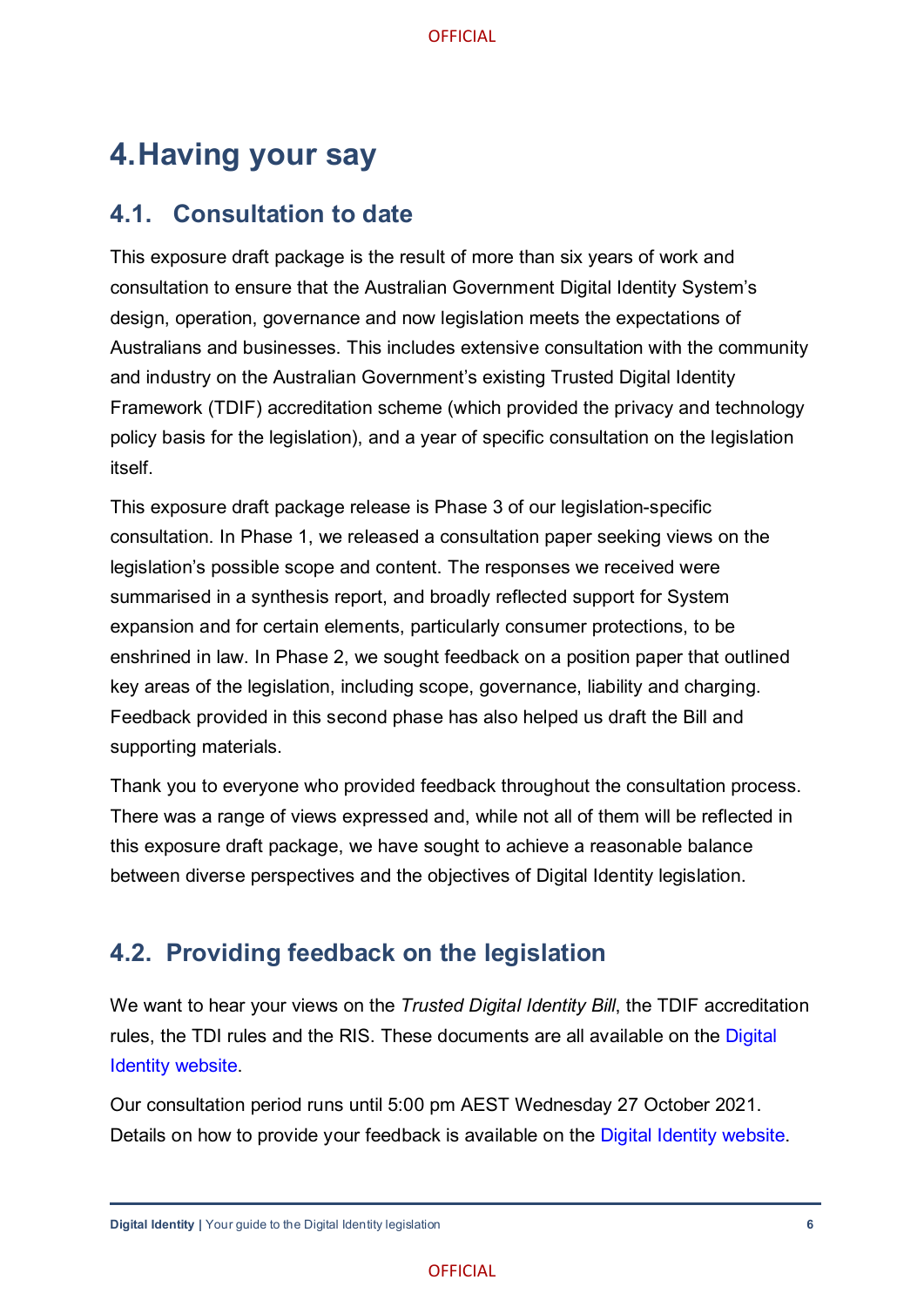- To provide your feedback on the Bill and associated material simply upload a word document or PDF through our [website.](https://www.digitalidentity.gov.au/have-your-say/phase-3)
- To help you provide feedback on the RIS, there are four feedback forms available to download from our website. Fill out the relevant form and upload it through our [website.](https://www.digitalidentity.gov.au/have-your-say/phase-3)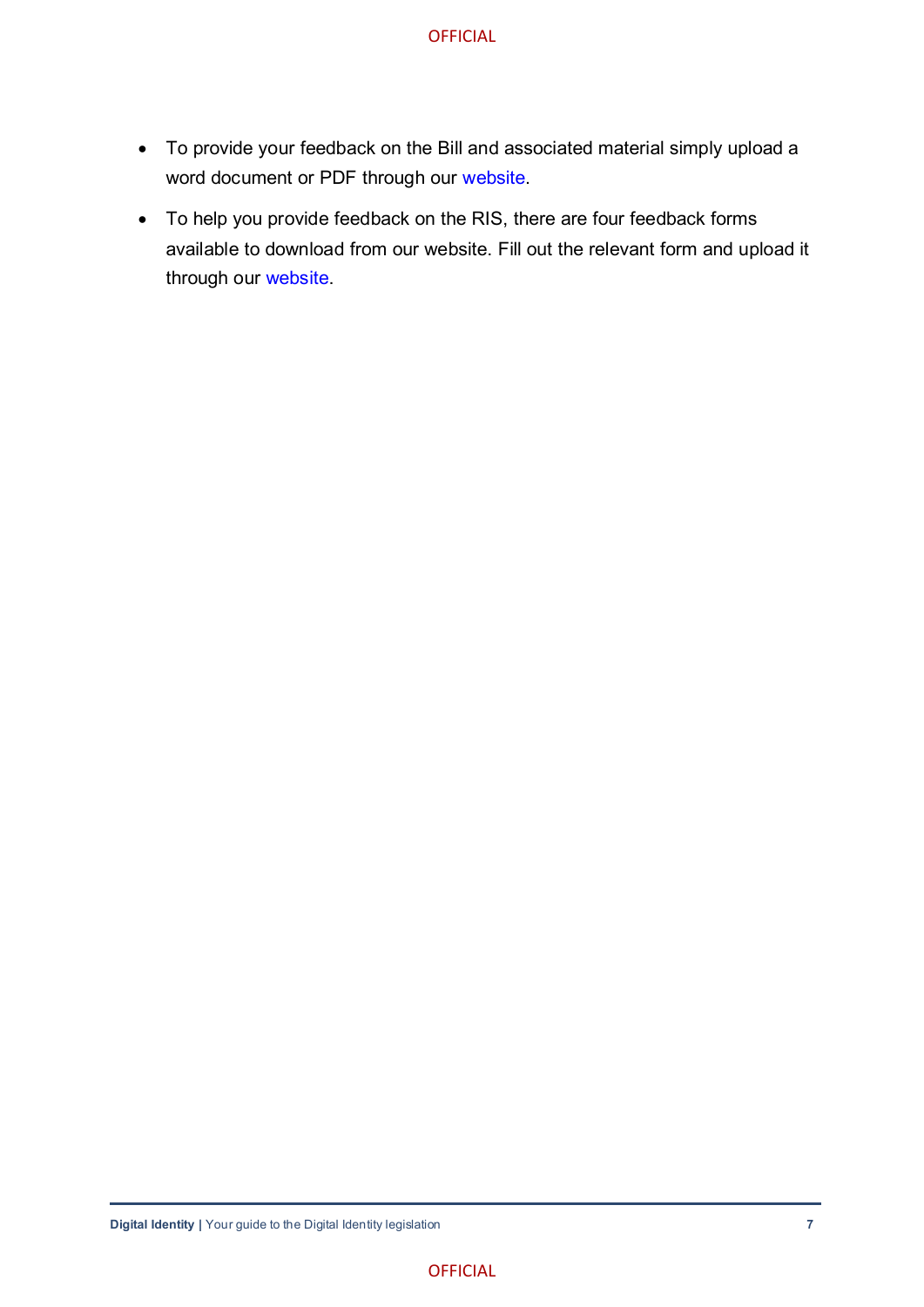# <span id="page-8-0"></span>**5.The need for legislation**

### <span id="page-8-1"></span>**5.1. Providing legislative authority for expansion**

Right now, Australians can already use the Australian Government Digital Identity System to access 80 government services. However, legislative authority is required for the Australian Government to expand, maintain and regulate this System. In particular, legislation will allow for the further expansion of the System to state and territory governments and the private sector. This will mean that more Australian businesses, community organisations, state and territory governments and individuals can all benefit from safe and secure identity services.

### <span id="page-8-2"></span>**5.2. Strengthening privacy and consumer protections**

To have trust in the Australian Government Digital Identity System, Australians need to know their personal information is securely protected by law.

The Digital Identity legislation enshrines a number of new privacy and consumer safeguards, in addition to the protections which already exist under Australian privacy law. The legislation will require any entity playing a part in the Australian Government Digital Identity System, as well as entities which choose to join the Trusted Digital Identity Framework (TDIF) accreditation scheme, to meet these protections.

The TDIF accreditation scheme offers an opportunity for Australian businesses and organisations to show they can meet high standards of privacy and protective security, even if they are not participating in the Australian Government Digital Identity System. In turn, this provides their customers with confidence that their data is safe.

### <span id="page-8-3"></span>**5.3. Establishing governance arrangements**

Good governance is essential for the Australian Government Digital Identity System's efficient operation and for public trust and confidence. Legislation will establish a permanent Oversight Authority with responsibility for governing the Australian Government Digital Identity System and the TDIF accreditation scheme under the legislation. The Oversight Authority will be independent, transparent and accountable. The Government is still considering which Government entity will house or support the Oversight Authority.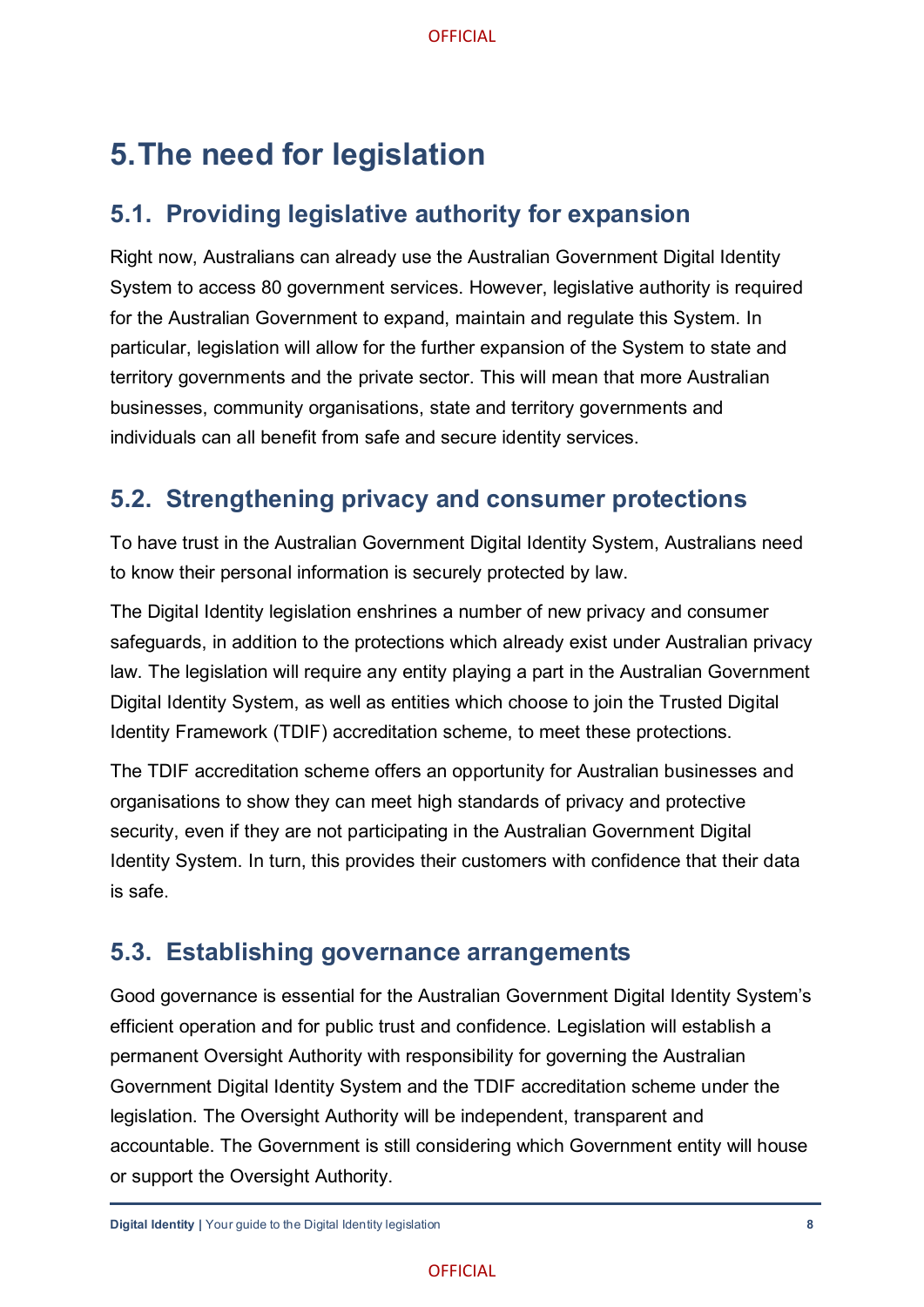In addition, the legislation harnesses Australia's existing privacy regulator, the Information Commissioner, to regulate the privacy aspects of the Australian Government Digital Identity System and the TDIF accreditation scheme. This means both schemes will benefit from the experience, staff and expertise of the Office of the Australian Information Commissioner.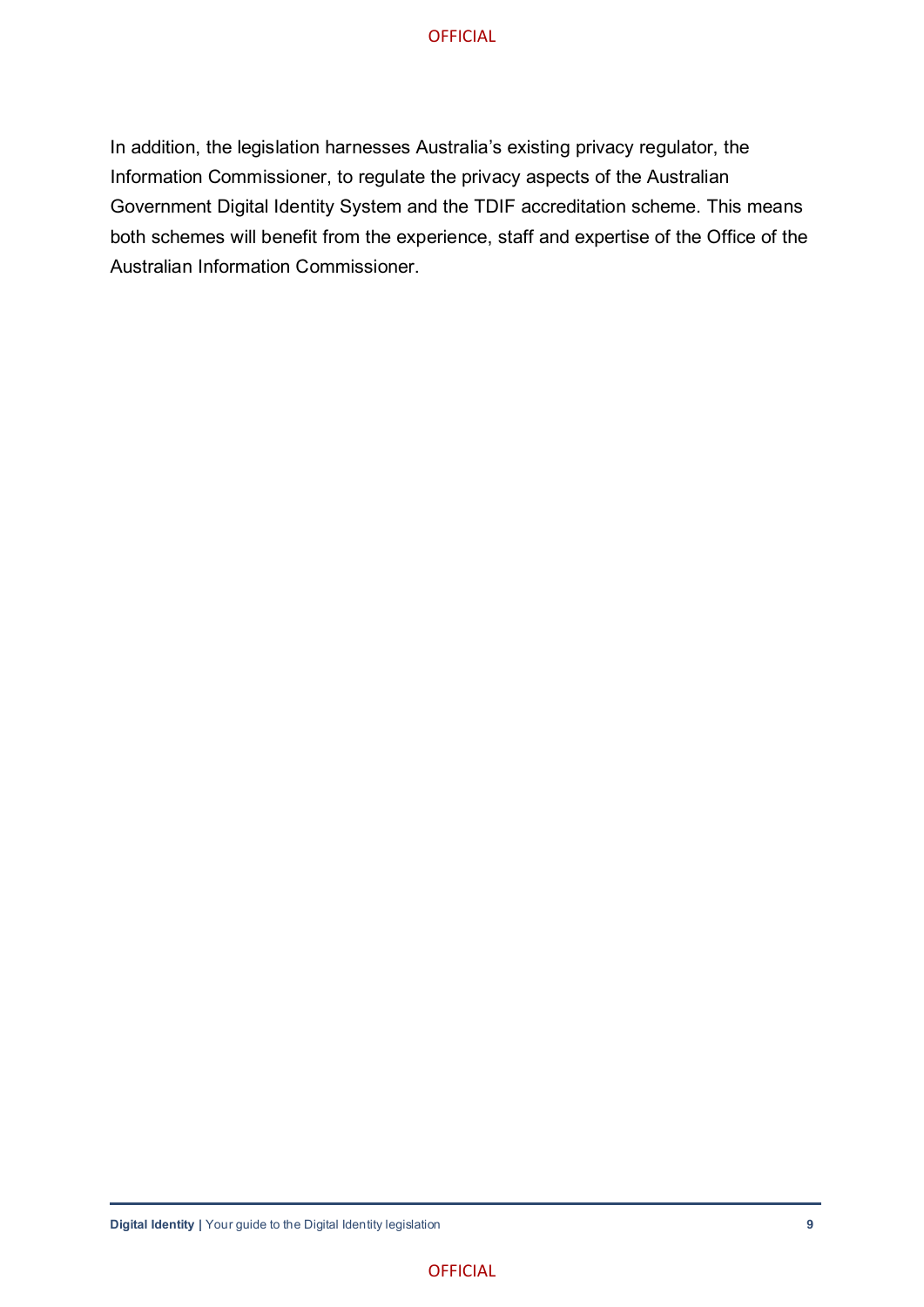# <span id="page-10-0"></span>**6.The legislative framework**

The Digital Identity legislation is a package of multiple legislative instruments which. together, form the rule book that governs how the Australian Government Digital Identity System (and other aspects, like the accreditation framework) will work. The different components of the legislation are:

- **Trusted Digital Identity Bill** proposed primary legislation providing high-level rules for the expansion, maintenance and regulation of the Australian Government Digital Identity System and the TDIF accreditation scheme. The Bill will become law when passed by Parliament.
- **TDIF accreditation rules** provide the requirements for entities obtaining and maintaining accreditation under the TDIF. These rules are a legally binding instrument which must be tabled in, and can be 'disallowed' by, Parliament.
- **Trusted Digital Identity (TDI) rules** as above, a legally binding, 'disallowable' instrument, which provide more detail as to the operation of certain provisions of the Bill.
- **Technical standards** (not included in this exposure draft package) relate to technical integration requirements or technical features for entities to onboard to the Australian Government Digital Identity System. These will be published by the Oversight Authority on its website.



#### **Digital Identity |** Your guide to the Digital Identity legislation **10**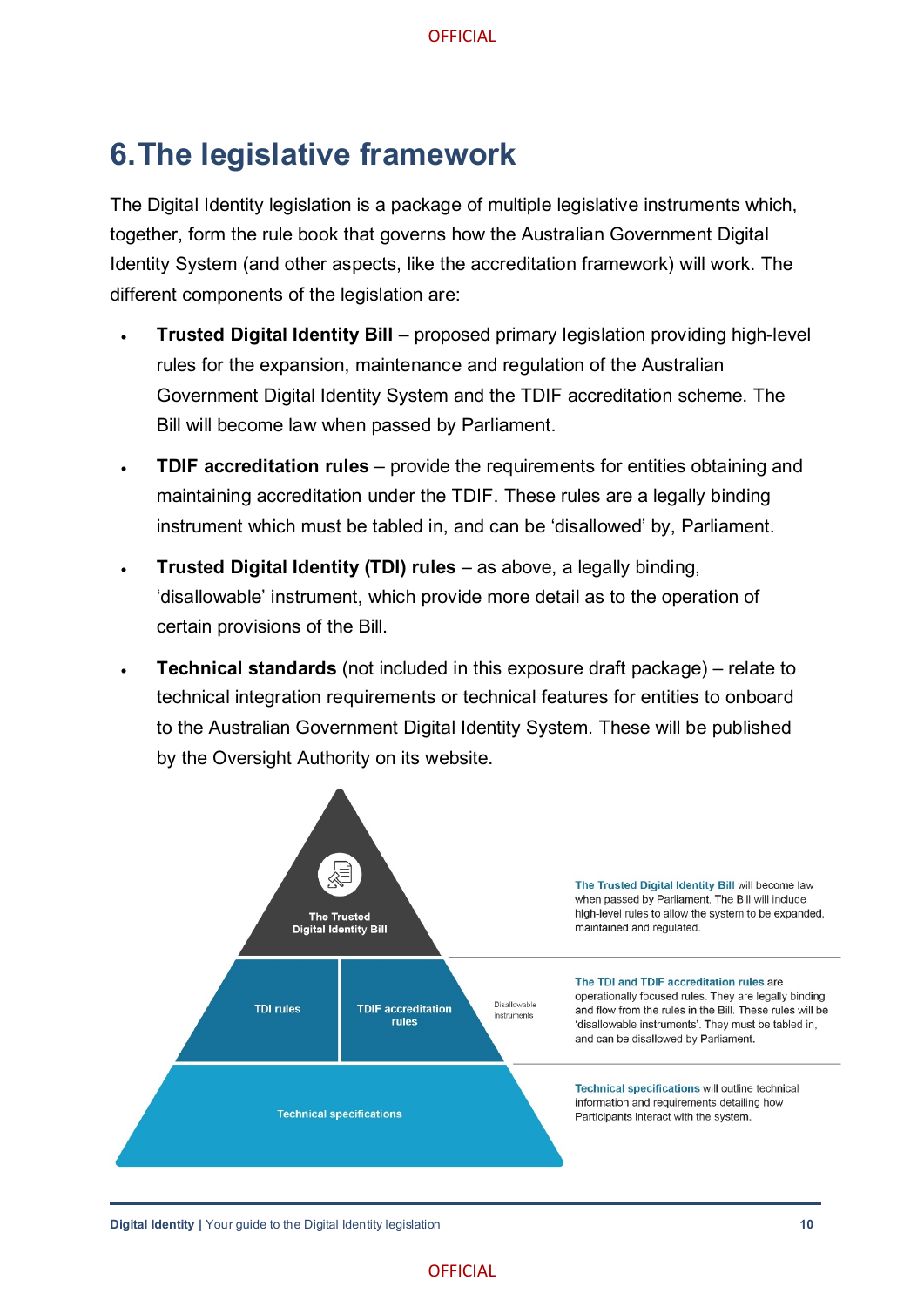# <span id="page-11-0"></span>**7.Trusted Digital Identity Bill**

### <span id="page-11-1"></span>**7.1. Structure of the Bill**

#### **The Bill consists of 8 chapters:**

| <b>Chapter 1: Introduction</b>                               | <b>Chapter 5: TDIF trustmarks</b>     |
|--------------------------------------------------------------|---------------------------------------|
| <b>Chapter 2:</b> The trusted <i>digital identity system</i> | <b>Chapter 6: Oversight Authority</b> |
| <b>Chapter 3: Accreditation</b>                              | <b>Chapter 7: Administration</b>      |
| <b>Chapter 4: Privacy</b>                                    | <b>Chapter 8: Other matters</b>       |

In this summary, we do not explain concepts in the order they appear in the Bill. Instead, we have bundled concepts thematically to assist your understanding.

### <span id="page-11-2"></span>**7.2. Key definitions**

The Bill gives a particular meaning to certain words, which may not be the way that you interpret that word.

#### **From this point in the guide, language used with a specific definition in the Bill is identified in** *italic text.*

Below we have extracted and simplified some of the key definitions which are fundamental to the legislation or to helping you understand this guide.

However, it is important to note that we have only extracted a small number of the most important definitions. To properly understand the meaning of any italicised word not defined in this section, you will need to consult the Bill (specifically, Chapter 1, Part 2). You should note that words defined to have a particular in the meaning will have the same meaning in any other related legislative instrument.

In addition, these are simplified descriptions that are designed only to aid understanding. They do not match the exact definitions in the Bill.

• *Attribute*: an *attribute* of an individual is information that is associated with the individual, and includes information that is derived from another *attribute*. The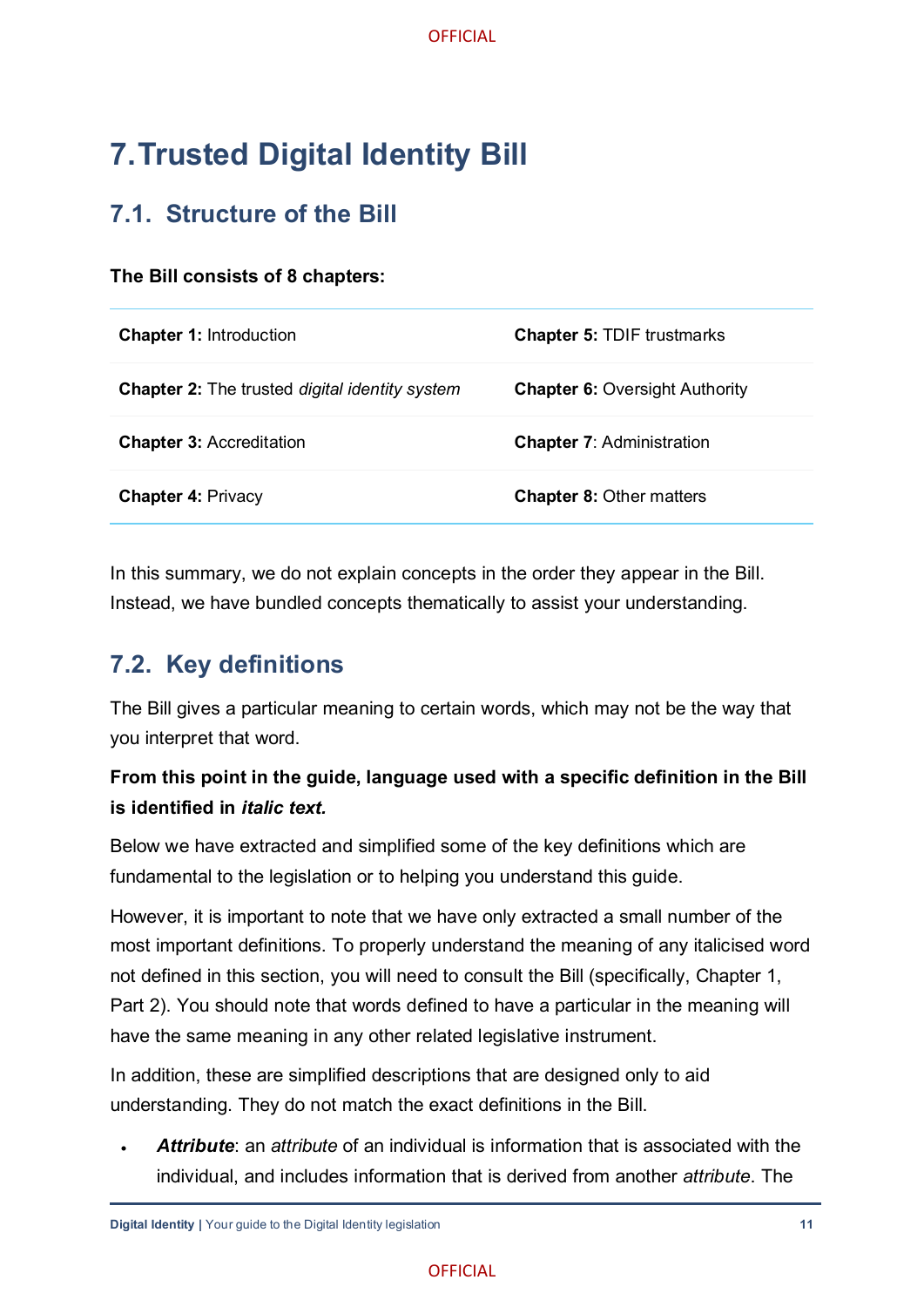legislation provides a non-exhaustive list of *attributes* including first name, last name, date of birth, email address and mobile phone number.

- **Biometric information:** a kind of information subject to significant additional protections in the Bill. *Biometric information* is information about any measurable biological characteristic of an individual that could be used to identify the individual or verify the individual's identity (for example, a photo).
- **Digital identity:** a distinct electronic representation of the individual that enables the individual to be sufficiently distinguished when interacting online
- *Digital identity information***:** includes *attributes*, and is defined as information that is:
	- <sup>−</sup> generated in a *digital identity system* or
	- <sup>−</sup> obtained from a *digital identity system* or
	- <sup>−</sup> collected for the purposes of a *digital identity system*
- *Digital identity system***:** a system that facilitates or manages either or both of the following:
	- the verification of the identity of individuals
	- the authentication of the digital identity of, or information about, individuals.
- *Onboarded:* describes an *entity* which is connected to the *trusted digital identity system*. The definition of *onboarded* prescribes specific circumstances when an *entity* will be considered connected to the *trusted digital identity system.*
- *Restricted attribute***:** a kind of information which is subject to additional protections in the Bill. The legislation defines *restricted attributes* to include information such as tax file numbers (TFNs), Medicare numbers and health information. Additional *restricted attributes* may be prescribed in the TDI rules after consultation.

**See further:** Bill Chapter 1, Part 2

**Digital Identity I** Your guide to the Digital Identity legislation **12**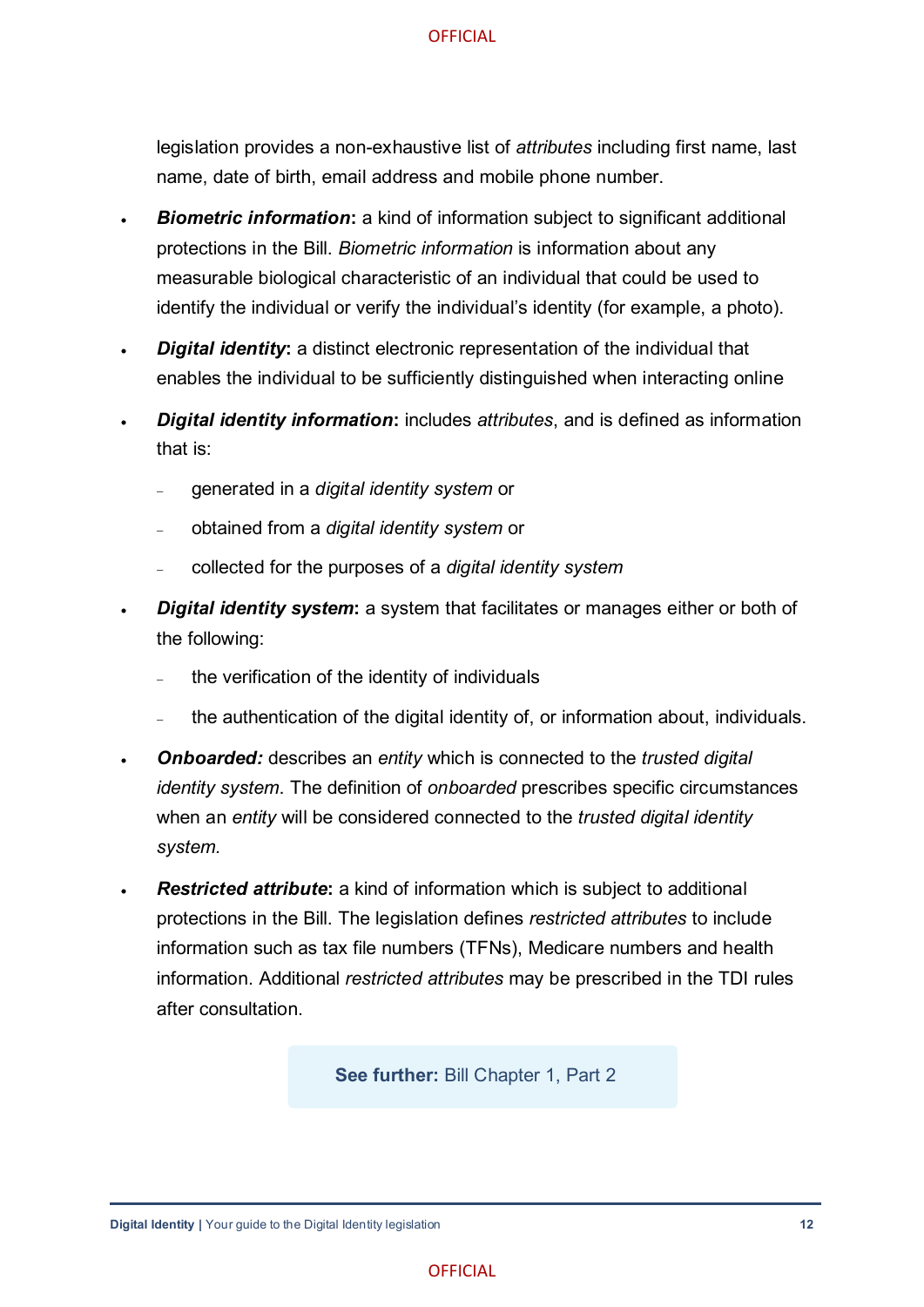### <span id="page-13-0"></span>**7.3. Two voluntary schemes**

Key to understanding the Bill is that it enshrines in law two distinct, voluntary schemes which entities can choose to join:

- 1. **The TDIF accreditation scheme** an accreditation scheme for providers of identity services, based on the Australian Government's existing Trusted Digital Accreditation Framework (TDIF). Existing accredited entities will be transitioned through to the new scheme.
- 2. **The** *trusted digital identity system* the Australian Government run *digital identity system*. This will be the primary source of *digital identity* services for Australian Government entities. Other entities may choose to participate (as providers or consumers of identity services) as well. Entities already providing or receiving services from the existing system will also be transitioned.

Both schemes entail different benefits and levels of regulation which will affect an *entity's* choice to participate in the *trusted digital identity system*, be accredited or neither.

Notably, the Bill does not prevent *entities* participating in or being accredited under other *digital identity systems* or frameworks while being regulated under either the TDIF accreditation scheme or the *trusted digital identity system*.

In addition, there are two different ways an *entity* can choose to participate in the *trusted digital identity system*:

- 1. as an *onboarded accredited entity* a service provider offering *digital identity* services in the *trusted digital identity system*. However, to become a service provider in the *trusted digital identity system*, an *entity* must first be TDIF accredited.
- 2. as a *participating relying party* an *entity* which consumes or relies on the identity services in the *trusted digital identity system* (from the vantage point of an Australian consumer, this is the service that they wish to access online).

The diagram below explains the two different schemes created by the legislation and the different ways of participating.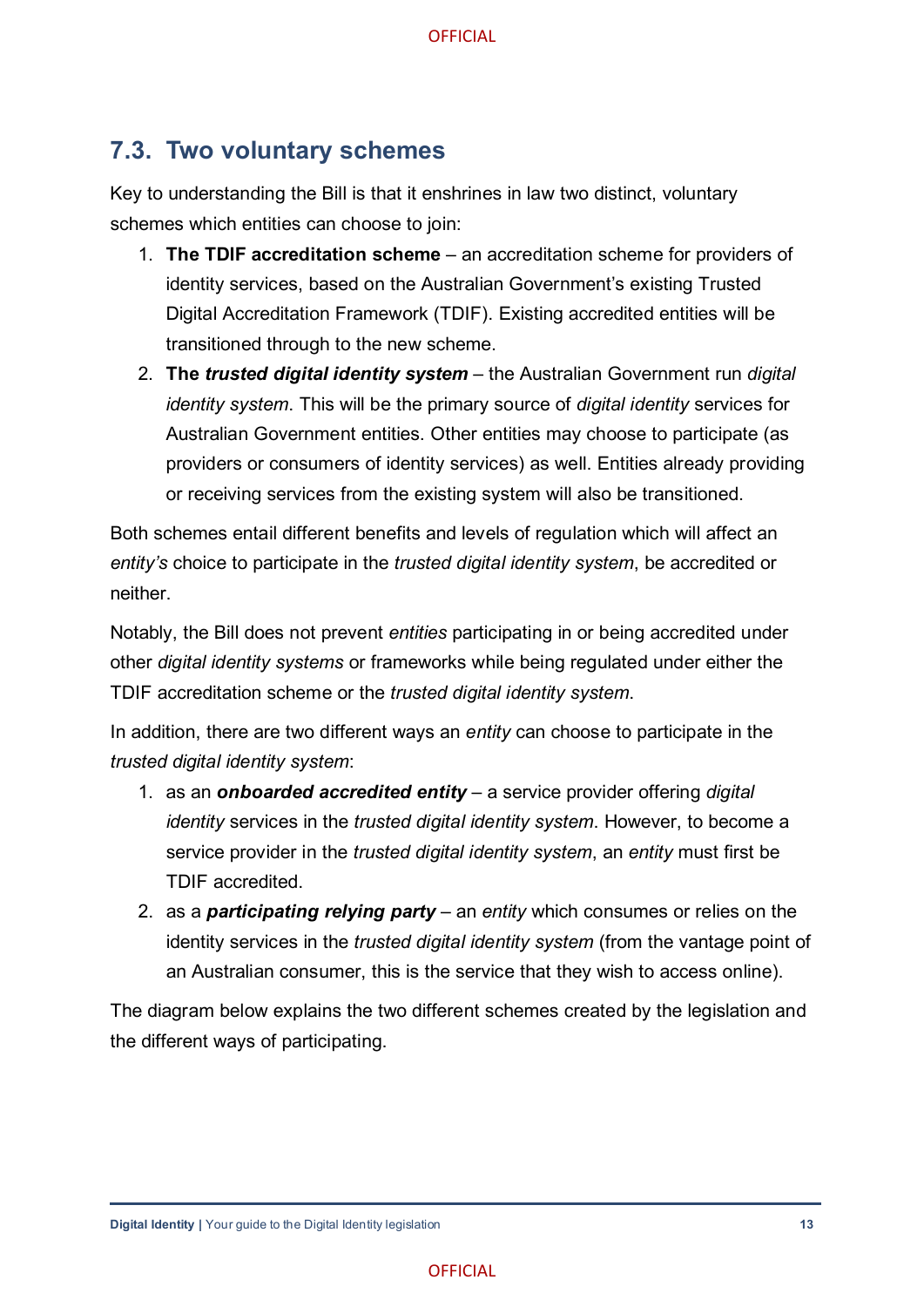

#### **7.3.1.Onboarding as an** *accredited entity*

#### **Eligibility**

An *entity* cannot provide identity services in the *trusted digital identity system* (i.e. be *onboarded*) without first being accredited.

#### **Types of onboarding**

Under the Bill, an *accredited entity* can only apply to be onboarded for the role that they are accredited for (see accreditation process under [section 7.3.3\)](#page-17-0). For example, an *accredited identity service provider* can only apply to be onboarded as an *identity service provider*.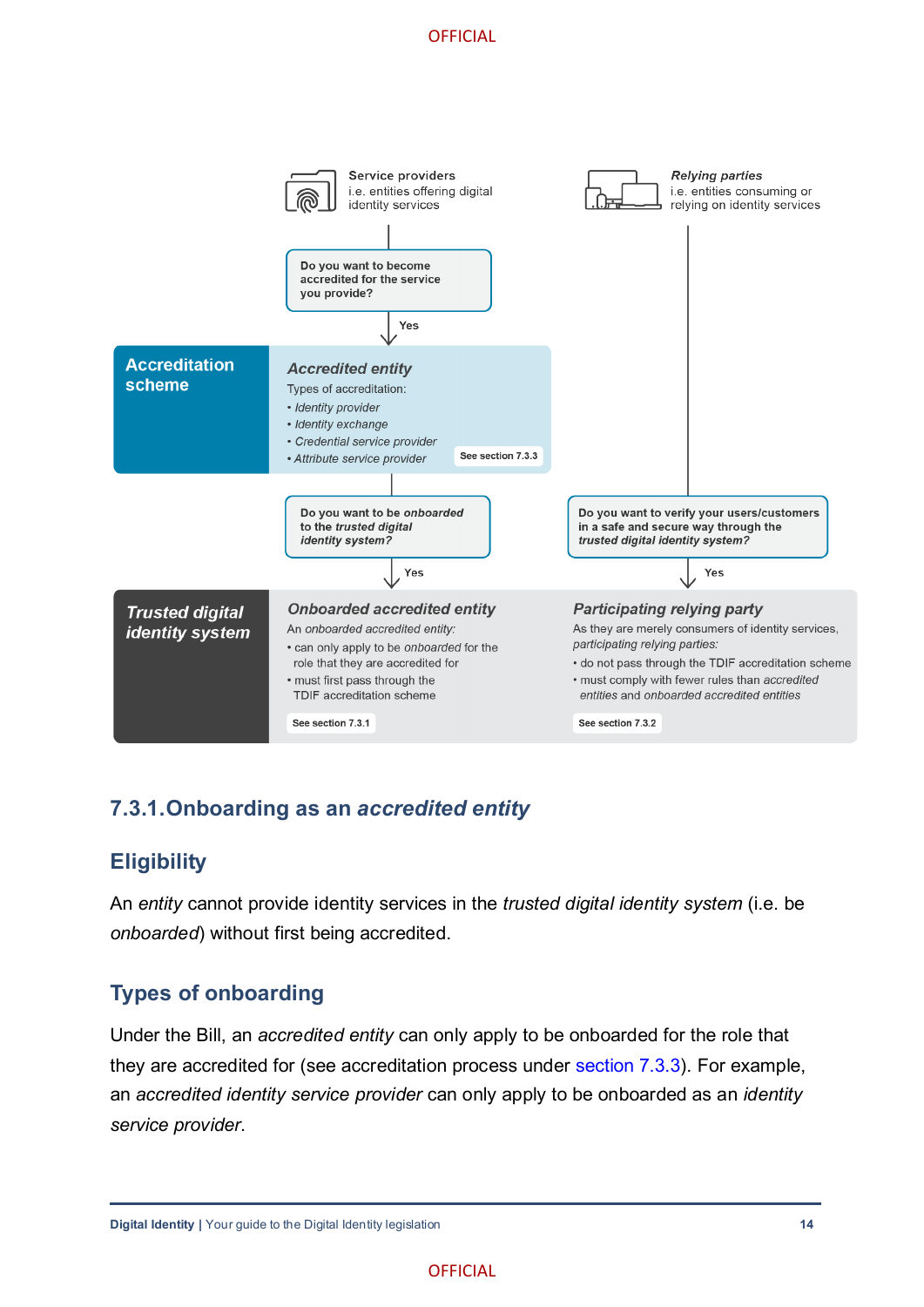#### **Application process**

Applications for onboarding are assessed by the *Oversight Authority*. The Bill outlines a range of matters the *Oversight Authority* may or must consider in deciding whether to onboard an *accredited entity*, including:

- whether the *entity* will be able to comply with the technical standards that apply to it
- whether the Oversight Authority is satisfied that it is appropriate to approve the *entity*
- whether the *entity* is a fit and proper person
- national security considerations.

In addition, an *accredited entity* seeking to onboard may be required to enter into a trusted provider agreement with the Australian Government.

#### **Onboarding conditions**

An applicant's approval to onboard is subject to a number of conditions, including that they must:

- meet certain timeframes regarding their onboarding to the *trusted digital identity system*
- comply with service levels
- only onboard as the kind of *entity* for which they are accredited.

The *Oversight Authority* may place additional conditions on an *entity's* accreditation in any category, such as in relation to the kinds of *attributes* that an *entity* can obtain and disclose through the *trusted digital identity system*, or the way in which they can provide their services.

#### **Onboarded accredited entity obligations**

The obligations which apply to *accredited entities* continue to apply to an *entity* when it is onboarded to the *trusted digital identity system*. See [section 7.3.3](#page-17-0) for the obligations that apply to *accredited entities.*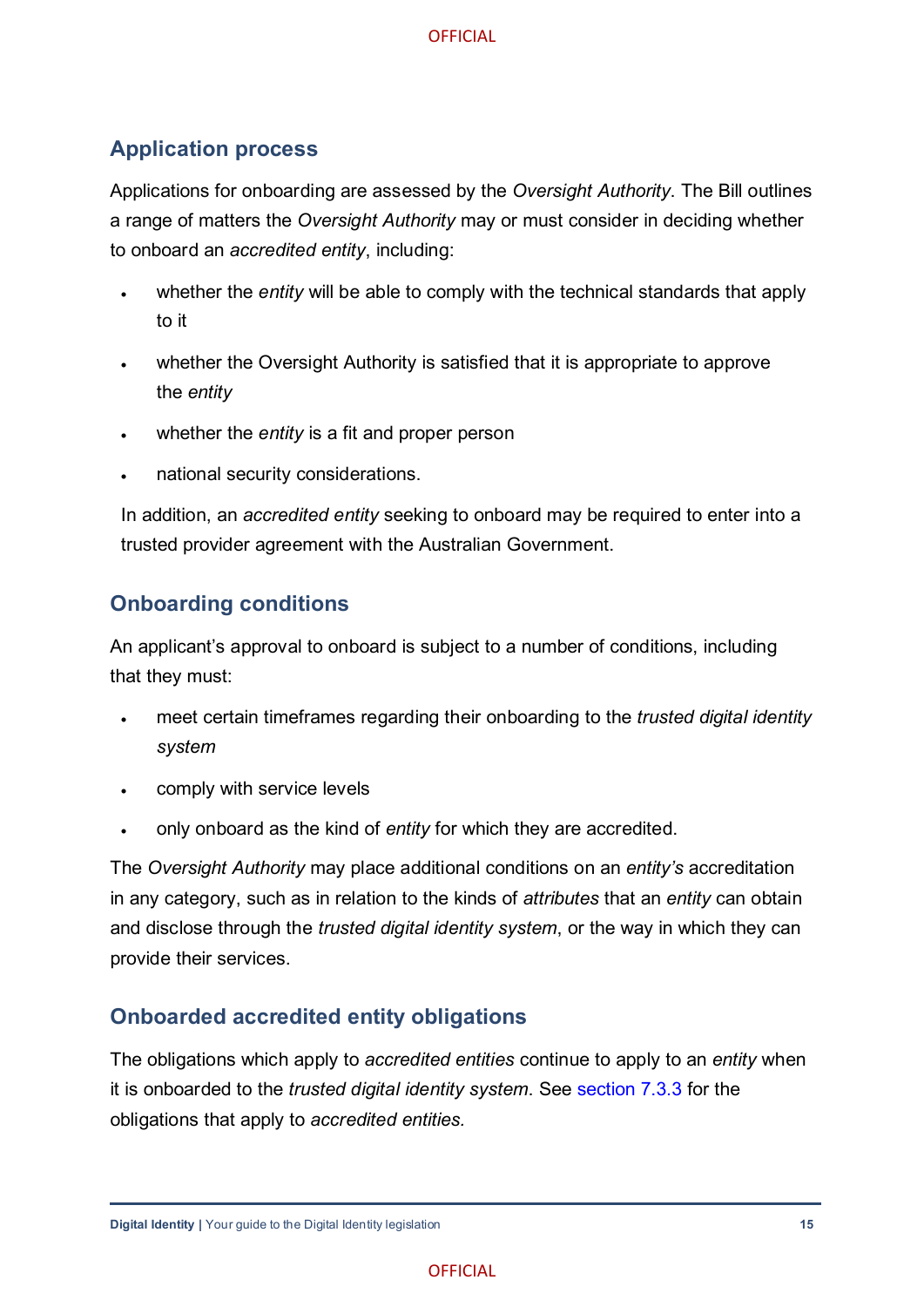In addition, the Bill requires *onboarded accredited entities* to meet additional requirements and accountability. These include:

- relevant consumer safeguards for the *trusted digital identity system*, including interoperability (see [section 7.5.5\)](#page-28-0)
- contacting people using their service if there is a *digital identity fraud incident* or *cyber security incident* affecting them and offer other support to users (see [section 7.5.6\)](#page-28-1)
- adhering to the proposed charging framework (see [chapter 11\)](#page-44-0)
- adhering to any further rules in the TDI rules (see [chapter 9\)](#page-39-0).

**See further:** Bill Chapter 2

#### **7.3.2. Onboarding as a** *participating relying party*

#### **Eligibility**

Only Australian entities (including companies, trusts, sole traders, unincorporated associations, partnerships and Australian Government and, state and territory government entities) or foreign companies registered with ASIC can apply to be *onboarded* as *participating relying parties*.

#### **Application process**

Applications for onboarding are assessed by the *Oversight Authority*.

The Bill outlines a range of matters the *Oversight Authority* may or must consider in deciding whether to onboard an entity as a *participating relying party*.

#### **Onboarding conditions**

Participating relying parties may have appropriate conditions placed on their approval to onboard by the *Oversight Authority*.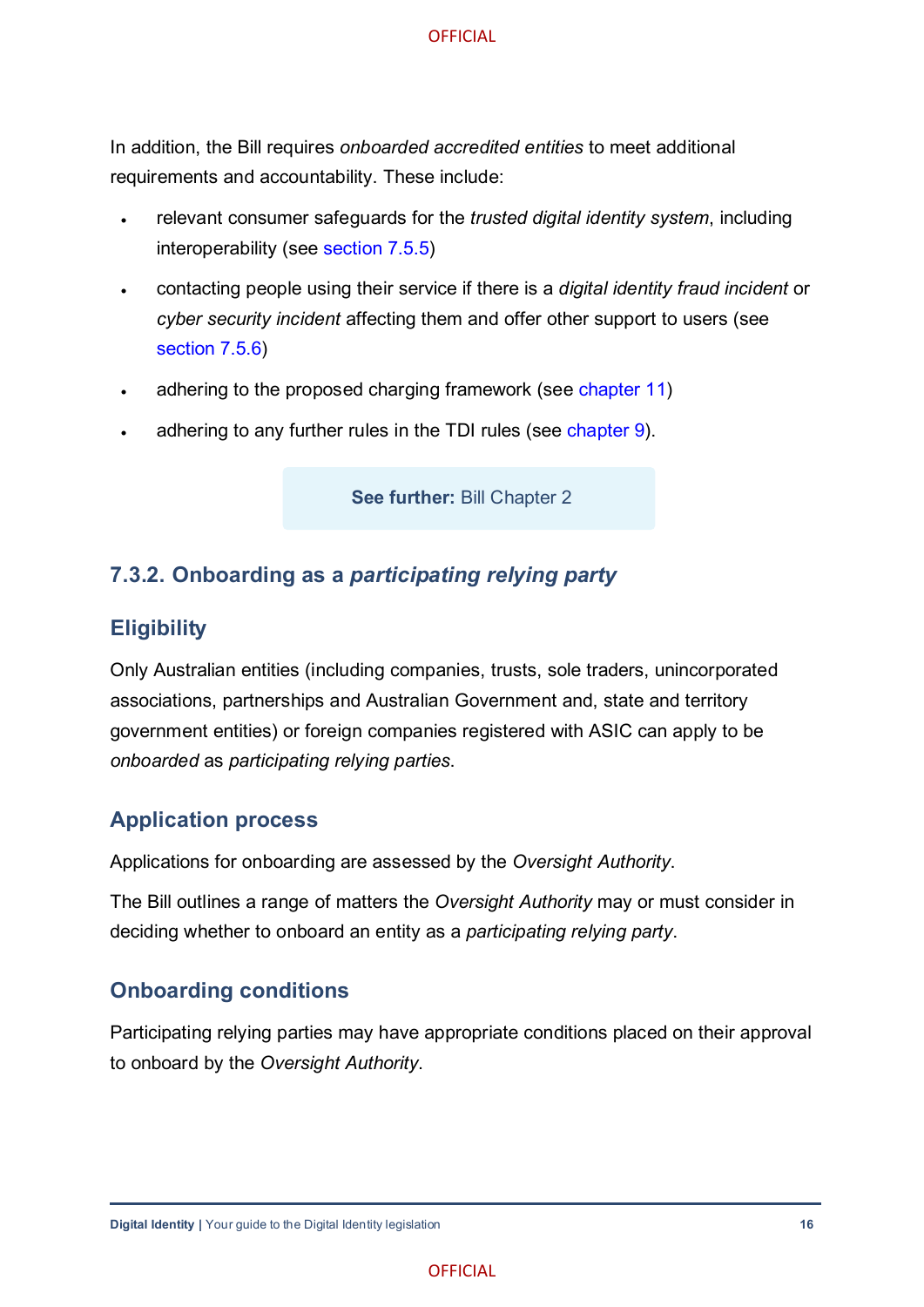#### **Participating relying party obligations**

The Bill places a more limited set of obligations on *participating relying parties* than for *accredited entities* or *onboarded accredited entities*. They are:

- comply with relevant consumer protections in the *trusted digital identity system* (see [section 7.5.5\)](#page-28-0), including the protection relating to choice on access and voluntariness (i.e. that they must permit the individual to choose which identity service provider they would like to use)
- comply with conditions on their approval
- comply with additional rules in the TDI rules, such as reporting when *digital identity fraud incidents* or *cyber security events* occur (see [chapter 9\)](#page-39-0)
- providing certain support to users in the event of a *digital identity fraud incident* or *cyber security incident* (see section [7.5.6\)](#page-28-1)
- complying with service levels set by the *Oversight Authority*.

#### **Suspension or revocation of participation**

The Minister can direct the *Oversight Authority* to suspend an *accredited entity's* approval to onboard for national security reasons.

**See further:** Bill Chapter 2

#### <span id="page-17-0"></span>**7.3.3.TDIF Accreditation scheme**

#### **Eligibility**

Under the Bill, Australian Government, state and territory governments, Australian companies and foreign companies registered with the Australian Securities and Investments Commission (ASIC) can apply for accreditation.

#### **Kinds of accreditation**

There will be four kinds of TDIF accreditation when the Bill takes effect. This table offers a simplified description of each kind of accreditation (more formal definitions can be found in section 20 of the Bill):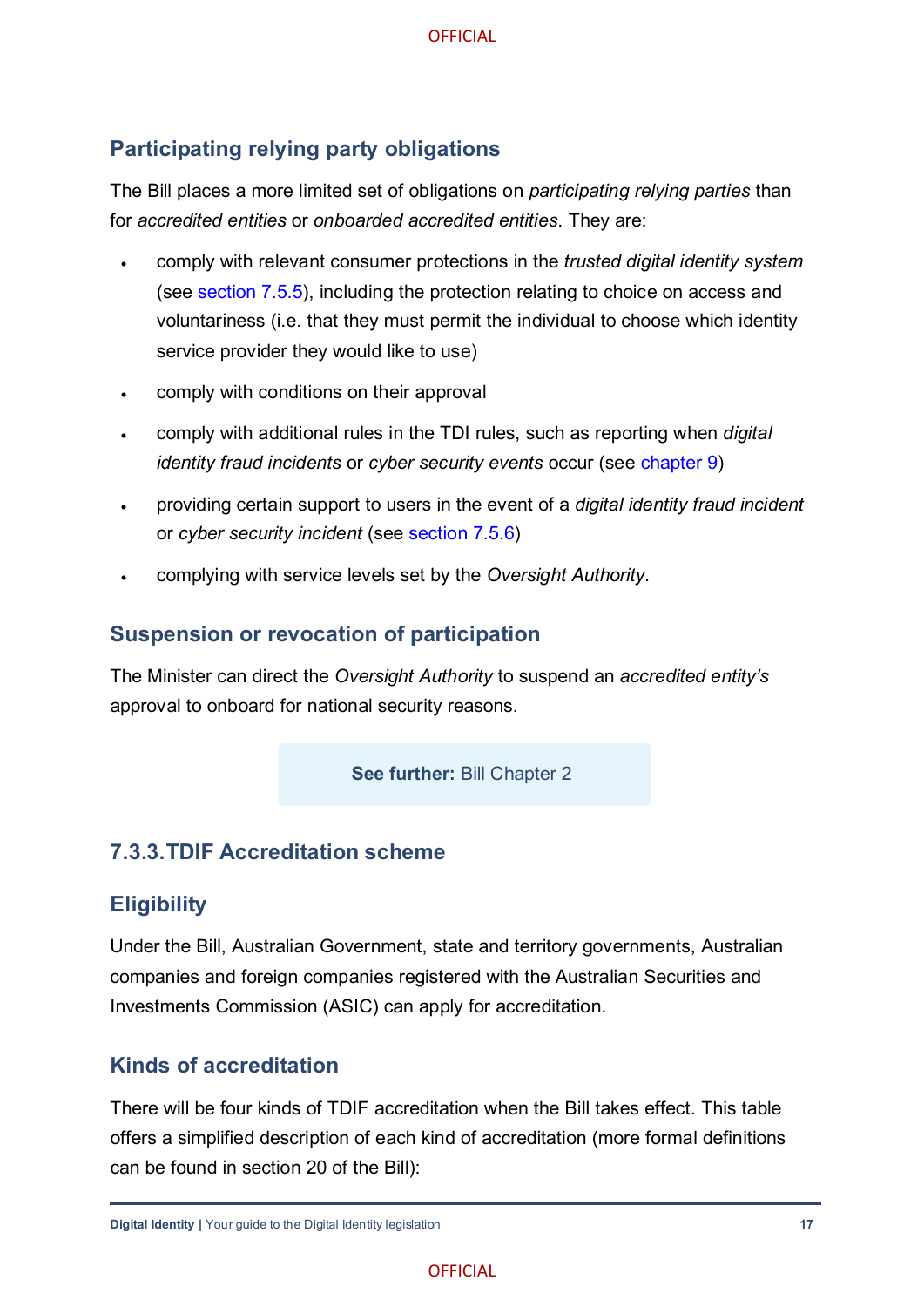| Kinds of<br>accreditation        | What they do                                                                                                                                    |
|----------------------------------|-------------------------------------------------------------------------------------------------------------------------------------------------|
| <i>identity service provider</i> | helps a user set up or manage a <i>digital identity</i>                                                                                         |
| <i>identity exchange</i>         | facilitates interactions and information-flow between<br>participants in a <i>digital identity system</i> (like a<br>switchboard)               |
| attribute service provider       | verifies and manages attributes                                                                                                                 |
| credential service provider      | enhances the security and safety of a <i>digital identity</i><br>by managing user credentials (i.e. passwords and<br>other access restrictions) |

The four kinds of accreditation under the Bill mirror the four kinds of accreditation under the existing Trusted Digital Identity Framework (TDIF).

#### **Approval process**

Applications for accreditation are assessed by the *Oversight Authority*.

An *entity* may only apply for accreditation with the *Oversight Authority*'s approval.

The Bill outlines matters the *Oversight Authority* must consider in deciding to accredit or refuse to accredit an *entity*, including that the *entity* can comply with obligations set out in the Act and the TDIF accreditation rules.

The *Oversight Authority* may also consider whether the *entity* is a fit and proper person, or other relevant matters.

An *entity* may apply to be accredited for just one kind of accreditation, or any number of combination of kinds.

#### **Accreditation conditions**

The *Oversight Authority* may place conditions on an *entity*'s accreditation. For example, the Oversight Authority may place a limitation on the levels of identity proofing that an *identity service provider* is allowed to undertake.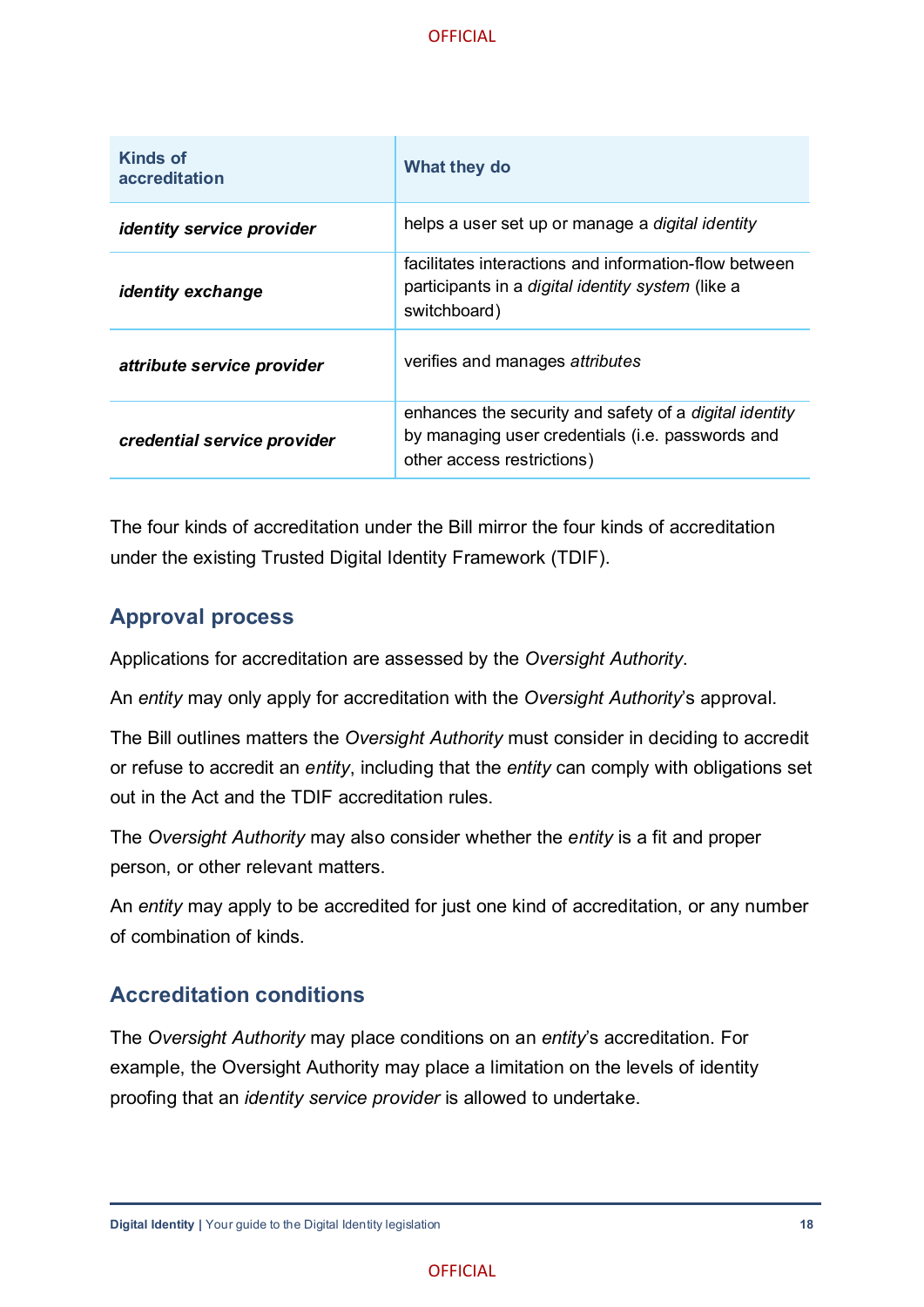Such conditions can be placed on the *entity*'s accreditation at the accreditation stage or afterwards and modified at any time. The *Oversight Authority* will give notice before varying a condition on accreditation.

The conditions will make clear the facility which is accredited and any restrictions on changes to that facility.

#### **Accredited entity obligations**

Once they achieve accreditation, an *accredited entity* must adhere to a number of rules in the Bill and legislative framework, including:

- the additional privacy safeguards in the Bill (see [section 7.5.1\)](#page-23-1)
- consumer safeguards relating to children, deactivation of digital identities and accessibility of services (see [section 7.5.2\)](#page-26-0)
- requirements relating to coverage by the Privacy Act (see [section 7.5.3\)](#page-26-1)
- requirements relating to data breach reporting (see [section 7.5.4\)](#page-27-0)
- TDIF accreditation rules (see [chapter 8\)](#page-34-0)
- requirements relating to the use of trustmarks (see [section 7.6.2\)](#page-30-1)

#### **Suspension or revocation of accreditation**

Accreditation may be suspended or revoked by the *Oversight Authority* in certain circumstances, including:

- if the *entity* has breached its obligations under the Bill or TDIF accreditation rules
- if the *entity* has been (or will be) involved in a *cyber security incident*
- for insolvency or national security related reasons.

**See further:** Bill Chapter 3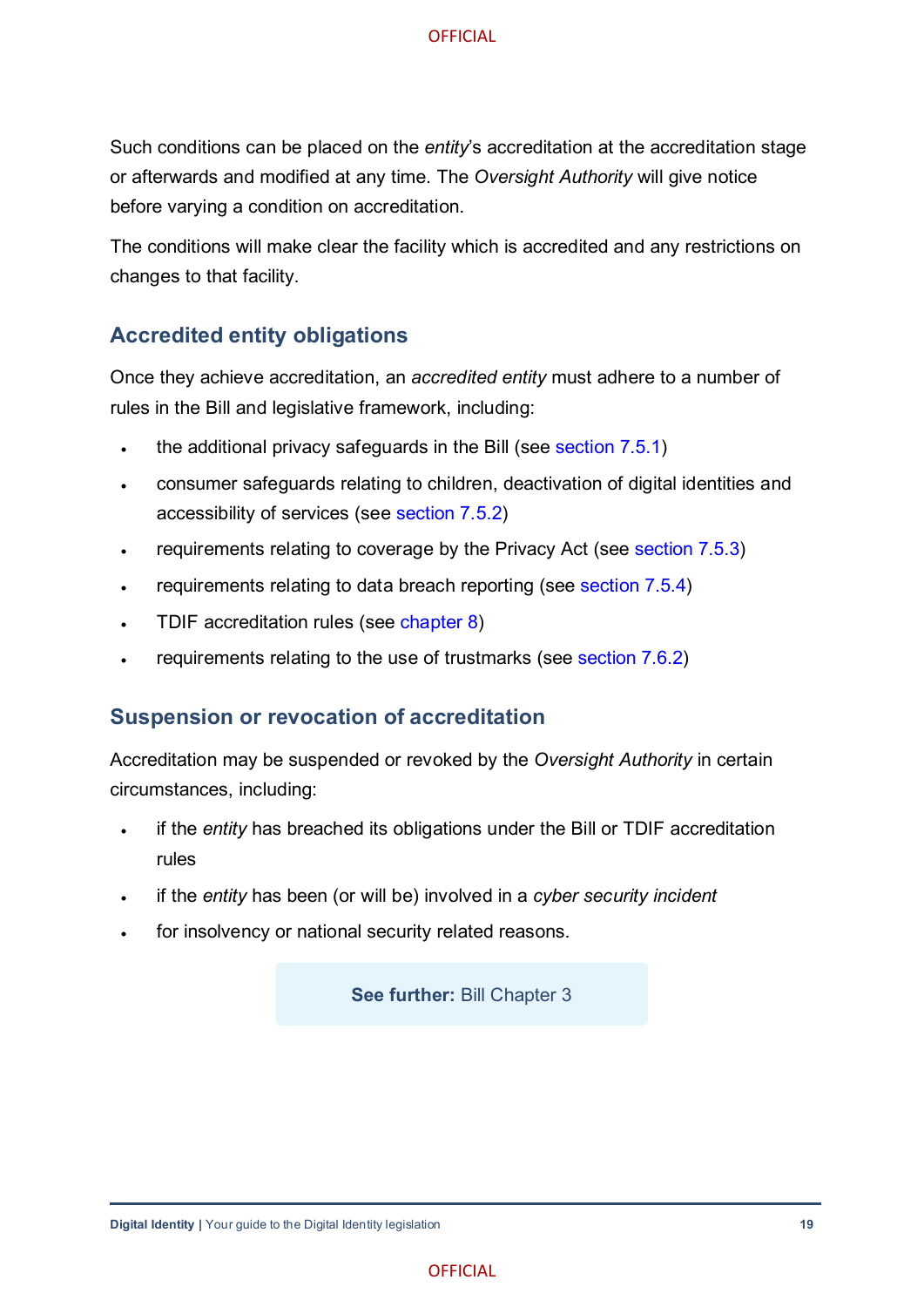### <span id="page-20-0"></span>**7.4. Regulation and oversight**

#### **7.4.1. Oversight Authority**

The Bill creates a new independent statutory office holder called the *Oversight Authority*. The Government is still considering which Government entity will house or support the *Oversight Authority.* There may be future changes to the legislation to support the operation of the functions within the *Oversight Authority*.

The *Oversight Authority* is:

- a person appointed by the Minister for up to five years
- independent and cannot be directed while performing their duties under the legislation
- supported by Australian Public Service staff from an existing Australian Government agency
- supported by an advisory board and any advisory committees appointed by the Minister.

The *Oversight Authority* has many critical roles under the legislation, including to:

- develop, operate and maintain the *trusted digital identity system*
- accredit *entities* for the TDIF accreditation scheme
- approve *accredited entities* and *relying parties* to onboard to the *trusted digital identity system*
- enforce some of the protections in the Bill, such as those related to choice and deactivation of *digital identities*
- assist users in the event of a *digital identity fraud incident* or *cyber security incident*
- maintain the publicly available registers
- help entities covered by the legislation to understand and comply with their obligations
- maintain publicly available registers showing the details of all *accredited entities* and *onboarded* entities
- promote and support *digital identity* matters generally, for example by engaging in promotional and community awareness programs.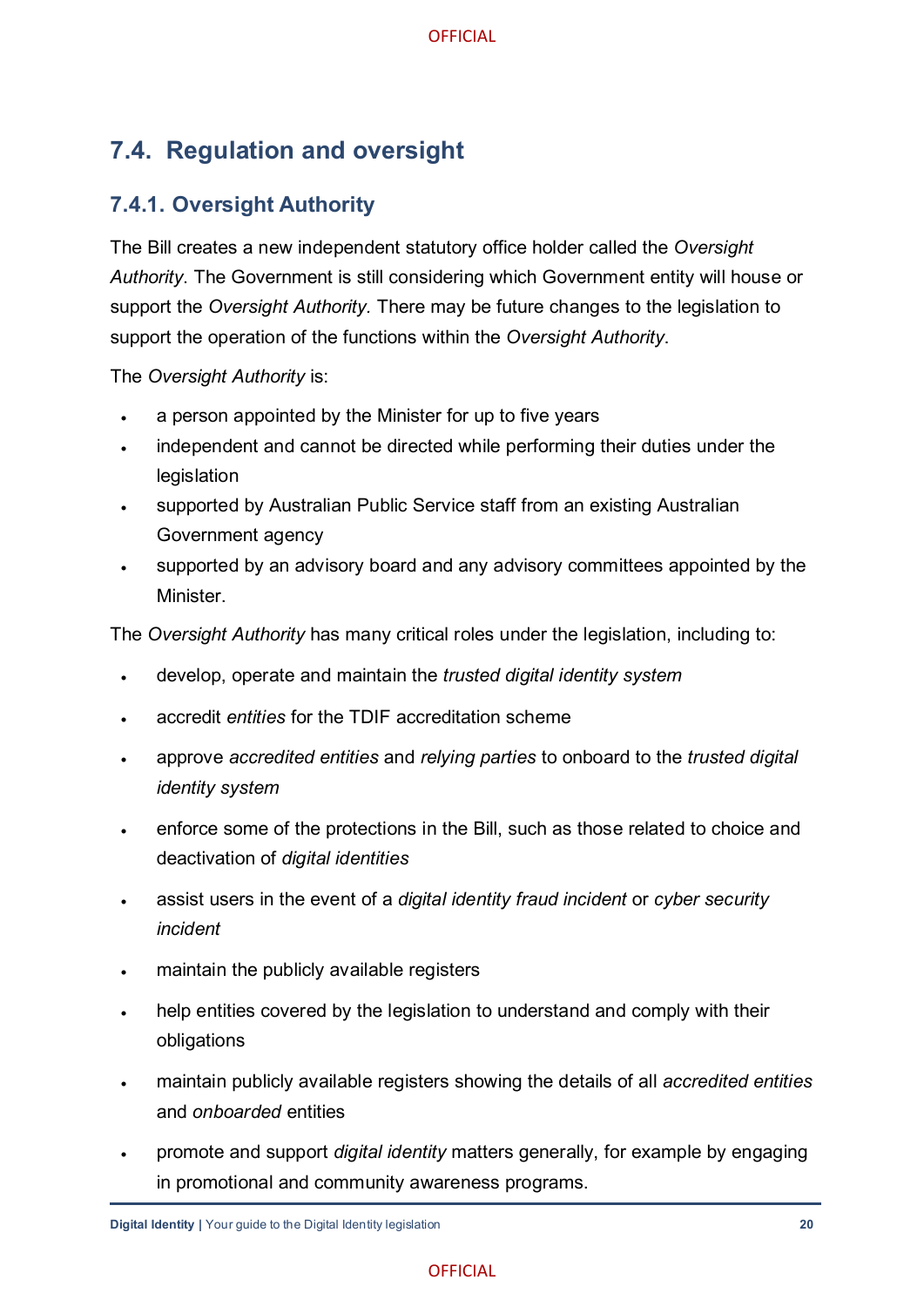To fulfil its functions, the *Oversight Authority* is empowered by the Bill to make certain important decisions and exercise certain discretions, including to:

- make decisions on entities' applications for authorisation to apply for accreditation, accreditation, or onboarding to the *trusted digital identity system*
- revoke or suspend an *entity's* accreditation and/or approval to onboard
- place conditions on an *entity's* accreditation and/or approval to onboard
- allow an *entity* to conduct testing in relation to the *trusted digital identity system*.

The *Oversight Authority*'s powers are discussed at [section 7.6.3](#page-31-0) in this document.

**See further:** Bill Chapter 6

#### **7.4.2.Information Commissioner**

The Information Commissioner (who leads the Office of the Australian Information Commissioner or OAIC) is Australia's existing national regulator for privacy. It is proposed the Information Commissioner is granted additional functions and powers under the Digital Identity legislation.

The Information Commissioner's key roles under the legislation are:

- to regulate the additional privacy safeguards (see [section 7.5.1\)](#page-23-1) and
- to regulate the Privacy Act 1988 in relation to *accredited entities* which are also APP entities (see [section 7.5.3\)](#page-26-1).

Other functions or requirements conferred by the legislation to the Information Commissioner are to:

- provide advice to the *Oversight Authority* in relation to matters under the Bill on the *Oversight Authority*'s request
- provide an annual report.

See further: Bill Chapter 4, Part 4

**Digital Identity I** Your guide to the Digital Identity legislation **21 21**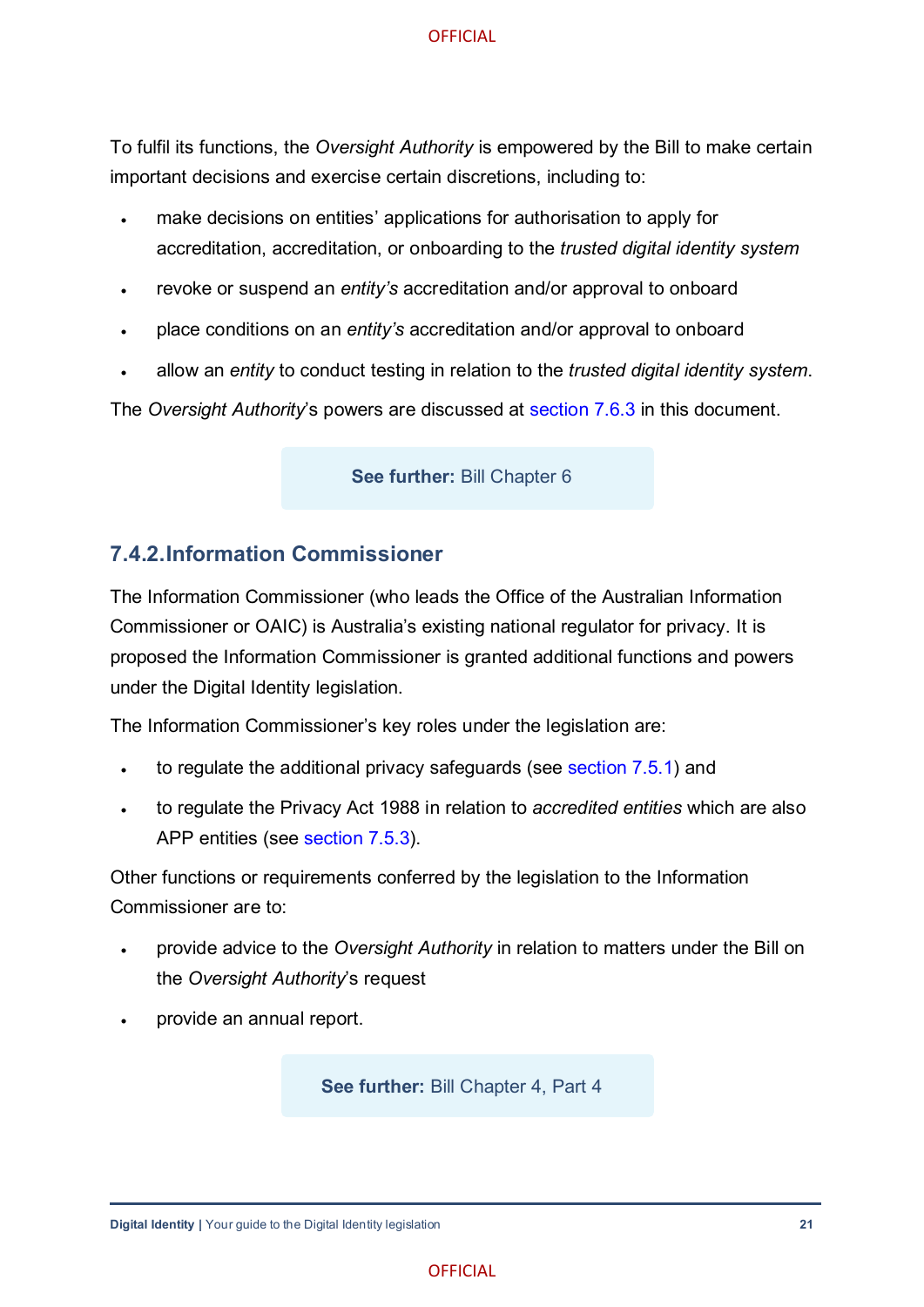#### **7.4.3. Advisory board**

The Minister must establish the trusted digital identity advisory board.

The advisory board has a broad role to advise the *Oversight Authority* on its functions and powers. However, the board may not advise the *Oversight Authority* in relation to certain matters, including on applications for accreditation or onboarding made by entities.

Members of the advisory board:

- are appointed on a part-time basis for up to three years
- must have appropriate qualifications, knowledge or experience
- are governed by additional rules such as in relation to remuneration, leave and conflicts of interest.

**See further:** Bill Chapter 6, Part 2

#### **7.4.4. Advisory committees**

The Minister may establish advisory committees.

An advisory committee advises the *Oversight Authority* on particular issues. The Minister determines the committee's terms of reference.

The Minister determines all matters relating to the appointment of members to the committee.

**See further:** Bill Chapter 6, Part 2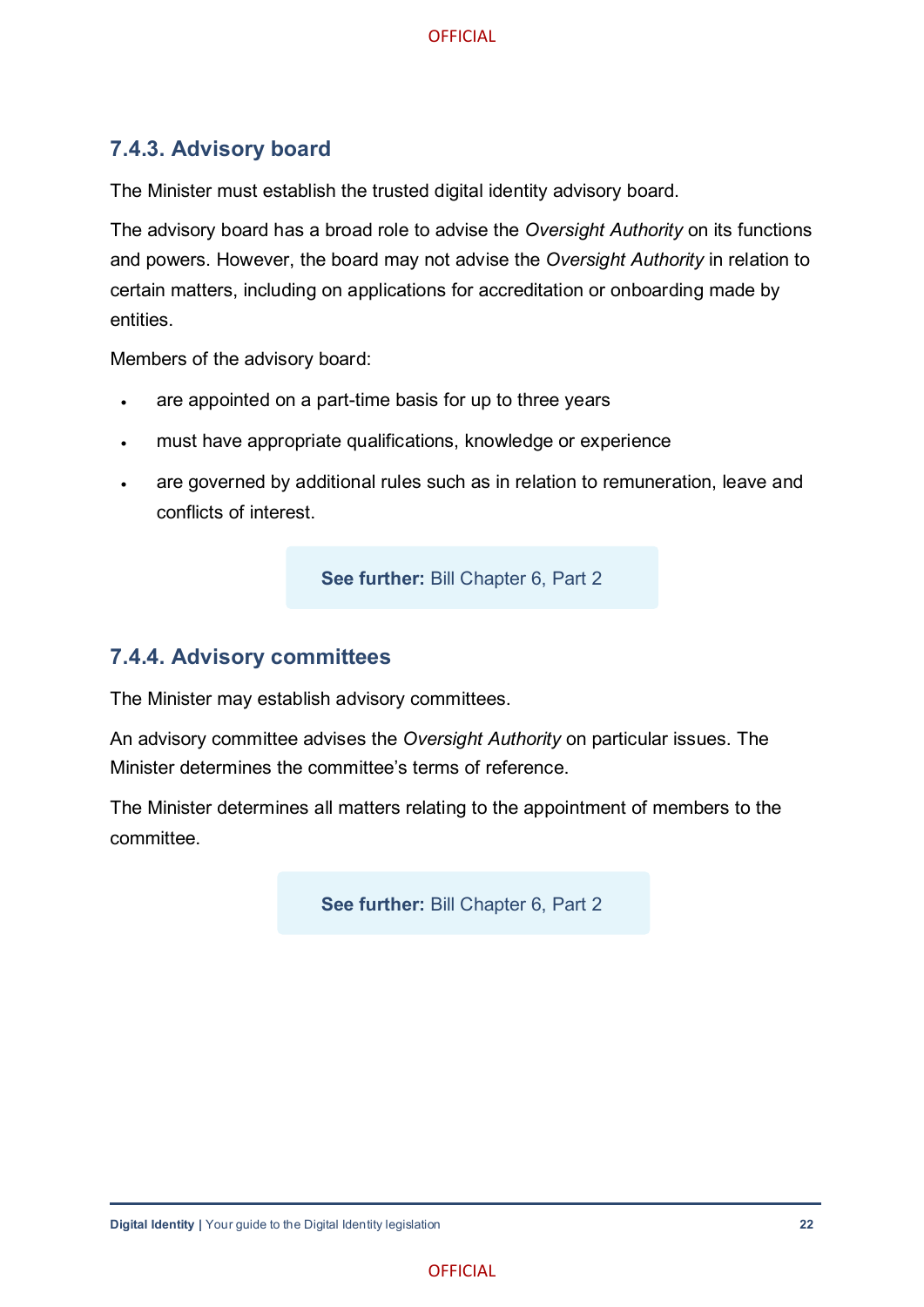### <span id="page-23-0"></span>**7.5. Protections**

The application of protections in this chapter to different kinds of entities are summarised in the following table:

| <b>Type of entity</b>                                                                     | <b>Protections which apply</b>                                        |
|-------------------------------------------------------------------------------------------|-----------------------------------------------------------------------|
| Accredited entity (not onboarded to<br>the <i>trusted digital identity system</i> )       | $7.5.1 - 7.5.4$                                                       |
| Onboarded accredited entity                                                               | $7.5.1 - 7.5.4$<br>Relevant parts of 7.5.5<br>Relevant parts of 7.5.6 |
| Participating relying party (onboarded to<br>the <i>trusted digital identity system</i> ) | Relevant parts of 7.5.6                                               |

#### <span id="page-23-1"></span>**7.5.1. Additional privacy safeguards**

The Bill creates eight privacy-related protections (additional to the protection already provided by the federal Privacy Act) to be regulated by the Information Commissioner with its existing and additional powers (see [section 7.6.3\)](#page-31-0). These protections apply to all *accredited entities*, whether or not they are *onboarded* to the *trusted digital identity system*.

The table below sets out these protections, and groups some of these together. It contains a heavily simplified explanation of the requirements in the Bill. For further detail on the precise scope and operation of the protections, see Chapter 4, Part 2, Division 2.

| <b>Protection</b>                      | <b>What the Bill requires</b>                                                                                                                                                                                                |  |
|----------------------------------------|------------------------------------------------------------------------------------------------------------------------------------------------------------------------------------------------------------------------------|--|
| Requirement for express<br>consent     | When verifying or authenticating an individual, an<br>accredited entity must not send the user's attributes to a<br>relying party without the user's express consent (e.g. the<br>user may be required to check a tick box). |  |
| Disclosure of restricted<br>attributes | When verifying or authenticating an individual, an<br>accredited entity must not:                                                                                                                                            |  |
|                                        | Send restricted attributes of an individual to a relying<br>party without the user's express consent                                                                                                                         |  |

**Digital Identity |** Your guide to the Digital Identity legislation **23**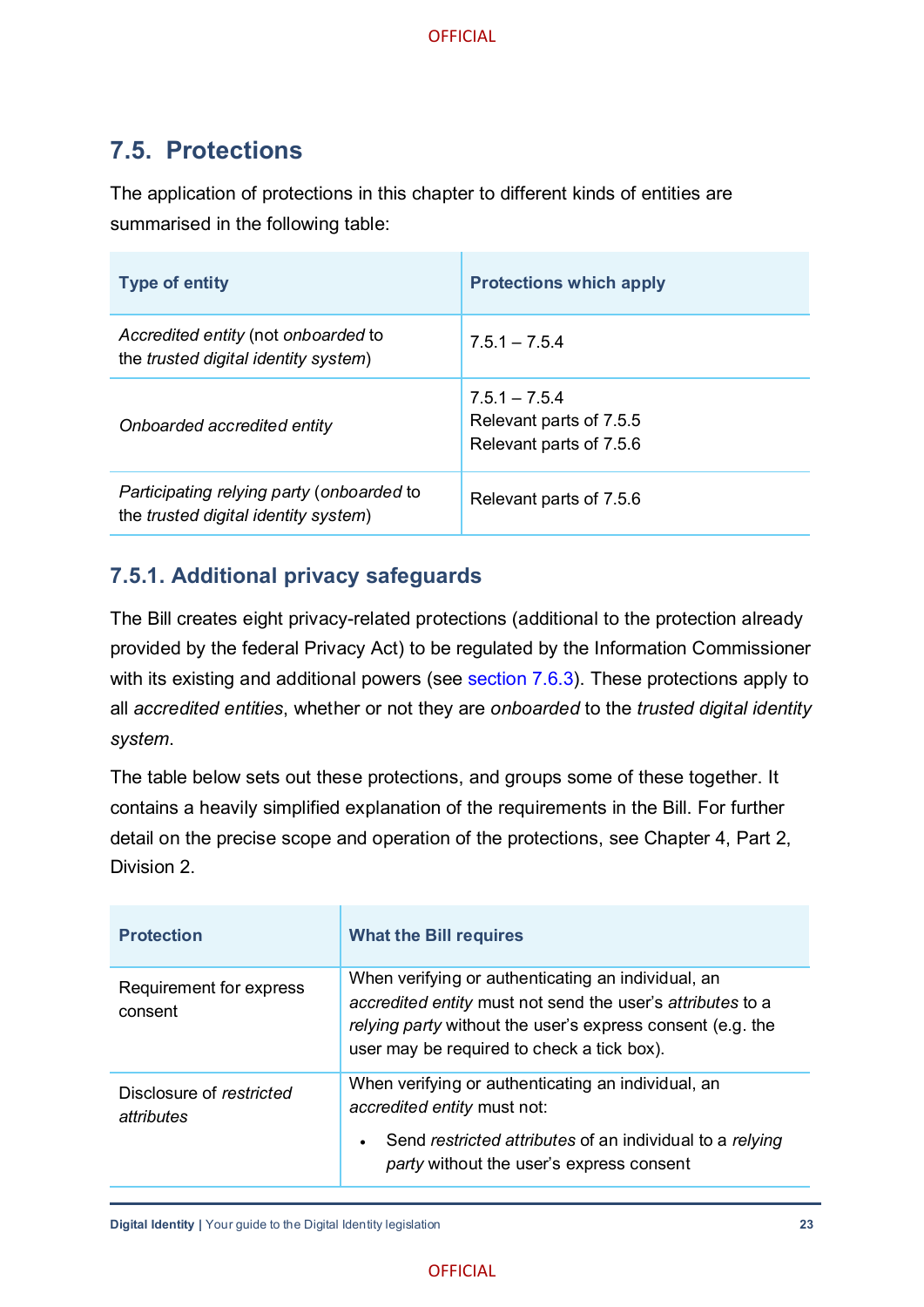| <b>Protection</b>                        | <b>What the Bill requires</b>                                                                                                                                                                                                                                                                                                                                                                                                  |  |
|------------------------------------------|--------------------------------------------------------------------------------------------------------------------------------------------------------------------------------------------------------------------------------------------------------------------------------------------------------------------------------------------------------------------------------------------------------------------------------|--|
|                                          | send restricted attributes of an individual to<br>participating relying parties which do not have the<br>required authorisation from the Oversight Authority.                                                                                                                                                                                                                                                                  |  |
|                                          | The TDIF accreditation rules will set up similar limits to<br>prohibit disclosure of restricted attributes by accredited<br>entities to relying parties.                                                                                                                                                                                                                                                                       |  |
| Prohibition on single<br>identifiers     | Accredited entities must not pass a user's identifier they<br>create or receive to more than one other accredited<br>participant or relying party, unless they satisfy one of the<br>few prescribed reasons for doing so (for example,<br>detecting, reporting or investigating contraventions of the<br>Act).<br>This prohibition is designed to prevent the system being<br>used to support a single identifier of any kind. |  |
| Restrictions on biometric<br>information | Due to the sensitivity of biometric information, the Bill<br>places a large range of safeguards on the use of biometric<br>information by accredited entities, including:                                                                                                                                                                                                                                                      |  |
|                                          | prohibiting disclosure to law enforcement                                                                                                                                                                                                                                                                                                                                                                                      |  |
|                                          | prohibiting disclosure to relying parties<br>$\bullet$                                                                                                                                                                                                                                                                                                                                                                         |  |
|                                          | preventing one-to-many matching (i.e. conducting a<br>general data base search to find a match against a<br>particular identity)                                                                                                                                                                                                                                                                                               |  |
|                                          | requiring express consent before collection, use or<br>disclosure                                                                                                                                                                                                                                                                                                                                                              |  |
|                                          | for <i>identity</i> service providers, requiring deletion once<br>verification is complete (subject to exception on testing<br>below)                                                                                                                                                                                                                                                                                          |  |
|                                          | for credential service providers, requiring deletion if an<br>individual withdraws consent (subject to exception on<br>testing below)                                                                                                                                                                                                                                                                                          |  |
|                                          | limiting collection to accredited identity service<br>$\bullet$<br>providers and accredited credential service providers<br>only.                                                                                                                                                                                                                                                                                              |  |
|                                          | The Bill allows for retention of biometric information in<br>narrow circumstances to enable limited operational testing                                                                                                                                                                                                                                                                                                        |  |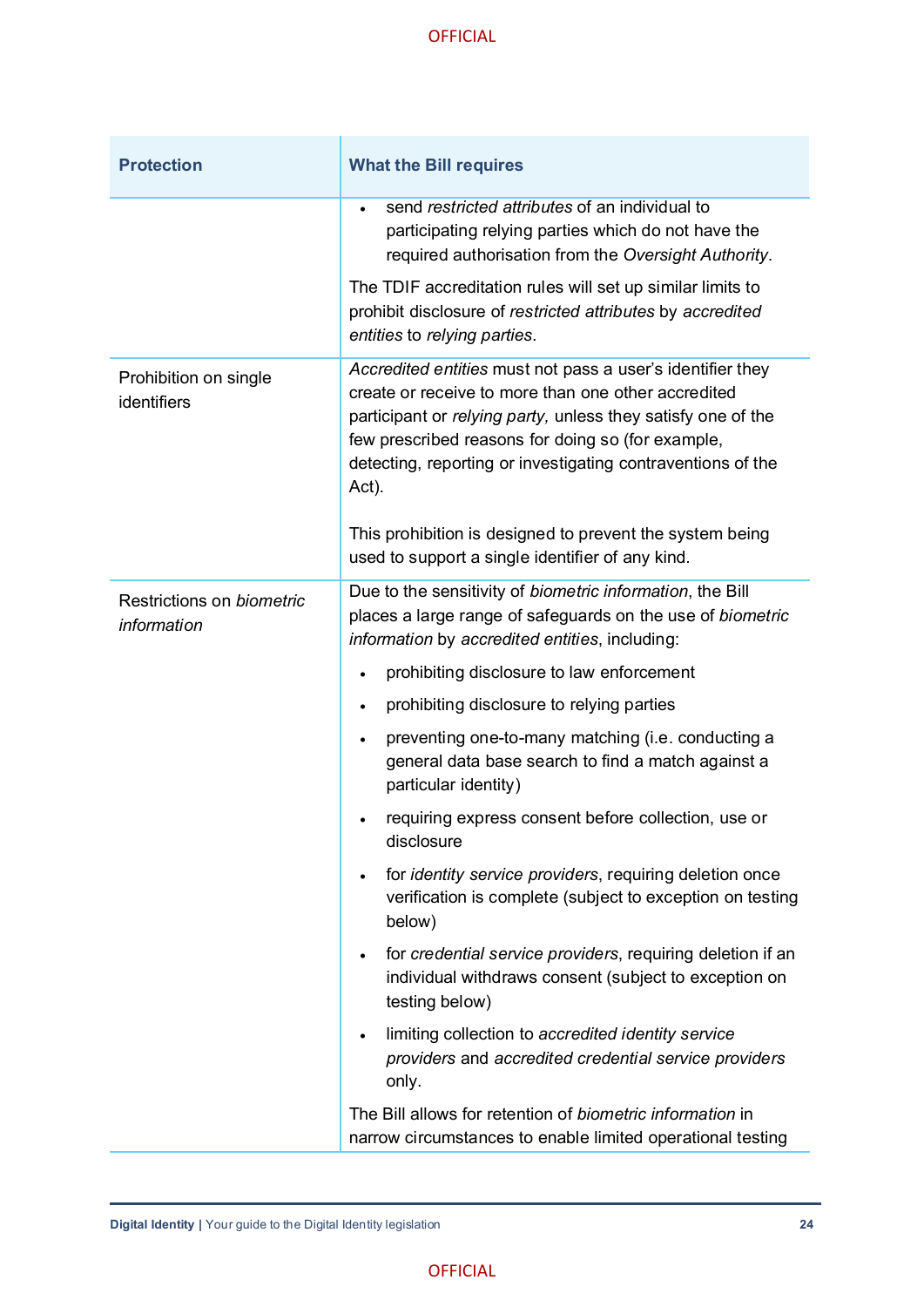| <b>Protection</b>                                  | <b>What the Bill requires</b>                                                                                                                                                                                                                                                                                                      |  |  |
|----------------------------------------------------|------------------------------------------------------------------------------------------------------------------------------------------------------------------------------------------------------------------------------------------------------------------------------------------------------------------------------------|--|--|
|                                                    | and fraud detection activities. The Bill and TDI rules place<br>controls on such testing, including requirements for:                                                                                                                                                                                                              |  |  |
|                                                    | approval from the Oversight Authority                                                                                                                                                                                                                                                                                              |  |  |
|                                                    | testing plans<br>$\bullet$                                                                                                                                                                                                                                                                                                         |  |  |
|                                                    | only certain kinds of testing to be undertaken                                                                                                                                                                                                                                                                                     |  |  |
|                                                    | deletion of biometric information after 14 days.                                                                                                                                                                                                                                                                                   |  |  |
| Prohibition on data profiling                      | Accredited entities must not disclose information about a<br>user's activities (i.e. the individual's access and use of the<br>digital identity services provided by the entity) except in<br>permitted circumstances such as using the information to<br>provide services or comply with their obligations.                       |  |  |
| Prohibition on certain law<br>enforcement purposes | The Privacy Act generally permits disclosure of personal<br>information to an enforcement body if is necessary for an<br>'enforcement related activity'.<br>The Bill narrows the scope of such use or disclosure by not<br>allowing digital identity information to be disclosed for an<br>'enforcement related activity', unless: |  |  |
|                                                    | the enforcement body reasonably believes that a<br>person has committed an offence or has breached a<br>law                                                                                                                                                                                                                        |  |  |
|                                                    | the enforcement body has started proceedings<br>against a person for such an offence or breach.                                                                                                                                                                                                                                    |  |  |
| Prohibition on certain<br>marketing purposes       | Accredited entities must not use or disclose a person's<br>digital identity information for marketing purposes that are<br>unrelated to the digital identity services they provide to the<br>user.                                                                                                                                 |  |  |
| Identity exchanges must not<br>retain attributes   | An accredited identity exchange must not retain a person's<br>attributes or restricted attributes after the end of an<br>authenticated session.                                                                                                                                                                                    |  |  |

**See further:** Bill Chapter 4, Part 2, Division 2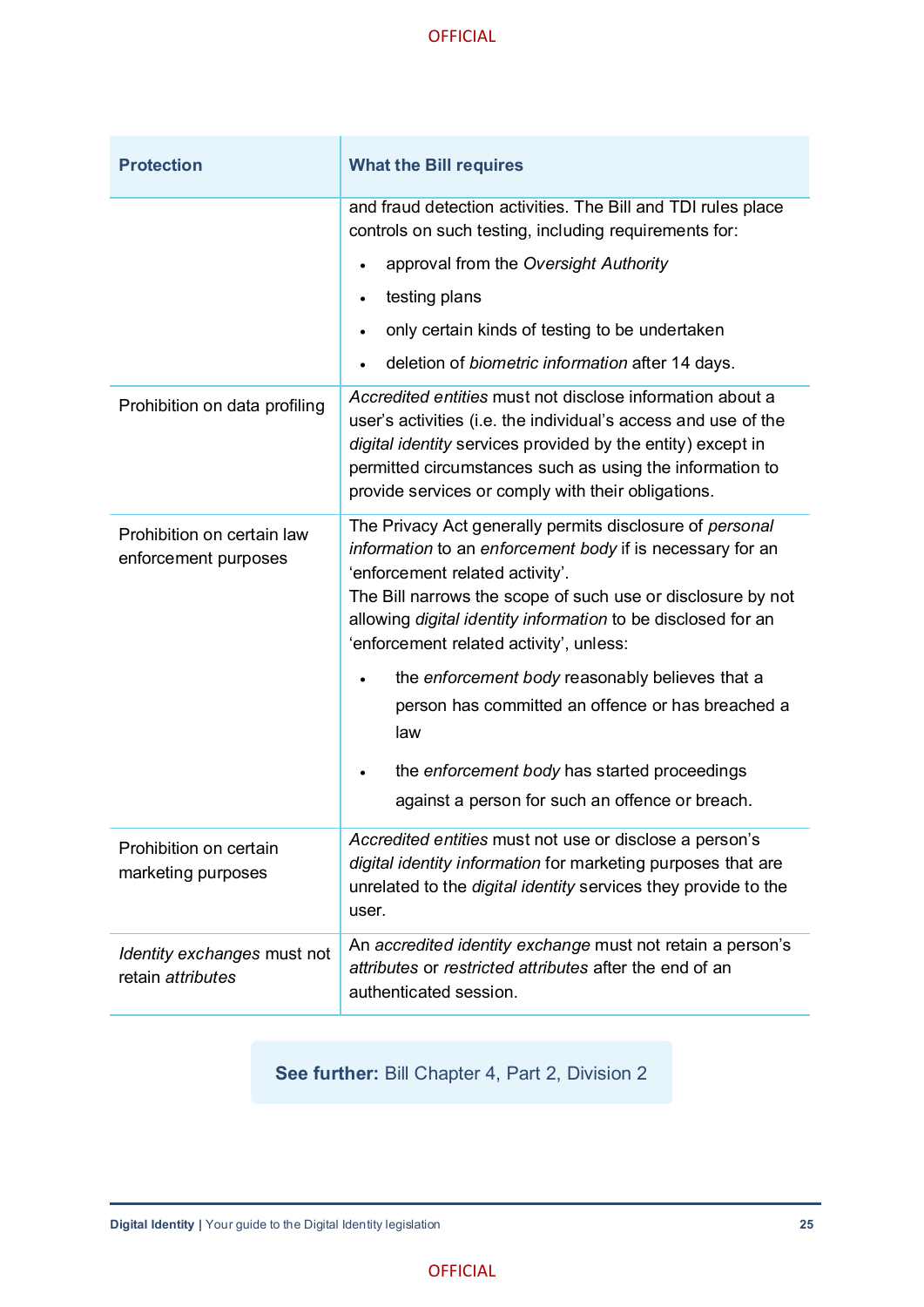#### <span id="page-26-0"></span>**7.5.2. Consumer protections for the TDIF accreditation scheme**

The legislation creates three additional safeguards to be regulated by the *Oversight Authority* which apply to all *accredited entities* (however civil penalties for breach of the obligations will only apply if the entity is *onboarded*). The table below sets out these protections; however, please note that these are heavily simplified explanations of the requirements in the Bill. For further detail on the precise scope and operation of the protections, see Chapter 4, Part 2, Division 2.

| <b>Protection</b>                    | <b>What the Bill requires</b>                                                                                                                                                                                               |
|--------------------------------------|-----------------------------------------------------------------------------------------------------------------------------------------------------------------------------------------------------------------------------|
| Digital identity<br>de-activation    | An accredited identity service provider must, if requested by an<br>individual, deactivate the individual's <i>digital identity</i> as soon as<br>practicable after receiving the request.                                  |
| Accessible and<br>inclusive services | The TDIF accreditation rules can specify standards that must be<br>met with regard to:<br>compliance with accessibility standards<br>$\bullet$<br>useability testing<br>$\bullet$<br>device or browser access.<br>$\bullet$ |

#### <span id="page-26-1"></span>**7.5.3. Compulsory coverage by the federal Privacy Act**

The Bill requires any entity applying for accreditation to be covered by the federal Privacy Act, which includes the 13 Australian Privacy Principles (APPs). In other words, an entity cannot be accredited unless they are already covered by the Privacy Act, or they opt in to the rules in that Act.

Additionally, the Bill broadens the definition of *personal information* from the Privacy Act to include *attributes, restricted attributes* and *biometric information* (to the extent they are not already covered by that definition)*.* The effect of this is to ensure that the requirements from the Privacy Act relating to collecting, using and disclosing personal information extend to these three additional types of information.

As many states and territories have existing privacy legislation which governs how state and territory government agencies handle *personal information*, the legislation contains an exemption for these entities. Therefore, state and territory entities are not required to be covered by the APPs if they are already covered by laws which ensure they are meeting a similar level of privacy protection to the APPs.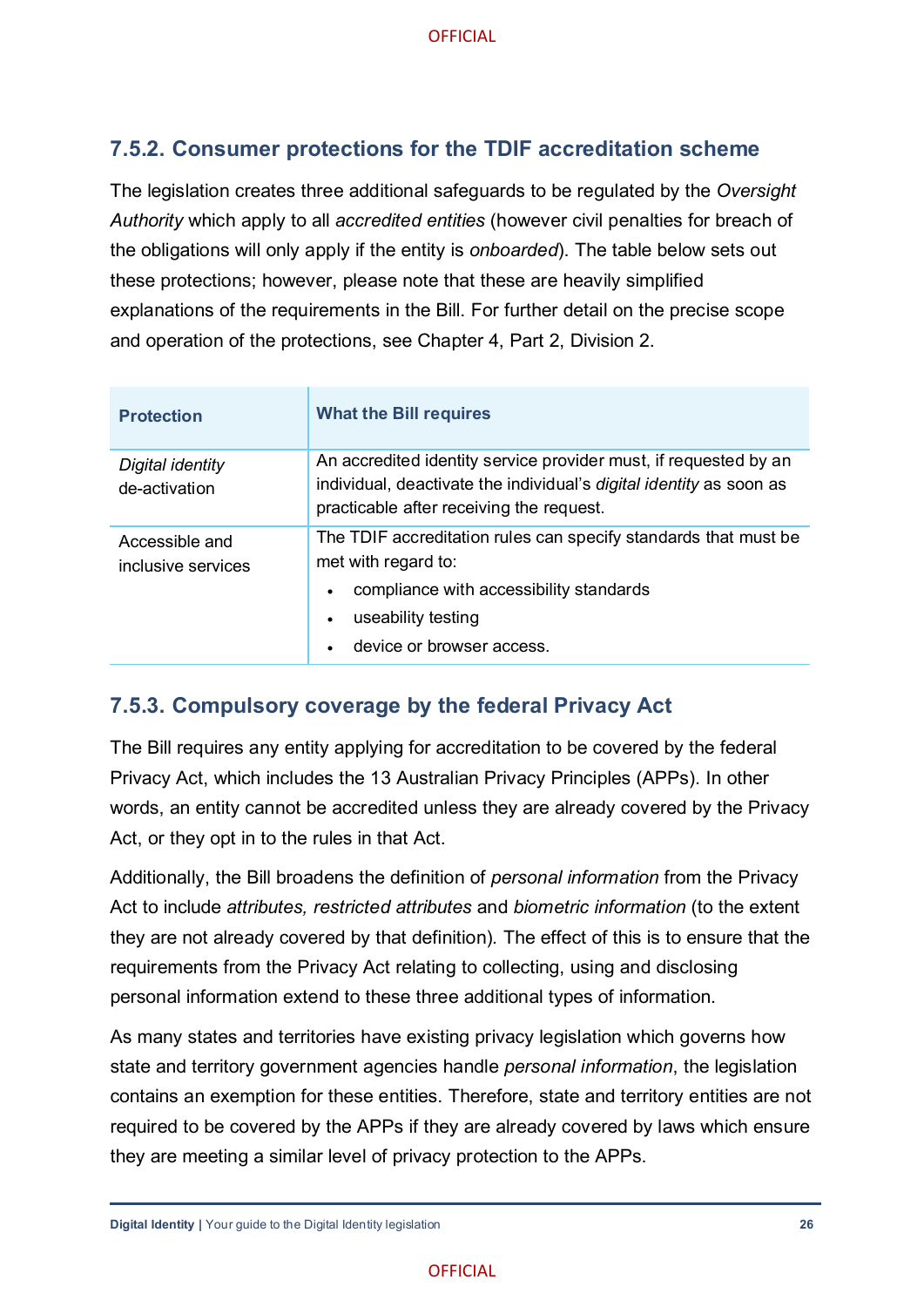Conversely, state and territory entities in jurisdictions without privacy legislation have the option of entering into a contract arrangement which requires them to meet the same level of privacy protection as the APPs.

#### <span id="page-27-0"></span>**7.5.4. Notification of data breaches**

The legislation also imposes data breach obligations on *accredited entities*. The rules applicable to the entity depend on whether the entity is already subject to other data breach legislation:

| <b>Type of entity</b>                                                                                    | <b>Obligations</b>                                                                                                                                                                                                                                                                                             |  |  |
|----------------------------------------------------------------------------------------------------------|----------------------------------------------------------------------------------------------------------------------------------------------------------------------------------------------------------------------------------------------------------------------------------------------------------------|--|--|
| Entities already covered by the<br>federal Privacy Act (APP entities)                                    | Comply with existing obligations in the federal<br>Privacy Act (relevantly, the Notifiable Data<br>Breach (NDB) scheme).<br>Give a copy of any data breach notice given to<br>the Information Commissioner under the NDB<br>scheme to the Oversight Authority as well.                                         |  |  |
| Entities already covered by a<br>comparable state/territory data<br>breach regime                        | Comply with existing obligations under the<br>$\bullet$<br>comparable state/territory data breach regime.<br>Give a copy of any data breach notice given to<br>the relevant state/territory privacy to the<br>Oversight Authority as well.                                                                     |  |  |
| Entities not already covered by the<br>Privacy Act or a comparable<br>state/territory data breach regime | The accredited entity is treated as if it were<br>covered by the Notifiable Data Breach (NDB)<br>scheme in the federal Privacy Act. This means<br>that that such entities are required to notify the<br>Information Commissioner if they meet the<br>thresholds for reporting a data breach under<br>that Act. |  |  |
|                                                                                                          | Give a copy of any data breach notice that<br>they give to the Information Commissioner to<br>the Oversight Authority as well.                                                                                                                                                                                 |  |  |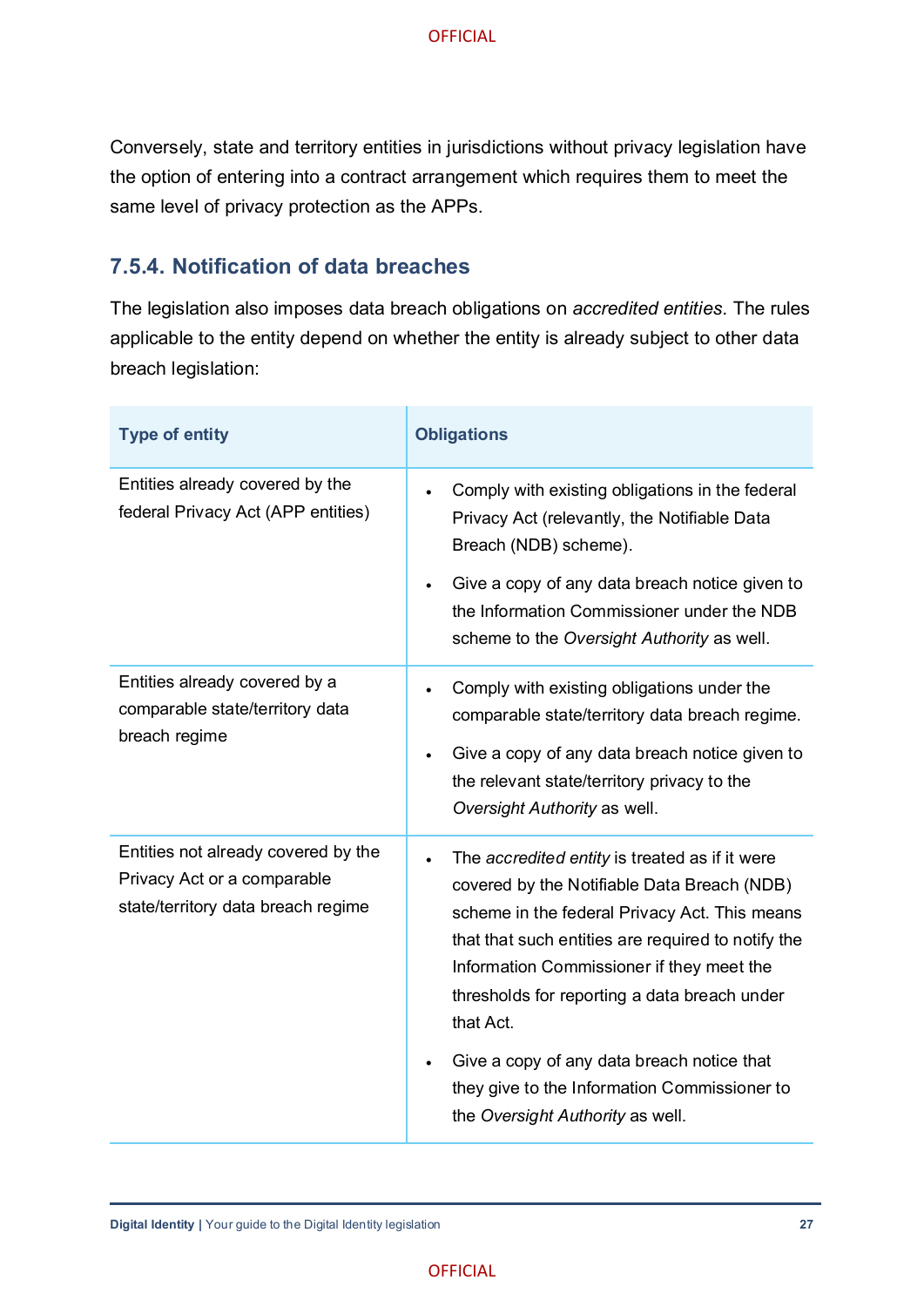#### <span id="page-28-0"></span>**7.5.5. Additional protections for the** *trusted digital identity system*

The legislation creates further protections which apply only to *onboarded accredited entities*. The below table outlines these; however, note that these are heavily simplified explanations of the requirements in the Bill.

Further protections applicable to *onboarded accredited entities* are discussed in the section of this guide relevant to the TDI rules (see [chapter 9\)](#page-39-0).

| <b>Protection</b>                                        | <b>What the Bill requires</b>                                                                                                                                                                                                                                      |
|----------------------------------------------------------|--------------------------------------------------------------------------------------------------------------------------------------------------------------------------------------------------------------------------------------------------------------------|
| Creating/using a digital<br><i>identity</i> is voluntary | A participating relying party must not require an individual<br>to generate or use a <i>digital identity</i> as a condition of being<br>able to access their services, unless the participating<br>relying party has an exemption from the Oversight<br>Authority. |
| Interoperability                                         | Unless granted an exemption by the Oversight Authority,<br>onboarded accredited entities and participating relying<br>parties must not refuse to provide services to other<br>onboarded entities or participating relying parties.                                 |
| Reporting                                                | Onboarded entities have to report digital identity fraud<br>incidents or cyber security incidents to the Oversight<br>Authority. See chapter 9 for more detail.                                                                                                    |

Another protection that will exist in the *trusted digital identity system* is the requirement for the existing Services Australia *identity exchange* to undertake technical blinding. This protection will be contained as a condition on Services Australia's accreditation from the commencement of the Act.

**See further:** Bill Chapter 2, Division 4

#### <span id="page-28-1"></span>**7.5.6. User assistance and support**

The Bill creates two layers of support for users:

- 1. support from *onboarded* entities
- 2. support from the *Oversight Authority*.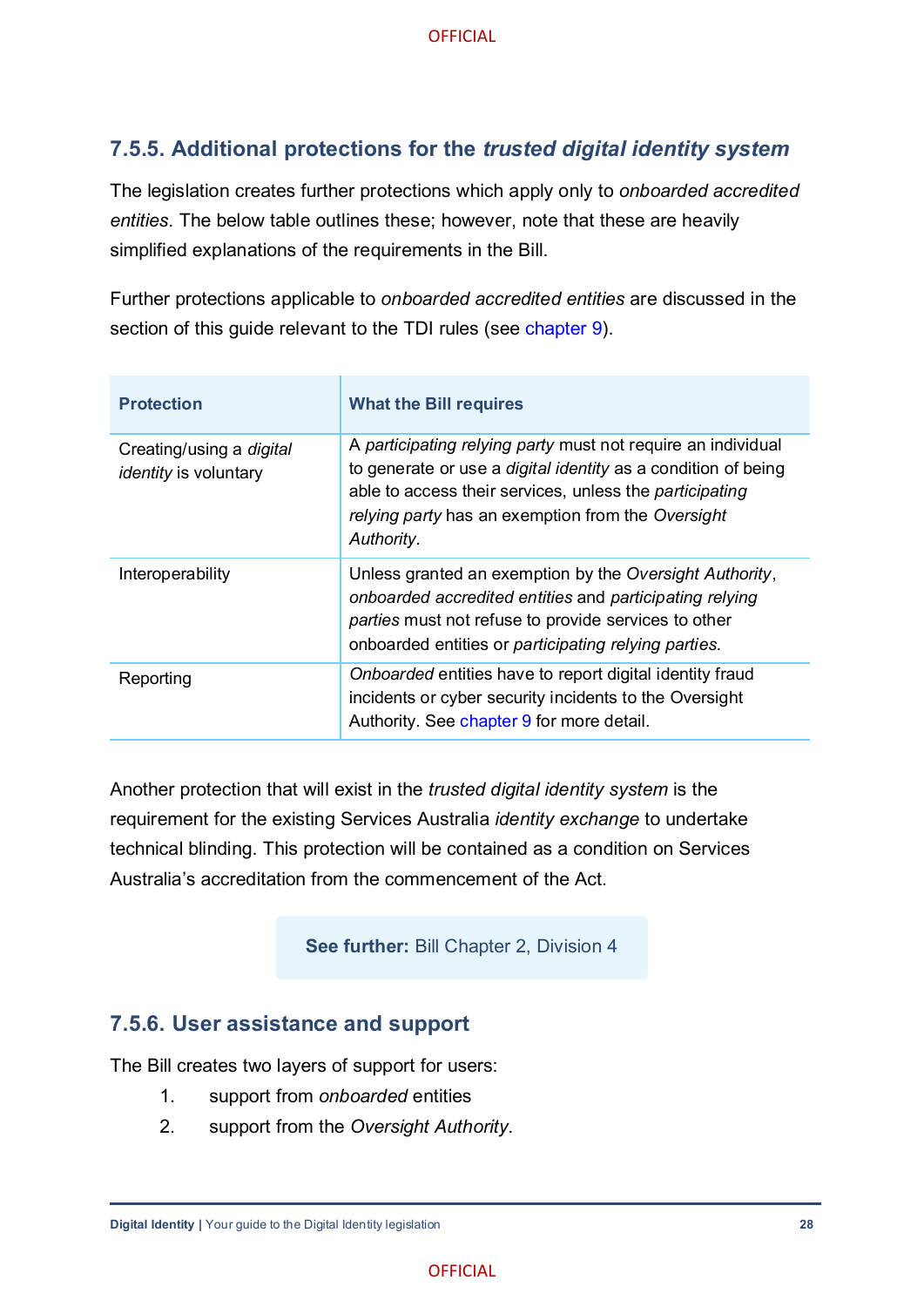#### **Support from** *onboarded accredited entities*

The Bill requires that *onboarded accredited entities* have adequate systems to support individuals and businesses who are affected by a *digital identity fraud incident* or *cyber security incident*. *Onboarded accredited entities* must:

- set up a point of contact to allow affected individuals to seek help
- make sure the point of contact is publicly available (e.g. on their website)
- have and maintain written policies dealing with *digital identity fraud incident* and *cyber security incidents* (which must include timeframes for managing and resolving these).

Additional obligations apply to all *onboarded* entities (onboarded *accredited entities* and *participating relying parties*) in the event of a digital identity related fraud or security incident, including to:

- contact any individual or business whose *digital identity* was affected
- keep the individual or business informed in relation to the incident, including its management and resolution.

In addition, the Bill allows the Minister to specify (in the TDI rules) additional support services which must be offered to affected individuals and businesses.

#### **Support from the Oversight Authority**

In addition, the legislation requires the *Oversight Authority* to offer support to individuals or businesses affected by digital identity fraud or cyber security incidents.

The *Oversight Authority* must support users by:

- informing them about support services available
- providing them with the contact details of the *accredited entities* and participating relying parties involved in the incident
- coordinating the collection and sharing of information about the incident between the relevant parties.

The *Oversight Authority* must also monitor and report on the quality of the support services provided by the *onboarded* entities to affected individuals and businesses.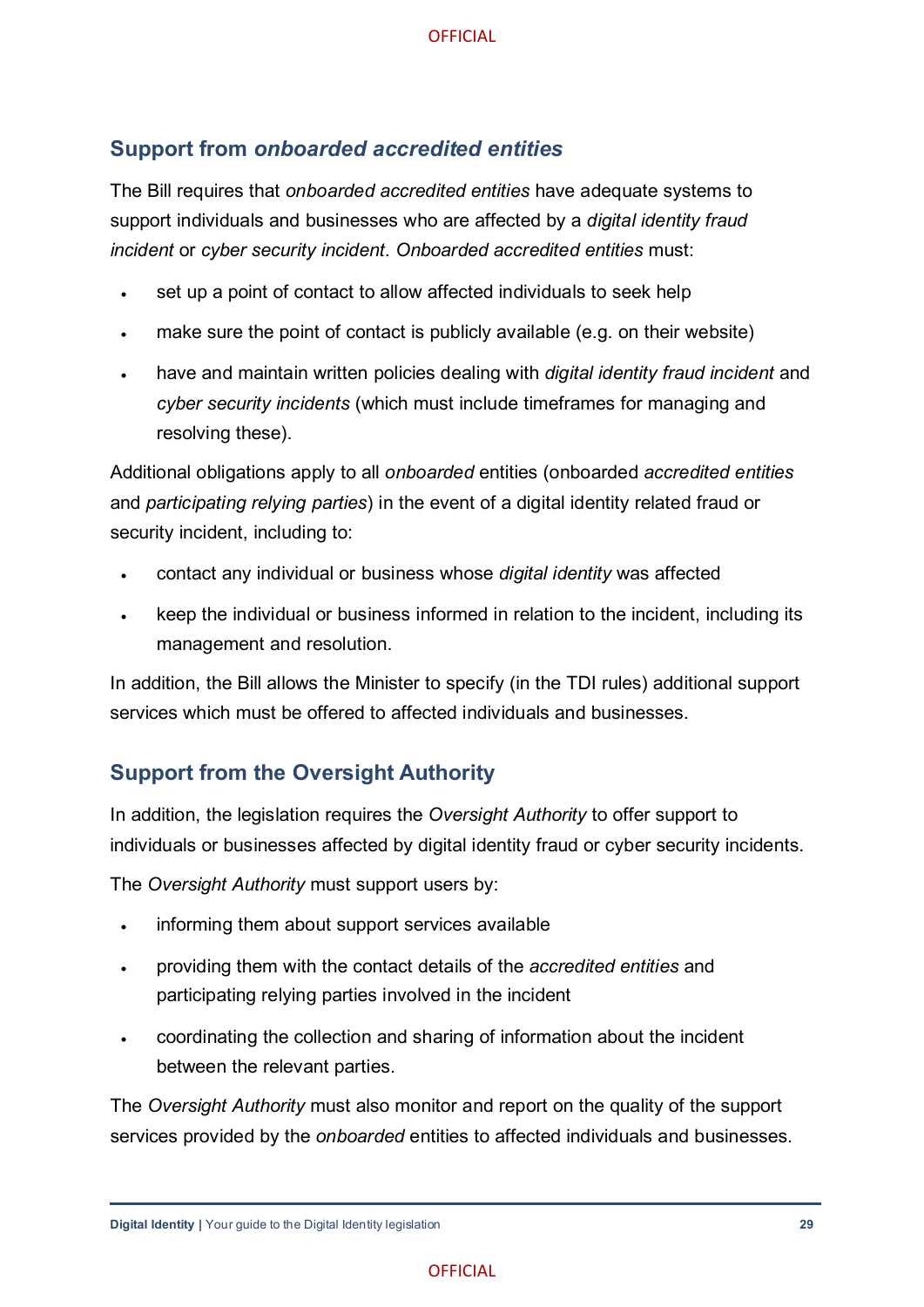**See further:** Bill Chapter 2, Part 3

### <span id="page-30-0"></span>**7.6. Accountability and penalties**

#### **7.6.1. Registers**

The Bill requires the *Oversight Authority* to maintain two registers which must be publicly available on its website at all times:

- 1. A register of all *accredited entities* (TDIF accredited entities register)
- 2. A register of all *onboarded* entities (*trusted digital identity system* register)

The Bill outlines the information that each register must contain, such as:

- kinds of activities the entity is allowed to perform
- any conditions imposed on the entity, including the identity proofing and types of credentials that the entity is authorised to provide
- whether the entity's accreditation or approval to onboard has been suspended or revoked at any time.

The Bill requires *onboarded entities* to have some extra details recorded on the *trusted digital identity system* register relating to their onboarding, such as an exemptions to the interoperability obligation granted by the OA, or if they are a participating relying party, details of any other services they will provide attributes to.

**See further:** Bill Chapter 7, Part 2

#### <span id="page-30-1"></span>**7.6.2. Trustmarks**

The legislation allows for two types of *TDIF trustmarks* (sometimes known as logos or trademarks) to be created by the TDIF rules:

• TDIF trustmarks for use by *accredited entities* – to allow a user to know that the entity has passed the TDIF accreditation scheme.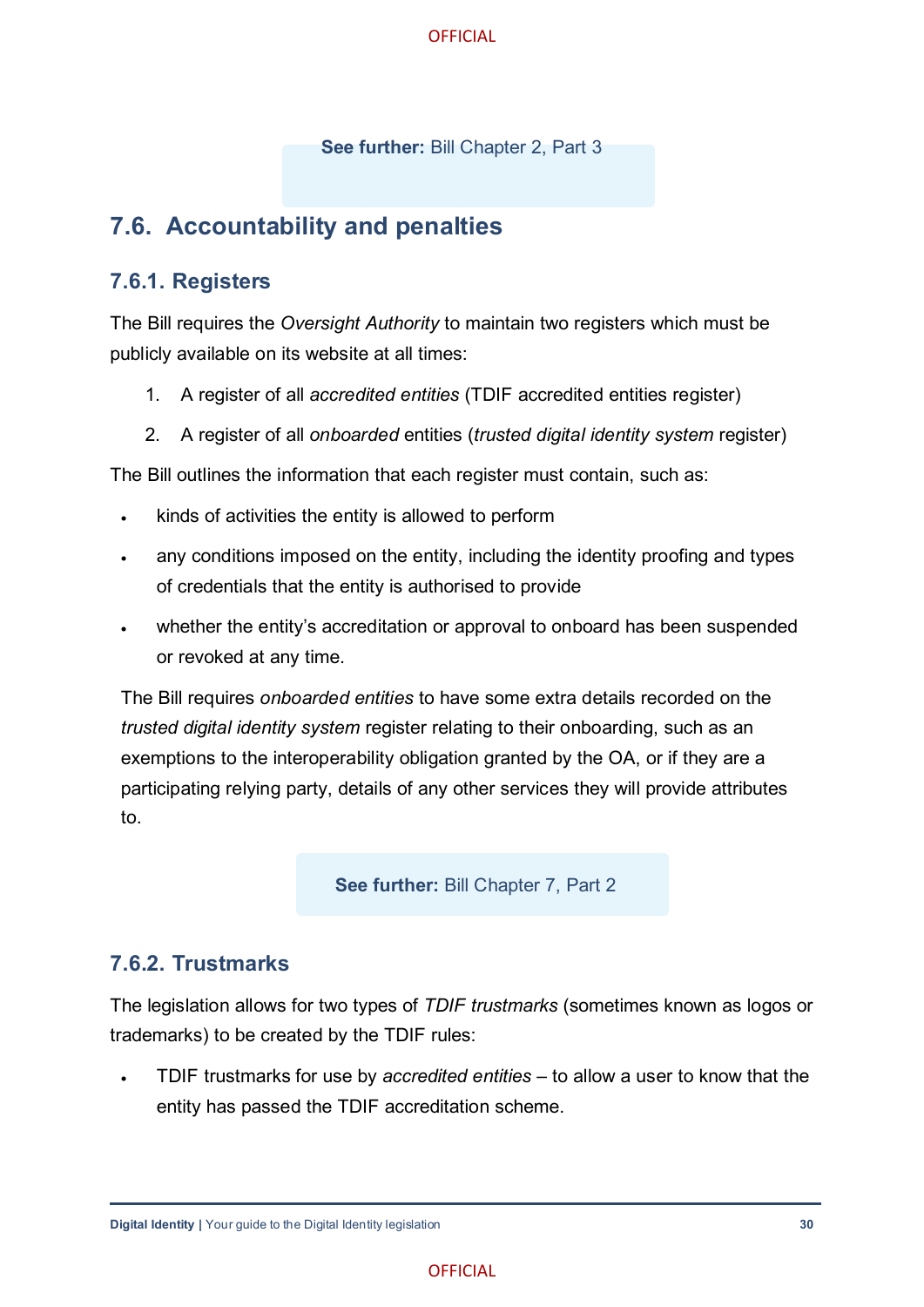• TDIF trustmarks use by *participating relying parties* – to allow a user to know that their identity verification will be conducted in the *trusted digital identity system*.

To ensure that such trustmarks are not misused, the legislation creates two civil offences:

- unauthorised use of a TDIF trustmark
- creating or using a copycat trustmark (i.e. one which could be likely mistaken for a TDIF trustmark).

**See further:** Bill Chapter 5

#### <span id="page-31-0"></span>**7.6.3. Powers of the Oversight Authority**

The Bill grants the *Oversight Authority* a range of specific powers to monitor and enforce compliance with the rules in the legislation. The Bill grants the *Oversight Authority* powers to:

- place conditions on an entity's accreditation and/or approval to onboard
- give directions to entities
- require an entity to produce information or documents
- issue a notice requiring the entity to remedy the breach or to undertake a *compliance assessment*
- suspend or revoke an entity's accreditation and/or approval to onboard to the System
- anything else necessary to fulfill its functions.

For matters other than the additional Privacy safeguards, the legislation grants the *Oversight Authority* powers to:

- issue infringement notices
- seek enforceable undertakings
- seek injunctions and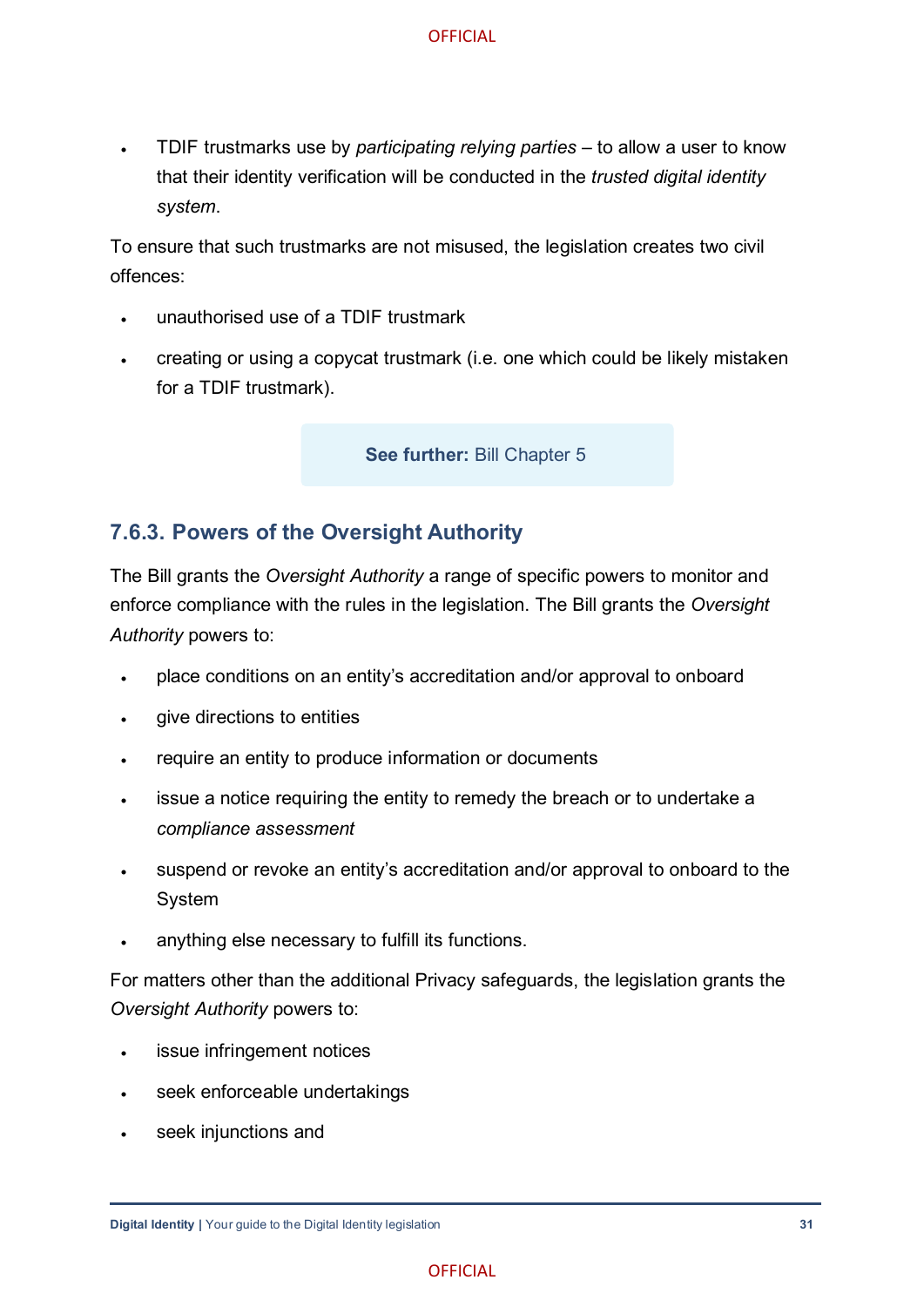• seek civil penalties (a financial penalty or a fine) from *onboarded* entities which commit the following:

| <b>Conduct</b>                                                              | <b>Penalty units</b> | <b>Maximum penalty</b><br>(as at 30<br>September 2021) | <b>Regulated by</b> |
|-----------------------------------------------------------------------------|----------------------|--------------------------------------------------------|---------------------|
| Onboarding without<br>approval                                              |                      | 200 units                                              |                     |
| (accredited entities only)<br>Failure to comply with<br>redress obligations |                      | For individuals:<br>\$44,400                           | Oversight           |
| Misuse of trustmarks                                                        |                      | For corporate or<br>government entities:               |                     |
| Failure to comply with<br>directions                                        | 200 units            | \$222,000                                              |                     |
| Failure to comply with<br>notices to produce<br>documents                   |                      | 300 units<br>For individuals:                          | Authority           |
| Failure to keep records                                                     |                      | \$66,600                                               |                     |
| Failure to destroy or<br>de-identify information                            |                      | For corporate or                                       |                     |
| Holding digital identity<br>information outside<br>Australia                | 300 units            | government entities:<br>\$333,000                      |                     |

The Oversight Authority and its staff commit an offence (punishable by 2 years' imprisonment or a civil penalty of 120 penalty units) if personal information or commercially sensitive information is disclosed outside of the conduct of their duties unless a valid exemption applies (for example, they are required to disclose it under another law or the individual to whom the information relates has expressly consented).

#### **7.6.4.Powers of the Information Commissioner**

The Bill empowers the Information Commissioner to use their existing powers under the Privacy Act to fulfil its role as regulator of the additional privacy safeguards.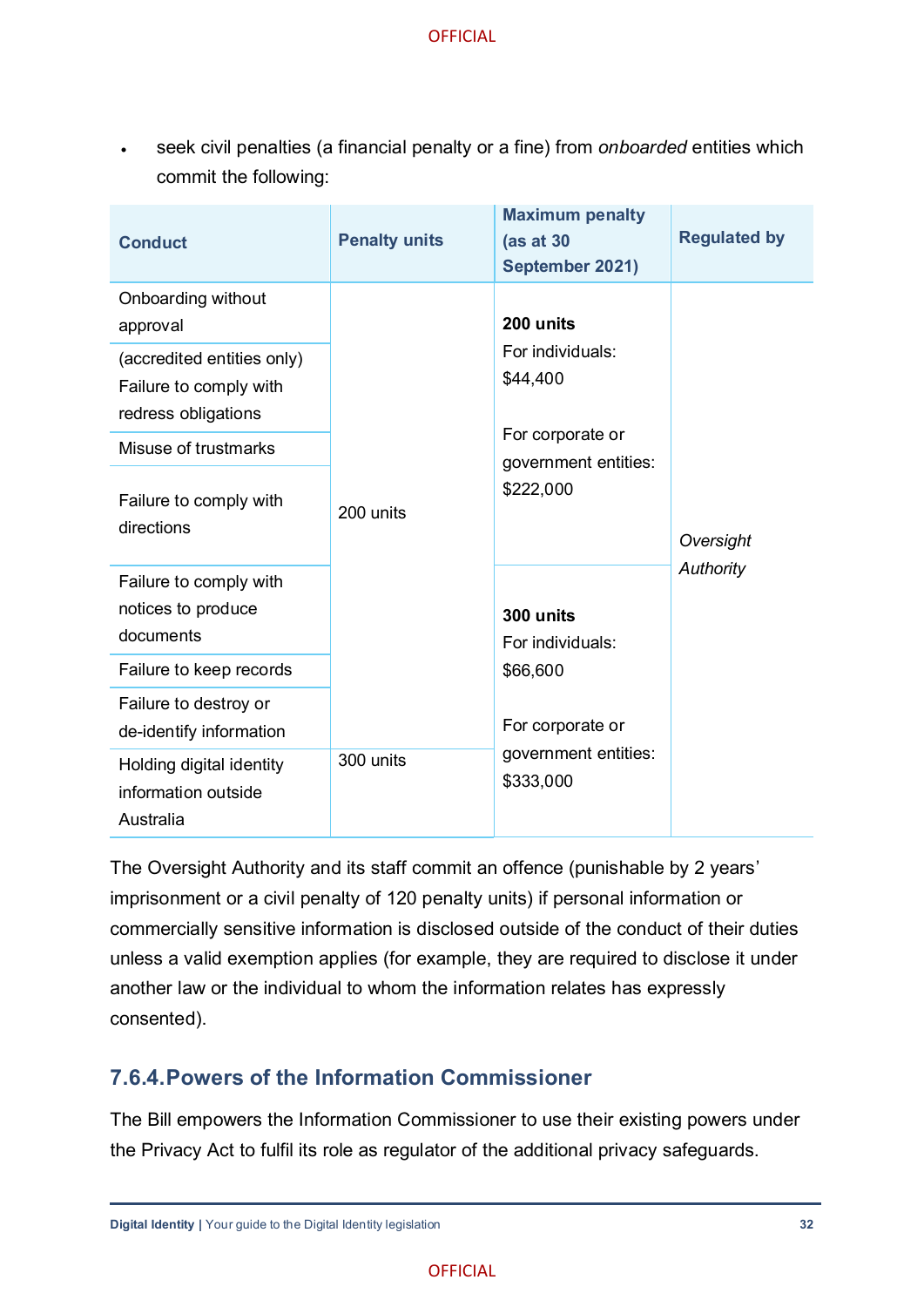In relation to the additional privacy safeguards only, the legislation grants the Information Commissioner additional powers to:

- seek enforceable undertakings
- seek injunctions
- seek civil penalties see table below.

| <b>Conduct</b>                                      | <b>Penalty units</b> | <b>Maximum penalty</b><br>(as at 30 September 2021)                             | <b>Regulated by</b>         |
|-----------------------------------------------------|----------------------|---------------------------------------------------------------------------------|-----------------------------|
| Breaches of the<br>additional privacy<br>safeguards | 300 units            | For individuals: \$66,600<br>For corporate or government<br>entities: \$333,000 | Information<br>Commissioner |

#### **7.6.5.Liability of participants to each other**

The Bill leverages the statutory contract model, used in the Consumer Data Right (CDR) legislation.

Each *accredited entity* is taken to have a separate contract with:

- every other *accredited entity* and
- each *participating relying party*.

Under this statutory contract, each *accredited entity* agrees to comply with obligations under the Act and the technical standards.

A party to the contract alleging a breach by another party may apply to the Federal Court for remedies, including:

- compensation
- an order to comply with the contract
- any other order the court considers appropriate.

However, *onboarded accredited entities* will have no civil or criminal liability to other *onboarded* entities in relation to the service they provide in the *trusted digital identity system* provided they meet two criteria:

- they have complied with all their obligations under the Act and
- they have acted in good faith.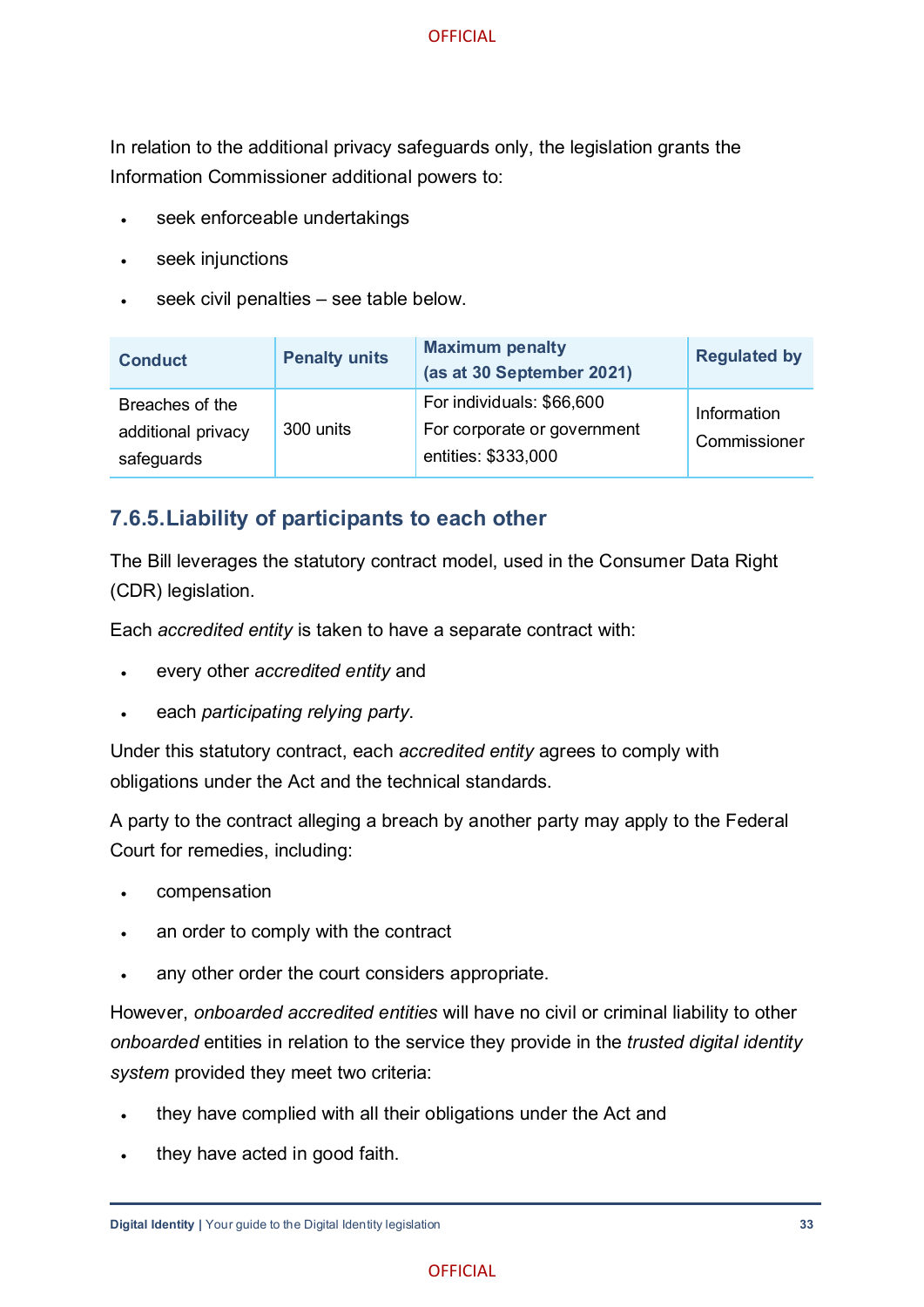# <span id="page-34-0"></span>**8.TDIF accreditation rules**

This section summarises key elements of the draft TDIF accreditation rules. The TDIF accreditation rules set out the standards an entity must meet before it can be accredited by the *Oversight Authority*. Under these rules, each entity that applies for accreditation undergoes a range of tests and compliance checks to ensure that its systems, personnel and processes offer sufficient privacy, security and fraud prevention protections.

### <span id="page-34-1"></span>**8.1. Functional requirements**

The TDIF accreditation rules include a series of functional requirements that all entities must meet to be accredited, including requirements on privacy, fraud control, protective security, user experience and technical testing. Entities must also undertake a series of functional assessments.

#### **8.1.1. Fraud control**

Entities must take reasonable steps to prevent, detect and deal with *digital identity fraud.* Entities are required to conduct a *digital identity fraud risk* assessment and to document (in a fraud control plan) how they will manage *digital identity fraud* risks.

As part of their *digital identity fraud risk* management, entities must appoint a *digital identity fraud* controller and all personnel must complete fraud prevention and management training (with regular training required for relevant personnel)*.* Entities must also have a digital identity fraud control plan, including strategies, controls, risk tolerance and maturity.

The rules provide further detail on the obligations entities have regarding fraud control, including relating to matters such as:

- preventing, detecting, and investigating *digital identity fraud incidents*
- processes and procedures that must be in place to respond to incidents of *digital identity fraud*
- records to keep about *digital identity fraud* matters.

**See further:** TDIF accreditation rules Chapter 4, Part 2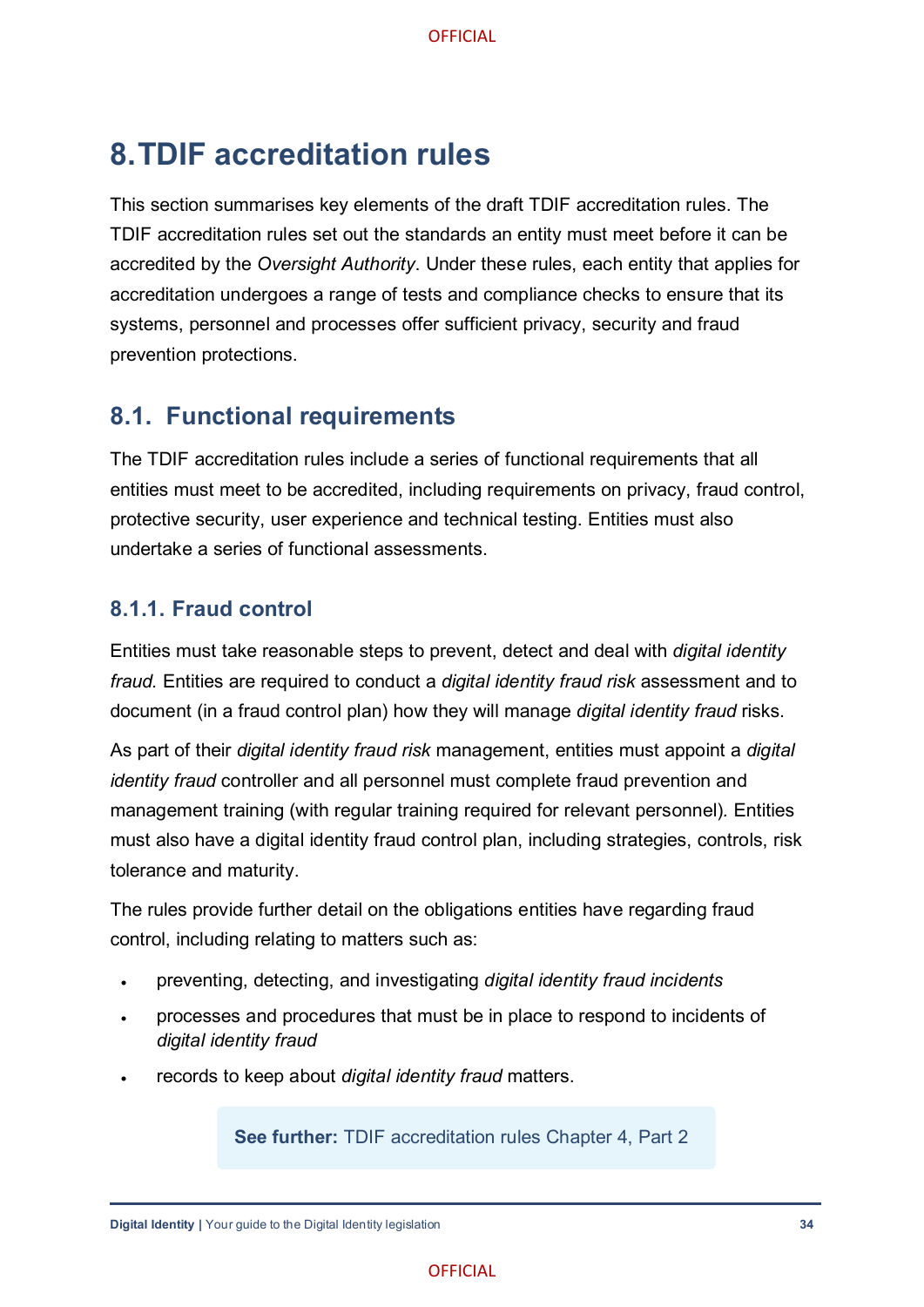#### **8.1.2. Privacy**

Entities must appoint a designated *privacy officer* and a privacy champion*.* An entity must have current privacy policies relevant to their activities, develop and maintain a privacy management plan and ensure all relevant personnel complete privacy awareness training.

Entities must also:

- conduct privacy impact assessments for high-risk projects
- have a data breach response management plan
- have a process for allowing individuals to withdraw their consent
- keep records of consent they obtain from individuals
- provide an annual transparency report summarising requests for information from *enforcement bodies* and the *Oversight Authority*.

**See further:** TDIF accreditation rules Chapter 4, Part 3

#### **8.1.3. Protective security**

Entities must take reasonable steps to prevent, detect and deal with security risks. They must conduct a security risk assessment and document in a system security plan how they will manage security risks.

As part of their security management, entities must appoint a *chief security officer* and all personnel must complete security awareness and management training appropriate to their duties*.*

The rules detail security controls, processes and procedures that entities are required to implement and maintain relating to matters such as:

- access to ICT systems by personnel
- preventing, detecting, investigating and responding to *cyber security incidents*
- ensuring they have robust ICT systems and use cryptography to protect information in transit and at rest
- disaster recovery and business continuity management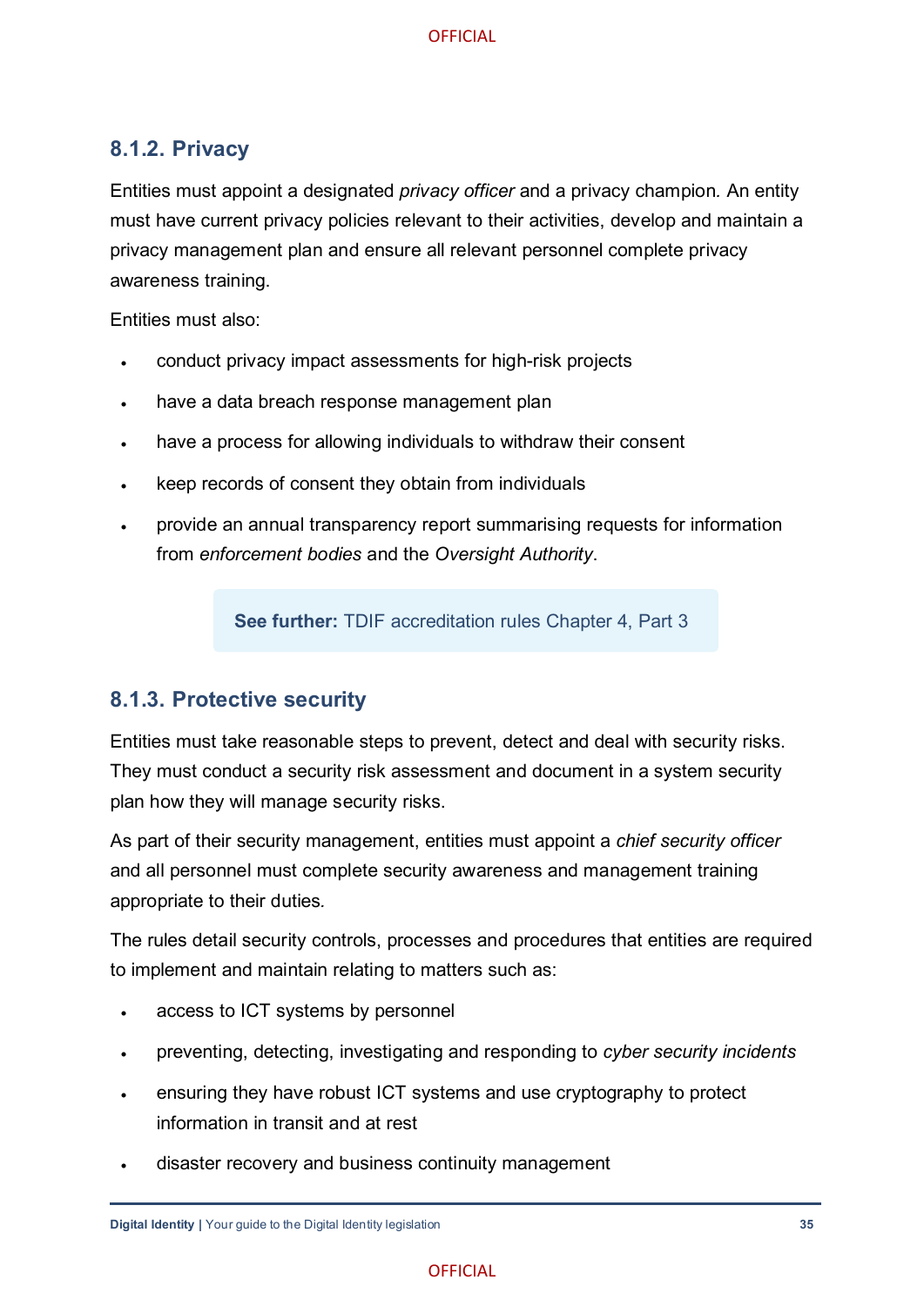- ensuring the ongoing eligibility and suitability of personnel to access *digital identity information*, including pre-employment screening
- keeping records of access to their ICT systems, how they are used by personnel, and actions that occur with *digital identities*.

**See further:** TDIF accreditation rules Chapter 4, Part 4

#### **8.1.4. User experience**

User experience is a key consideration of the accreditation process. The entity's *accredited facility* (or identity app) must be easily understandable and accessible across all supported devices, and there must be additional digital support for users who are unable to interact with the *accredited facility*.

Entities are required to provide users with information to assist them to navigate the identify verification journey. People must be able to provide feedback to the entity on their experience using the entity's *accredited facility*.

As part of their accreditation, entities must undertake usability testing and an accessibility assessment. They must also prepare a journey map that explains how users will interact with their *accredited facility*. They must ensure information provided to users is available in multiple accessible formats, including accessible online formats (such as HTML), large print format, Easy English, and (where requested by the user) braille.

**See further:** TDIF accreditation rules Chapter 4, Part 5

#### **8.1.5. Technical testing**

Entities are required to undertake several technical tests as part of accreditation and to provide the results to the *Oversight Authority*.

These tests demonstrate that an entity's *accredited facility* meets certain technical requirements in the rules, including:

- detecting *digital identity fraud incidents*
- detecting *cyber security incidents*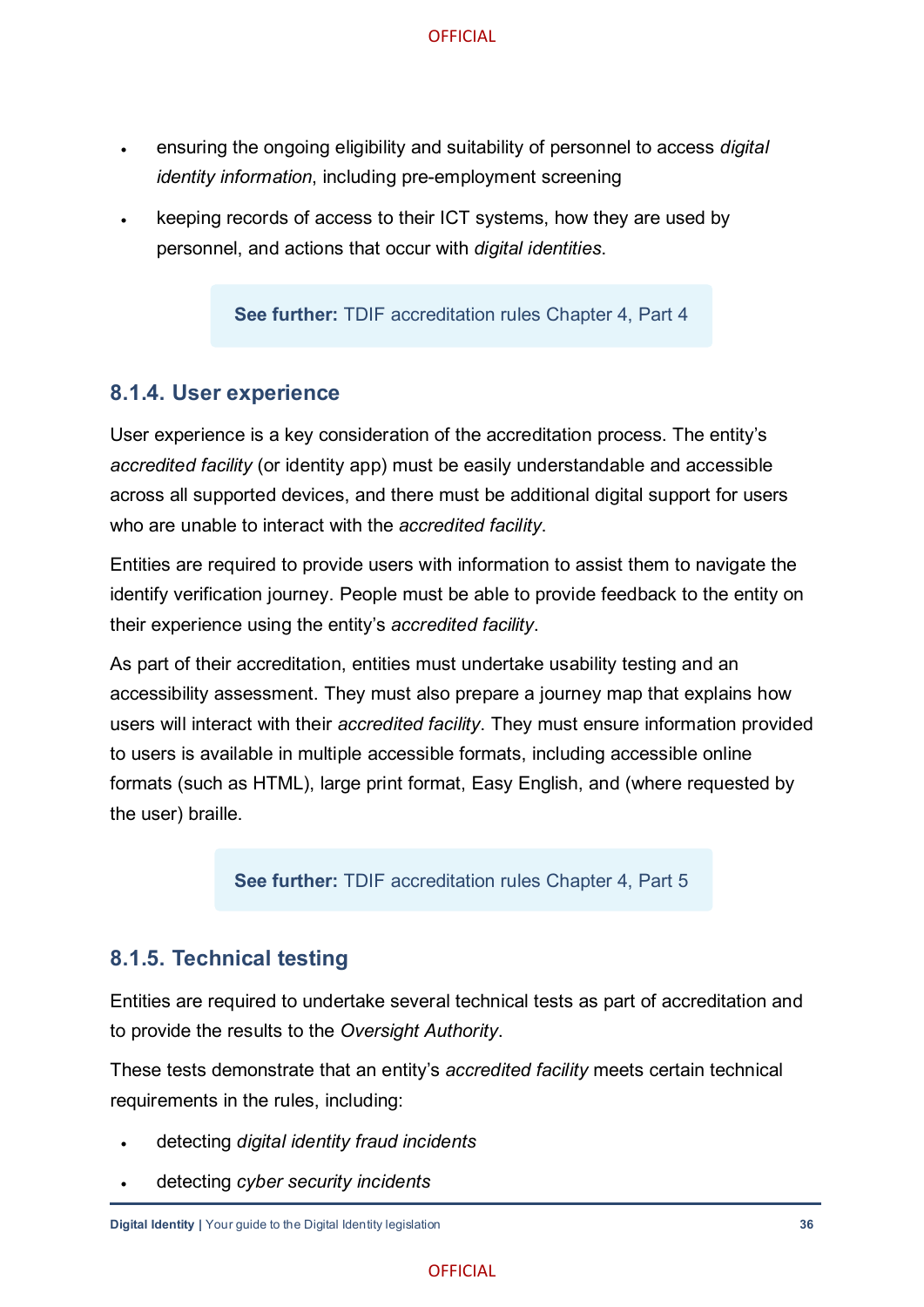- keeping audit logs as required
- preventing the registration and use of *digital identities* associated with a *digital identity fraud incident* or *cyber security incident*
- the functionality of identity proofing by the entity's *accredited facility* (for identity providers) and credential creation and management (for *credential service providers*).

**See further:** TDIF accreditation rules Chapter 4, Part 6

#### **8.1.6. Functional assessments**

The rules require an entity to arrange for functional assessments to demonstrate that their *accredited facility*, and processes and procedures, meet the functional requirements for privacy, penetration testing, security and accessibility. The rules detail what these assessments must cover and how to conduct them.

**See further:** TDIF accreditation rules Chapter 4, Part 7

#### <span id="page-37-0"></span>**8.2. Role requirements**

Specific requirements apply to each of the accredited roles. As part of their accreditation, an entity must demonstrate they meet these requirements.

The rules also prescribe the features that an entity may be accredited for under TDIF, depending on its accredited role. For example, the different types of proofing levels and credentials that may be supported. An entity must demonstrate that its *accredited facility* complies with the requirements in the rules for the features supported by its *accredited facility*.

**See further:** TDIF accreditation rules Chapter 5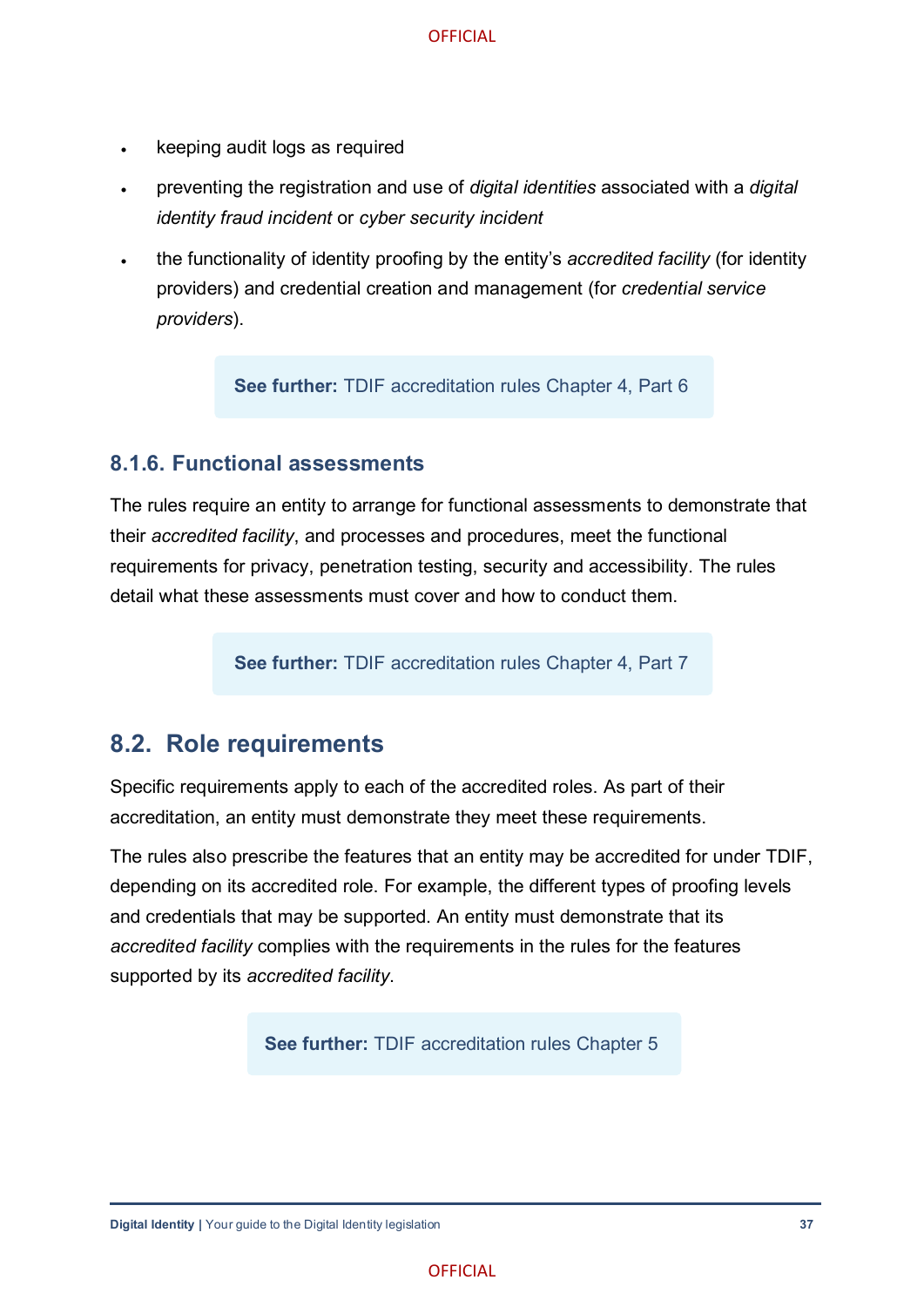### <span id="page-38-0"></span>**8.3. Annual assessments**

An entity must conduct several annual assessments to maintain its accreditation. These include privacy, security, and usability assessments. The rules outline arrangements to ensure these are appropriately conducted and informed by all relevant evidence. The entity must provide the *Oversight Authority* with a report detailing its response to each assessment.

An entity must also review its risk assessments, plans and controls (for matters including privacy, fraud and security) at least annually, and provide evidence to the *Oversight Authority* that these reviews have been undertaken and, where relevant, any changes made to address matters arising from the reviews.

**See further:** TDIF accreditation rules Chapter 6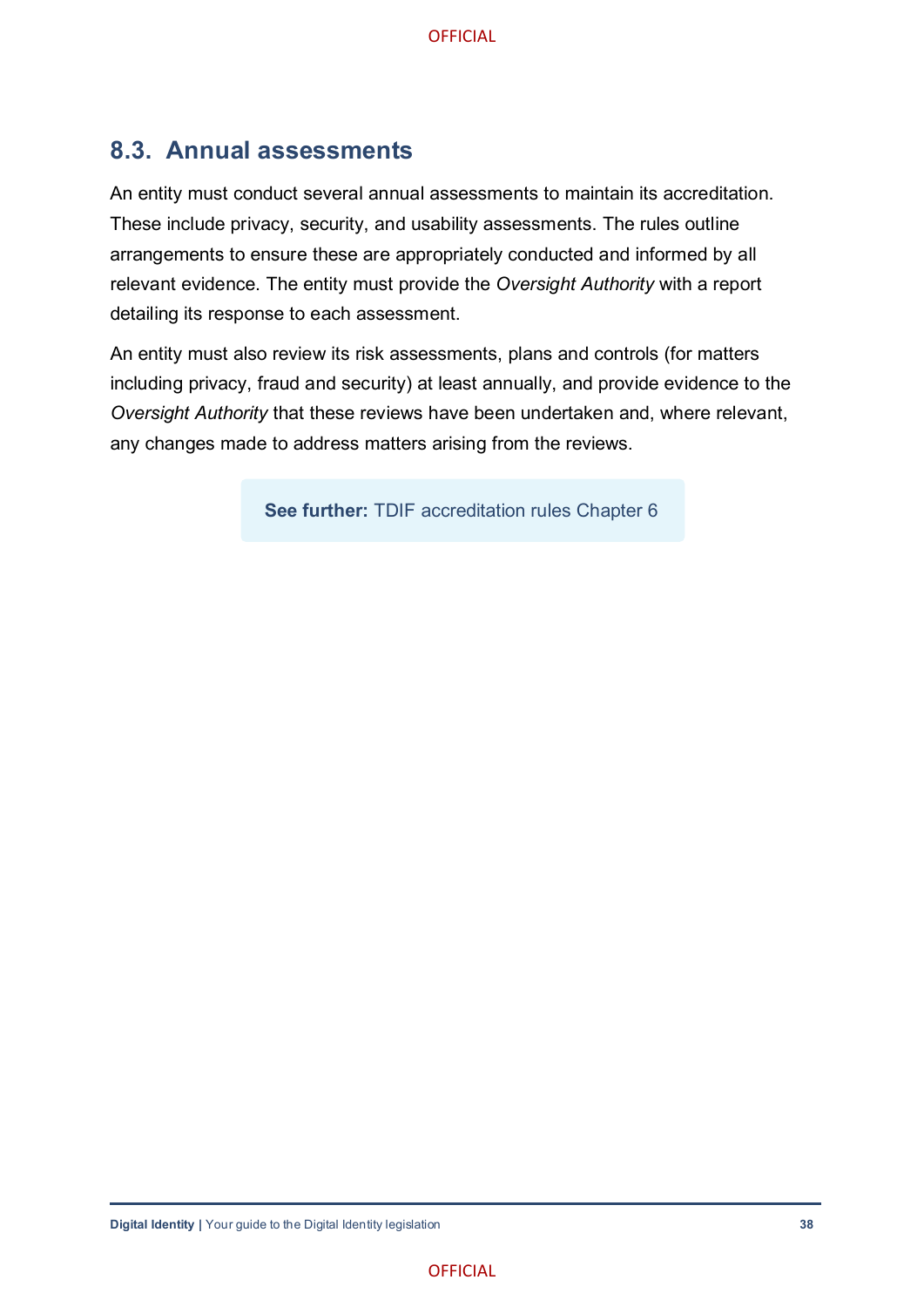# <span id="page-39-0"></span>**9.Trusted Digital Identity (TDI) rules**

The Bill allows the Minister to make additional rules in relation to certain provisions.

The purpose of such rules is to provide regulated entities with further detail about what their obligations are and how to meet them. Breaches of the rules may trigger compliance actions by the *Oversight Authority*.

This section summarises some key additional elements of the TDI rules.

#### <span id="page-39-1"></span>**9.1. Applications by relying parties to onboard**

Unlike *accredited entities*, relying parties that are approved to participate in the *trusted digital identity system* do not initially undergo an accreditation process under the TDIF accreditation rules. Therefore, the TDI rules set out certain requirements than a *relying party* must meet before being approved to participate in the *trusted digital identity system*. These requirements relate to matters such as:

- interoperability with other participants
- risk assessments
- **security**
- redress.

These obligations are similar to the requirements for *accredited entities* in the TDIF accreditation rules; however, they are generally less detailed given the different scope of activities performed by *relying parties* in the *trusted digital identity system*. Once a relying party has met the rules and is onboarded, they are a participating relying party.

**See further:** TDI rules Chapter 7

#### <span id="page-39-2"></span>**9.2. Reporting**

The TDI rules prescribe arrangements relating to the notification and management of incidents (*reportable incidents*) that have occurred, or are reasonably suspected of having occurred, in relation to the *trusted digital identity system*.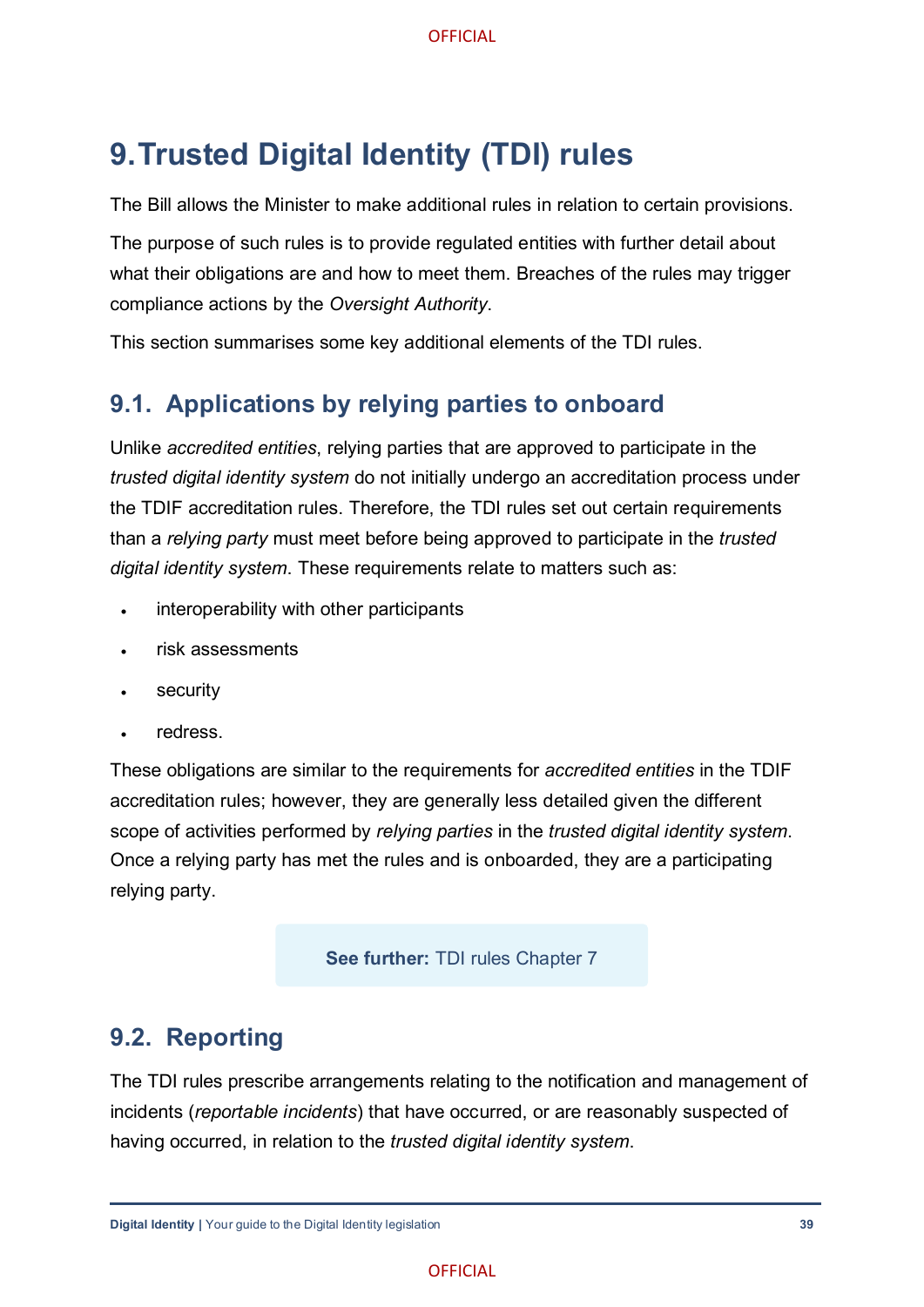Generally, entities have an obligation to report the following incidents to the *Oversight Authority*:

- *digital identity fraud incidents*
- *cyber security incidents*
- change of control events
- changes to key service providers.

The TDI rules also provide for actions that the *Oversight Authority* must take when receiving reports of such incidents and events.

**See further:** TDI rules Chapters 10 to 18

#### <span id="page-40-0"></span>**9.3. Record keeping**

The TDI rules prescribe record keeping obligations for current and former *onboarded* entities.

Current *onboarded* entities need to keep records of *personal information* and user activity for seven years after the user's *digital identity* on the *trusted digital identity system* is deactivated, or after the relevant transaction has been completed.

Former *onboarded* entities need to keep those records for three years from the date the entity's approval to onboard is revoked.

**See further:** TDI rules Chapter 19

### <span id="page-40-1"></span>**9.4. Storage and handling of digital identity information outside Australia**

The TDI rules restrict the holding, storing, handling or transfer of *digital identity information* outside Australia if the information is or was generated, collected, held or stored by *accredited entities* within the *trusted digital identity system*. The TDI rules require that *digital identity information* must not be stored or accessed from outside Australia, unless: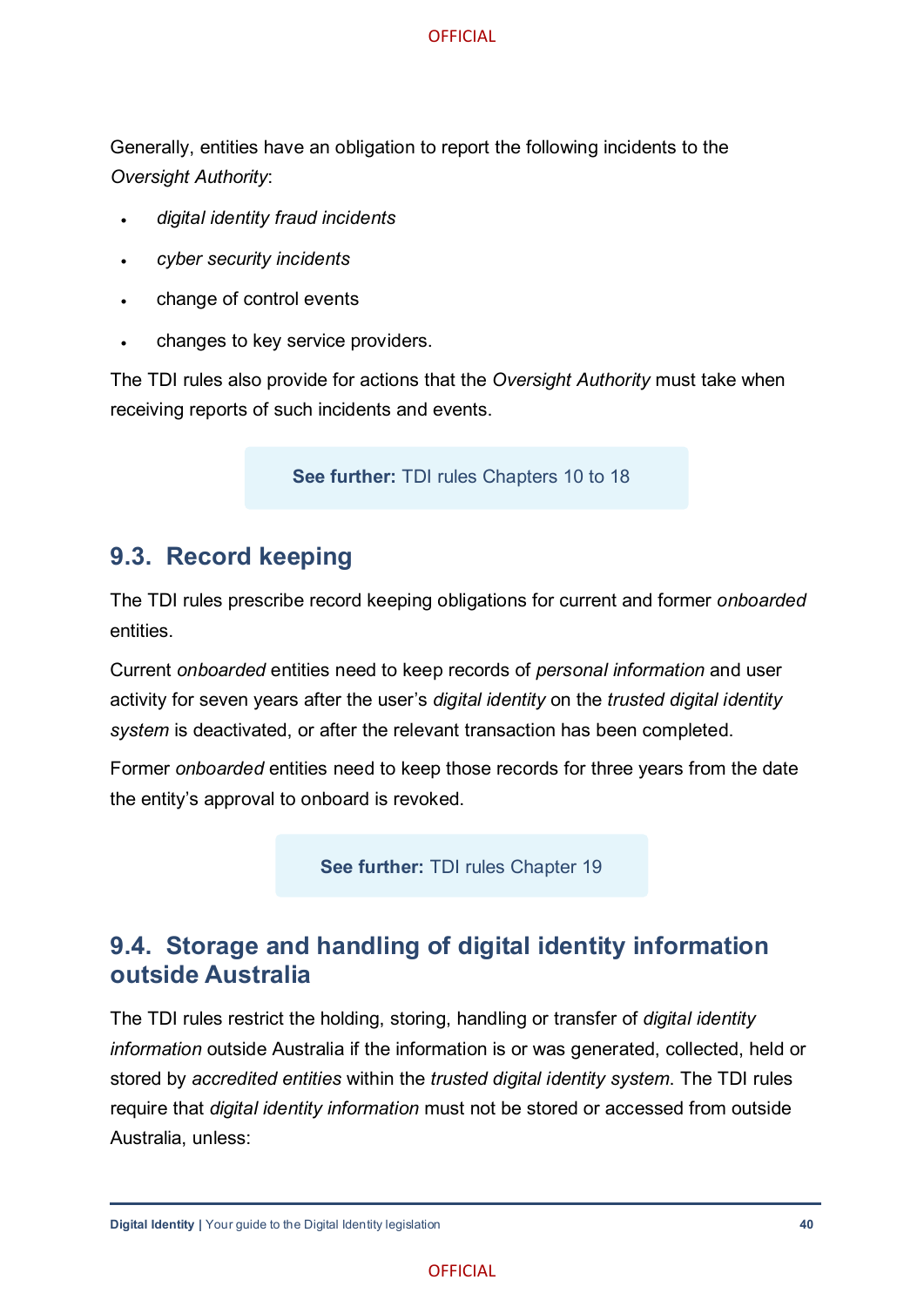- it is accessed at the request of a user who is outside Australia, or
- the conduct is undertaken to check the credentials of a person.

The *Oversight Authority* may grant conditional exemptions to these requirements on a case-by-case basis.

**See further: TDI rules Chapter 9** 

### <span id="page-41-0"></span>**9.5. User dashboards for identity exchanges**

An important transparency and accountability mechanism for users of the System is the ability for them to monitor their interactions relying parties. The TDI rules will set out requirements for onboarded identity exchanges to provide a 'User dashboard,' and details of the functions the dashboard must provide, such as: the user having visibility over the consents they have provided, the user having the ability to revoke their consent from the dashboard, and visibility over requests the user has made to provide their digital identity and the responses to those requests.

**See further:** TDI rules Chapter 8 and TDIF accreditation rules Chapter 6, Part 6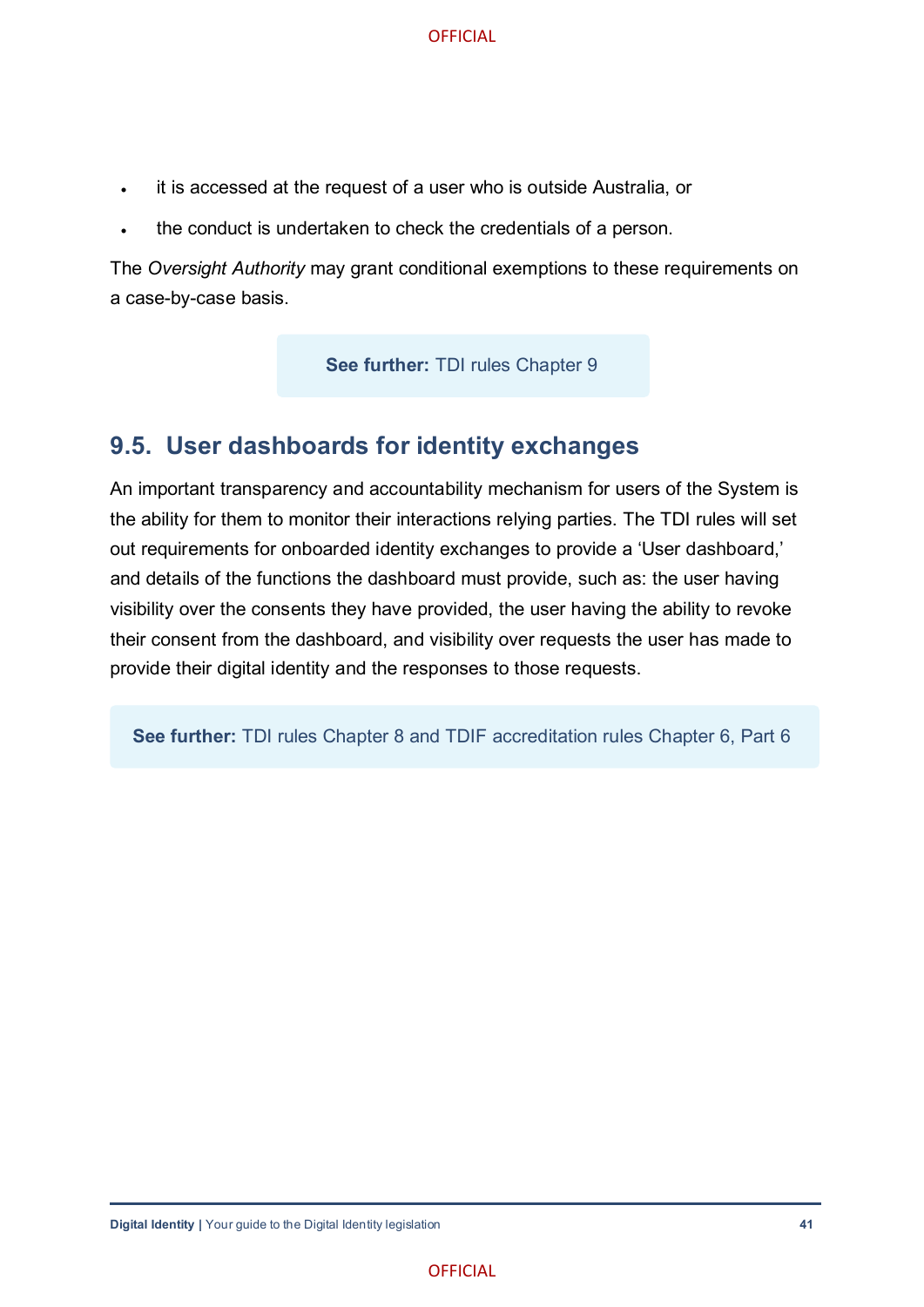# <span id="page-42-0"></span>**10. Regulation Impact Statement (RIS)**

This section summarises the RIS, explaining what it is, outlining the preliminary findings, and explaining how you can provide feedback.

### <span id="page-42-1"></span>**10.1. The purpose of a RIS**

A RIS is a formal document required for any Australian Government decision that is likely to impact businesses, community organisations or individuals. It considers the regulatory, economic, social and other costs and benefits of a proposed course of action (including alternative options) on stakeholders.

For further information, visit [Guidance on Impact Analysis](https://obpr.pmc.gov.au/resources/guidance-impact-analysis) webpage on the Office of Best Practice Regulation website.

The RIS available for download now is a preliminary version, not a final document. We are seeking your feedback on this document. Your responses will inform the final version of the RIS, ensuring it incorporates and reflects the views of those potentially affected by future regulation.

### <span id="page-42-2"></span>**10.2.RIS preliminary findings**

The Digital Identity RIS examines the case for regulating the *trusted digital identity system*, compared to alternative options (including non-regulation).

It concludes that establishing a dedicated regulatory scheme through legislation is the best option of those considered because it will provide the most positive net benefit to all stakeholders.

The RIS finds that the key benefits of regulating are that it:

- provides the greatest potential benefits for all stakeholders, as it is the only option which facilitates the *trusted digital identity system's* expansion across the economy
- enables the additional benefits of stronger and legally enshrined consumer, privacy and security safeguards, as well as permanent independent governance arrangements.

While the RIS finds that the legislation option will impose costs (on entities to participate schemes created by the legislation), these are considered minimal relative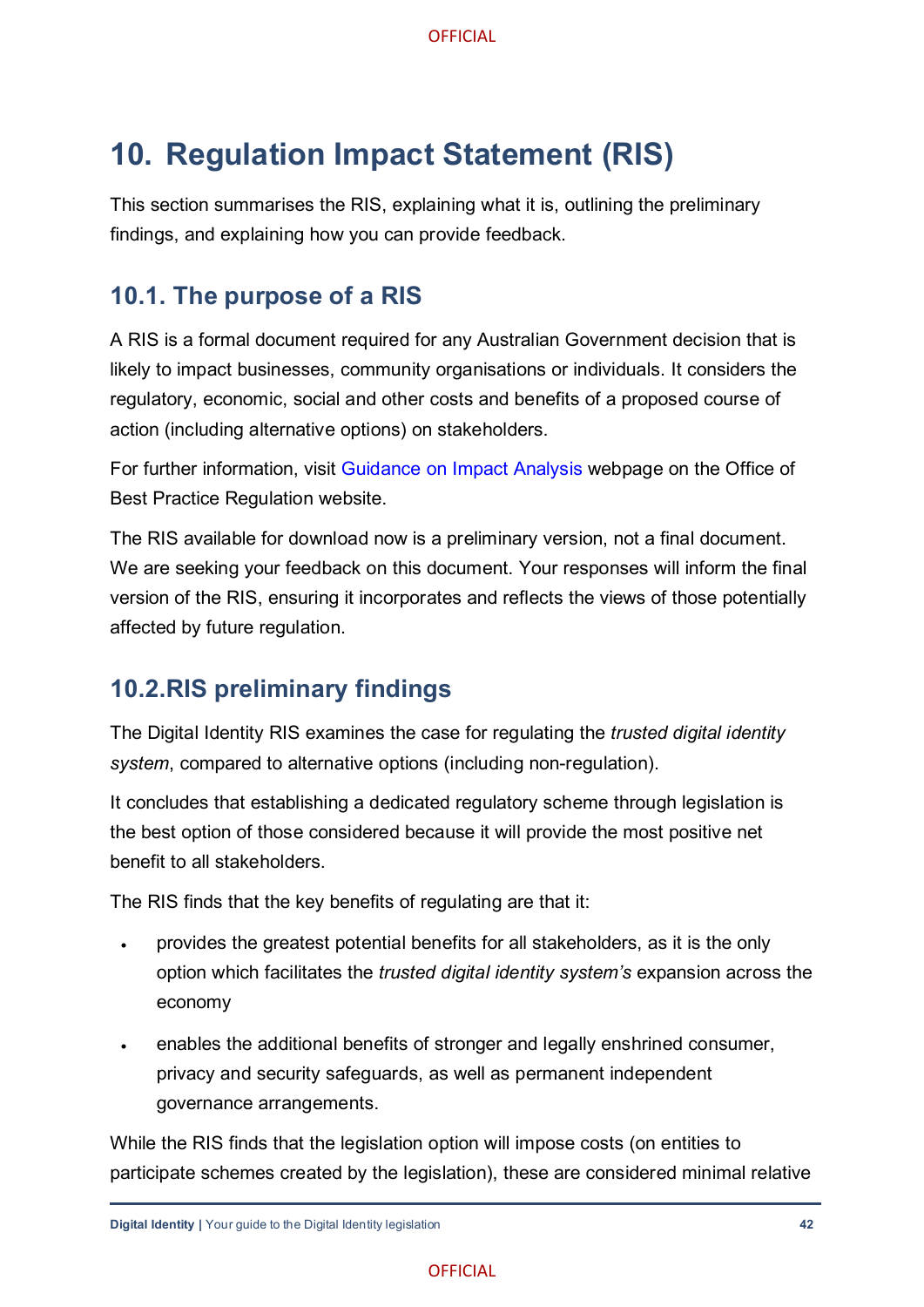to the benefits created by the legislation. In addition, only entities that choose to participate in the *trusted digital identity system* or the TDIF accreditation scheme would need to pay these costs, meaning there is no regulatory burden on entities without their consent.

The RIS finds that the regulatory burden is further reduced by the Bill leveraging existing laws wherever possible, instead of creating additional requirements that may duplicate and complicate existing obligations.

**See further:** RIS sections 3 to 10

#### <span id="page-43-0"></span>**10.3. Providing feedback on the RIS**

The assessments and conclusions of the RIS are not final. We are seeking your feedback on these, so we can better understand the impact of the legislation on Australians and Australian businesses.

To this end, the RIS contains various consultation questions related to the list of proposed regulatory measures from the Bill, which you are invited to respond to.

We are primarily interested in the regulatory costs incurred by individuals, businesses and community organisations. We have developed high-level estimates of how much we consider it would cost non-government entities to comply with the measures in the legislation and invite feedback on these estimates. The draft Bill does not impose any regulatory requirements on individuals, so it is not expected that they (whether users or non-users of the schemes in the legislation) will incur any costs.

We have developed a series of feedback forms depending on whether your entity would seek to be a *participating relying party*, accredited *trusted digital identity system* participant or *accredited entity*. A 'General' form is also available if you are unsure of your entity's future potential role. Details on how to provide your feedback is available on the [Digital Identity website.](https://www.digitalidentity.gov.au/have-your-say/phase-3)

**See further:** RIS sections 11 and 12

**Digital Identity | Your guide to the Digital Identity legislation <b>43 43**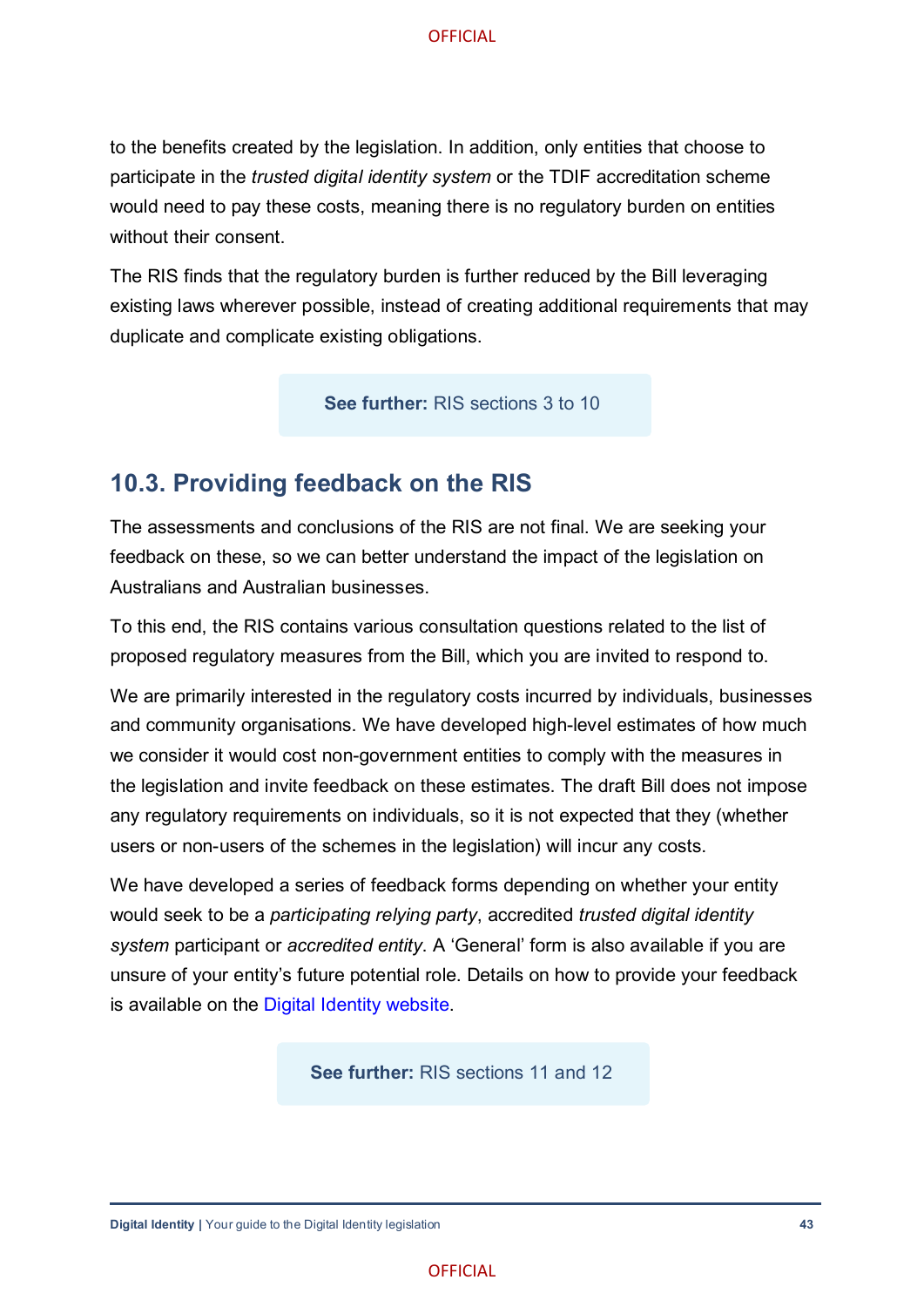# <span id="page-44-0"></span>**11. Charging framework update**

The Bill authorises the Australian Government to make rules related to charging for the *trusted digital identity system*.

It is intended for end users not to be charged to access the *trusted digital identity system*. As such, charging rules will be focused on charging arrangements between providers and services using the *trusted digital identity system.* The overarching purpose of the rules is to ensure the long-term sustainability of Digital Identity in Australia.

We are not releasing charging rules as part of the exposure draft package, however this section is designed to give you an update on the work we have been doing on this topic, including our consultation to date.

### <span id="page-44-1"></span>**11.1. The need for a charging framework**

To date, the Australian Government has funded the *trusted digital identity system's* design, development and operation. As it expands, a longer-term approach to funding a whole-of-economy platform is required.

We are in the early stages of developing a charging framework that will provide ongoing, long-term financial sustainability for the *trusted digital identity system*, balancing the need for market maturity with the capacity to meet changing community needs over time, and providing commercial opportunities for private sector participants. A fair and robust charging framework will help ensure the *trusted digital identity system* can support whole-of-economy adoption, while upholding the strict technical and security controls required.

The charging framework will be enabled by the Bill and will be aligned to marketbased pricing to encourage *trusted digital identity system* adoption.

### <span id="page-44-2"></span>**11.2. Charging framework development**

Development of the charging framework is being shaped by various principles and strategies, as well as ongoing research. In line with the [Australian Government](https://www.finance.gov.au/government/managing-commonwealth-resources/managing-money-property/managing-money/australian-government-charging-framework)  [Charging Framework](https://www.finance.gov.au/government/managing-commonwealth-resources/managing-money-property/managing-money/australian-government-charging-framework) and related guidelines, the *trusted digital identity system* will only charge what is required to meet the cost of its operation. A set of cost recovery